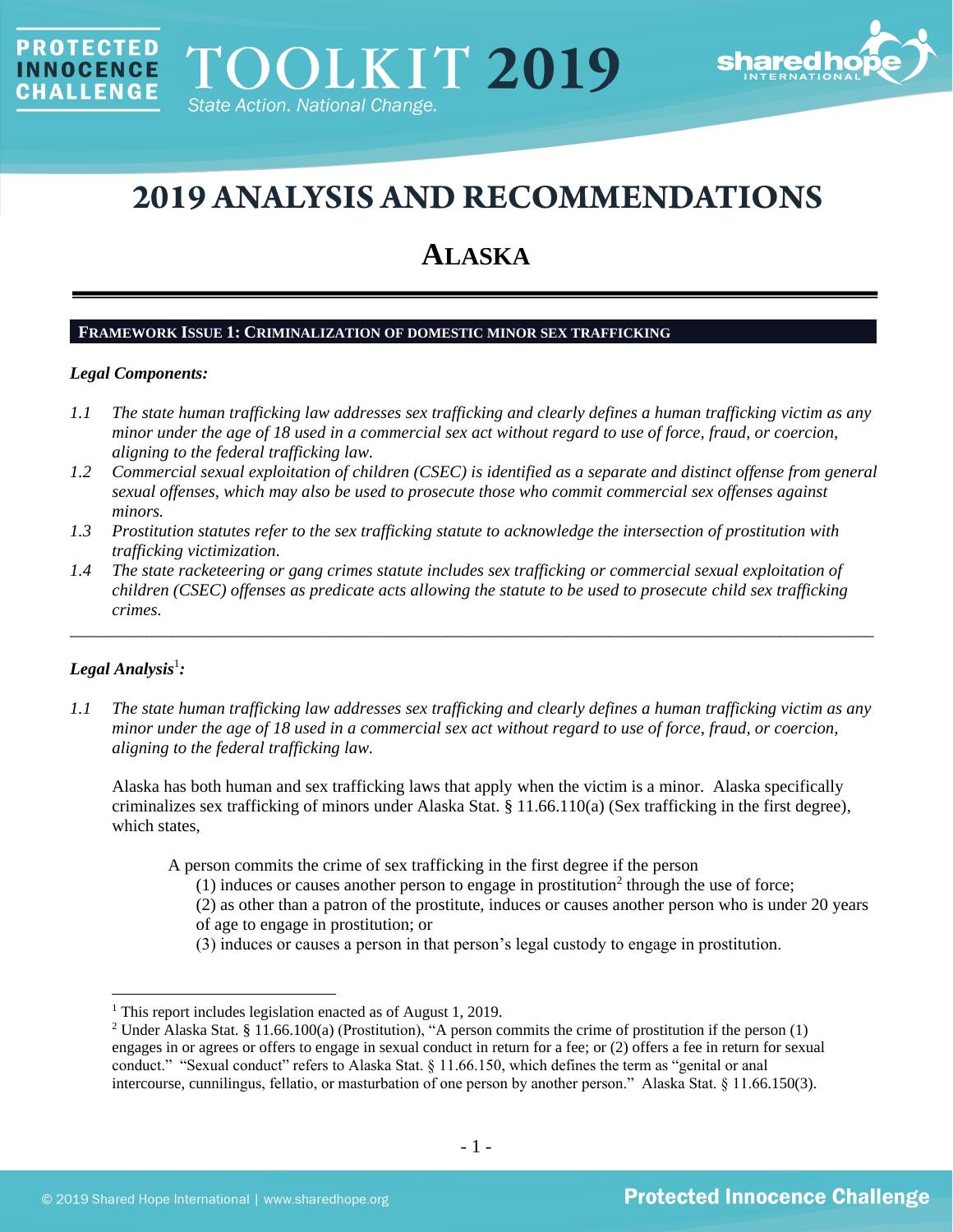The crime is a Class A felony punishable by imprisonment for 4–7 years and a possible fine not to exceed \$250,000. Alaska Stat. §§ 11.66.110(c), 12.55.125(c)(1),<sup>3</sup> 12.55.035(b)(2). If subsection (a)(2) is violated, the crime becomes an unclassified felony punishable by imprisonment for  $20-35$  years,<sup>4</sup> depending on the victim's age, and a possible fine not to exceed  $$500,000$ <sup>5</sup> Alaska Stat. §§ 11.66.110(d), 12.55.125(i)(1)(A), 12.55.035(b)(1). It is not a defense that a trafficker "reasonably believed that the person induced or caused to engage in prostitution was 20 years of age or older." Alaska Stat. § 11.66.110(b).

Alaska also criminalizes sex trafficking in the second, third, and fourth degrees. Alaska Stat. § 11.66.120(a) (Sex trafficking in the second degree) states that a person commits the crime if the person

<span id="page-1-1"></span><span id="page-1-0"></span>(1) manages, supervises, controls, or owns, either alone or in association with others, a prostitution enterprise other than a place of prostitution;

(2) procures or solicits a patron for a prostitute; or

 $(3)$  offers, sells, advertises, promotes, or facilitates travel that includes commercial sexual conduct<sup>6</sup> as enticement for the travel."

Violations are Class B felonies punishable by imprisonment for 1–3 years and a possible fine not to exceed \$100,000. Alaska Stat. §§ 11.66.120(b), 12.55.125(d)(1), 12.55.035(b)(3).

Under Alaska Stat. § 11.66.130(a) (Sex trafficking in the third degree),

A person commits the crime of sex trafficking in the third degree if the person

- (1) receives compensation for prostitution services rendered by another; and
- (2) with intent to promote prostitution,

(A) manages, supervises, controls, or owns, either alone or in association with others, a place of prostitution;

<sup>5</sup> Unless otherwise specified, the sentences of imprisonment for all felonies provided throughout this report are based on the assumption that the defendant has no prior felony convictions, and that none of the aggravating or mitigating factors listed in Alaska Stat. §§ 12.55.155–12.55.175 or in the sentencing provisions themselves are present. A defendant with prior felony convictions will be subject to a greater minimum sentence of imprisonment. Alaska Stat. § 12.55.125. The presence of aggravating factors, such as where "the defendant was the leader of a group of three or more persons who participated in the offense" or "the offense was [certain sexual offenses or distribution of indecent material to minors] and the defendant was 10 or more years older than the victim" "may allow imposition of a sentence above the presumptive range," while the presence of mitigating factors "may allow imposition of a sentence below the presumptive range . . . ." Alaska Stat. § 12.55.155(c)(3), (18)(E), (d).  $6$  Pursuant to Alaska Stat.  $\frac{8}{3}$  11.66.120(a)(3) (Sex trafficking in the second degree), "in this paragraph, 'commercial sexual conduct' means sexual conduct for which anything of value is given or received by any person."

<sup>. . . .</sup>

<sup>&</sup>lt;sup>3</sup> The text of under Alaska Stat. § 12.55.125 cited here and elsewhere in this report includes amendments made by the enactment of House Bill 49 during the 2019 Regular Session of the Alaska Legislature (effective July 1, 2019). <sup>4</sup> When a person's second felony conviction is a sexual felony they will automatically receive a mandatory imprisonment term of up to 45 years. If the sexual felony is a third felony conviction they will automatically receive an imprisonment term of 99 years. Alaska Stat. § 12.55.125. Sexual felony is defined in Alaska Stat. § 12.55.185(16) as "sexual assault in the first degree, sexual abuse of a minor in the first degree, sex trafficking in the first degree, sexual assault in the second degree, sexual abuse of a minor in the second degree, sexual abuse of a minor in the third degree under AS 11.41.438(c), unlawful exploitation of a minor, indecent viewing or production of a picture under AS 11.61.123(f)(1) or (2), distribution of child pornography, sexual assault in the third degree, incest, indecent exposure in the first degree, possession of child pornography, enticement of a minor, and felony attempt, conspiracy, or solicitation to commit those crimes." The text of under Alaska Stat. § 12.55.185 cited here and elsewhere in this report includes amendments made by the enactment of House Bill 49 during the 2019 Regular Session of the Alaska Legislature (effective July 1, 2019).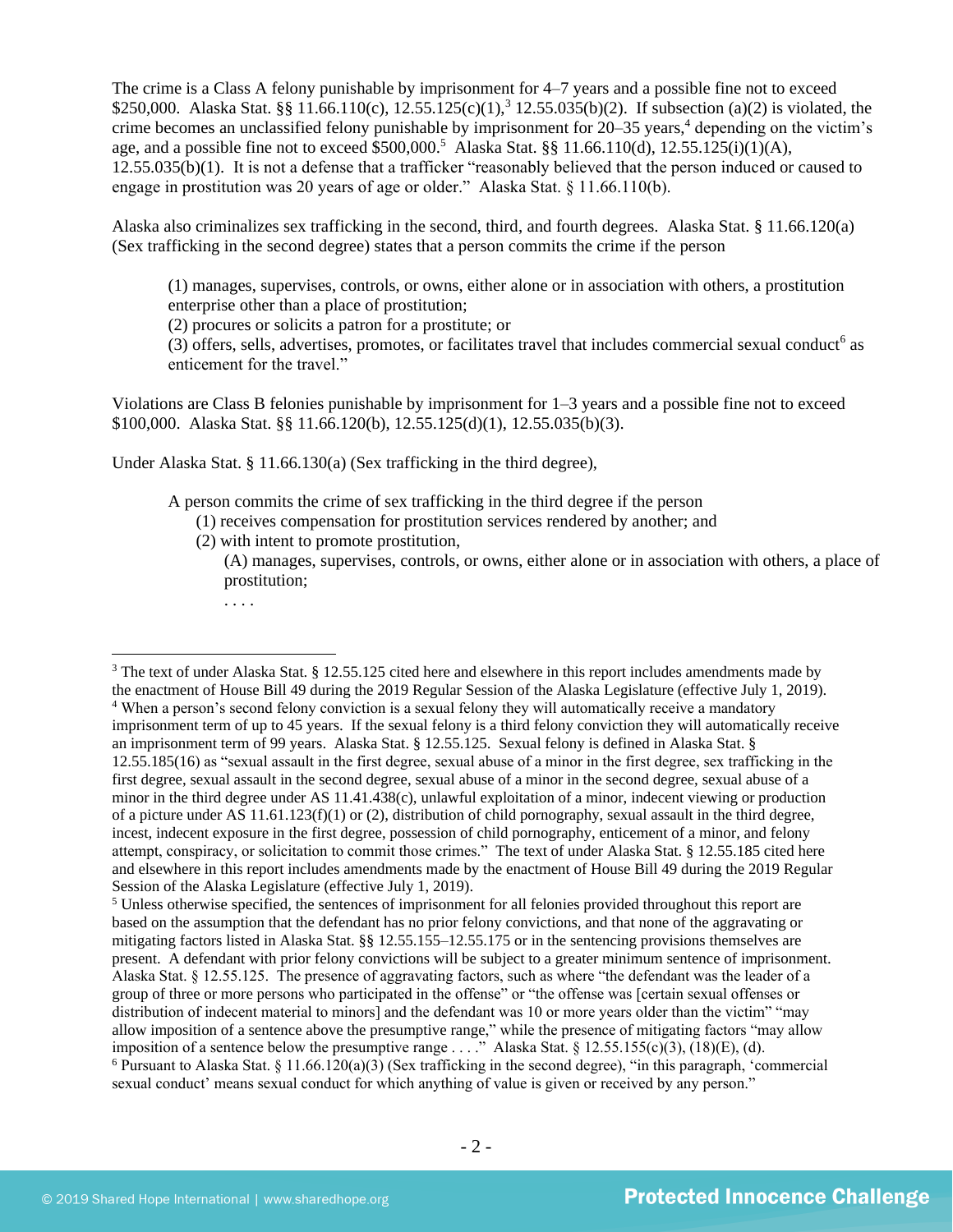(C) receives or agrees to receive money or other property under an agreement or understanding that money or other property is derived from prostitution; or (D) engages in conduct that institutes, aids, or facilitates a prostitution enterprise.

Violations are a Class C felony punishable by 0–2 years imprisonment and a possible fine of not more than \$50,000. Alaska Stat. §§ 11.66.130(c), 12.55.125(e)(1), 12.55.035(b)(4).

Alaska Stat. § 11.66.135(a)(Sex trafficking in the fourth degree) states that a person commits the crime if the person "(1) receives compensation for prostitution services rendered by another; and (2) engages in conduct that institutes, aids, or facilitates prostitution under circumstances not proscribed under AS 11.66.130(a)2)(D)." Violations of this provision are a Class A misdemeanor punishable by up to 1 year imprisonment and a possible fine not to exceed \$25,000. Alaska Stat. §§ 11.66.135(c), 12.55.135(a), 12.55.035(b)(5).

Since Alaska's sex trafficking laws only apply to the use of minors for prostitution and do not specifically include using minors for the creation of child sexual abuse material (CSAM), such offenses would fall under Alaska's human trafficking laws, which require force, threat of force, or deception. Alaska Stat. § 11.41.360 (Human trafficking in the first degree) states that it is a Class A felony when a "person compels or induces another person to engage in sexual conduct,<sup>7</sup> adult entertainment,<sup>8</sup> or labor in the state by force or threat of force against any person, or by deception."<sup>9</sup> A Class A felony is punishable by imprisonment for 4–7 years and a possible fine not to exceed \$250,000. Alaska Stat. §§ 12.55.125(c)(1), 12.55.035(b)(2).

- (A) sexual penetration;
- (B) the lewd exhibition or touching of a person's genitals, anus, or breast; or
- (C) bestiality.

<sup>9</sup> "Deception" is defined in Alaska Stat. § 11.41.360(b)(2) by referring to Alaska Stat. § 11.46.180, which states in subsection (c), "As used in this section, 'deception' has the meaning ascribed to it in AS 11.81.900 but does not include falsity as to matters having no pecuniary significance or 'puffing' by statements unlikely to deceive reasonable persons in the group addressed." Alaska Stat. § 11.81.900(18) states,

"deception" means to knowingly

(A) create or confirm another's false impression that the defendant does not believe to be true, including false impressions as to law or value and false impressions as to intention or other state of mind;

(B) fail to correct another's false impression that the defendant previously has created or confirmed; (C) prevent another from acquiring information pertinent to the disposition of the property or service involved;

(D) sell or otherwise transfer or encumber property and fail to disclose a lien, adverse claim, or other legal impediment to the enjoyment of the property, whether or not that impediment is a matter of official record; or

<sup>7</sup> *See supra* note [2.](#page-0-0)

<sup>&</sup>lt;sup>8</sup> "Adult entertainment" is defined in Alaska Stat. § 11.41.360(b)(1) by referring to Alaska Stat. § 23.10.350(f)(1)-(3), which states,

A minor under the age of 18 may not be employed or allowed to work in any capacity on the premises of a business that offers adult entertainment. In this subsection, "business that offers adult entertainment" means a business in which one or more individuals are employed or contracted to, wholly or in part, or permitted to entertain others by

<sup>(1)</sup> removing clothes or other items that clothe or hide the person's body;

<sup>(2)</sup> dancing or in any other manner exhibiting the individual's body in a completely or almost completely unclothed state;

<sup>(3)</sup> participating in an actual or simulated illegal, indecent, or lewd exhibition, act, or practice including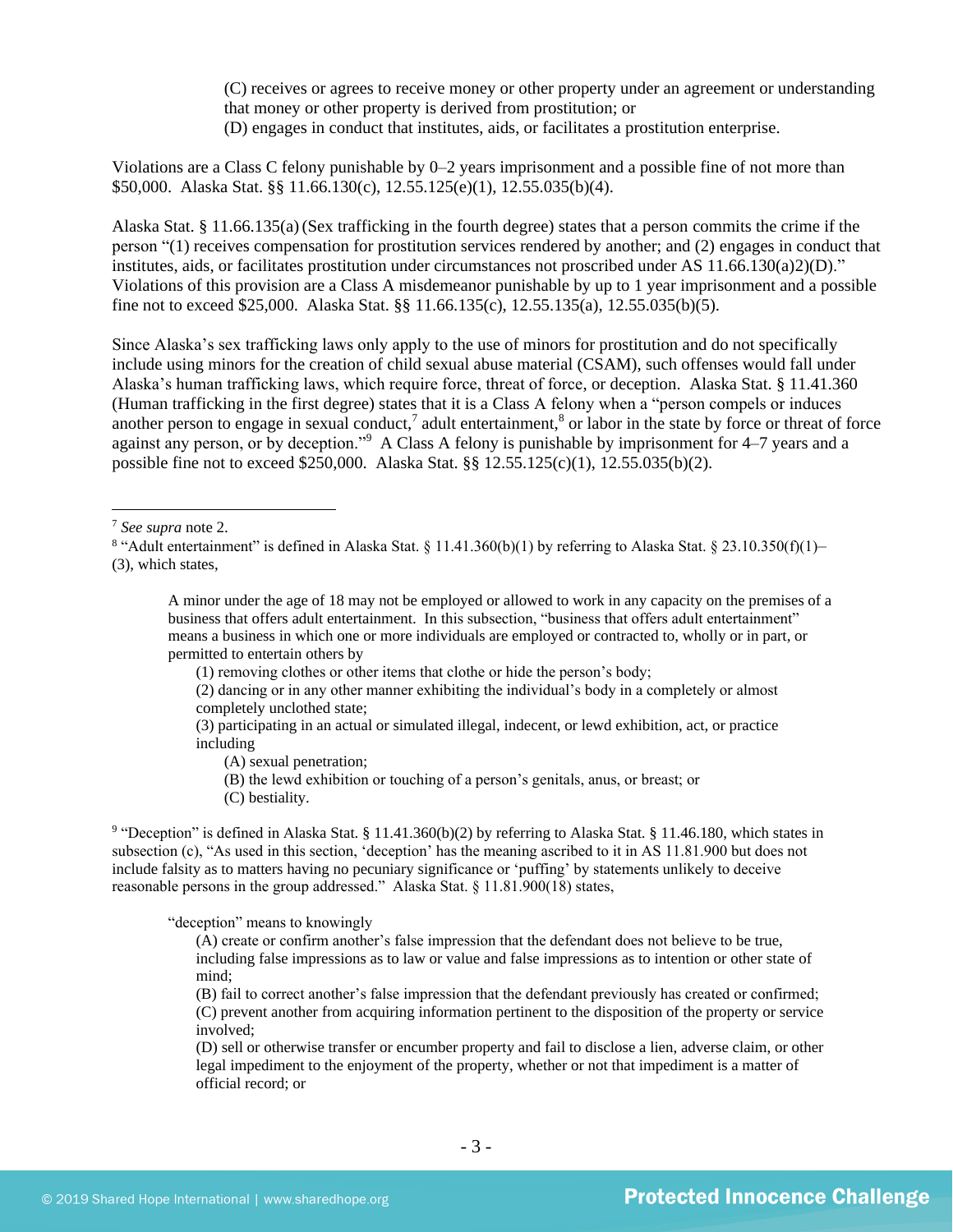Alaska Stat. § 11.41.365(a) (Human trafficking in the second degree) states "[a] person commits the crime of human trafficking in the second degree if the person obtains a benefit from the commission of human trafficking under AS 11.41.360 (Human trafficking in the first degree), with reckless disregard that the benefit is a result of the trafficking." This crime is a Class B felony punishable by imprisonment for 1–3 years and a possible fine not to exceed \$100,000. Alaska Stat. §§ 11.41.365(b), 12.55.125(d)(1), 12.55.035(b)(3).

*1.2 Commercial sexual exploitation of children (CSEC) is identified as a separate and distinct offense from general sexual offenses, which may also be used to prosecute those who commit commercial sex offenses against minors.*

The following laws criminalize CSEC in Alaska:

1. Alaska Stat. § 11.41.455 (Unlawful exploitation of a minor) states in part,

(a) A person commits the crime of unlawful exploitation of a minor if, in the state and with the intent of producing a live performance, film, audio, video, electronic, or electromagnetic recording, <sup>10</sup> photograph, negative, slide, book, newspaper, magazine, or other material that visually or aurally depicts the conduct listed in (1)–(7) of this subsection, the person knowingly induces or employs a child under 18 years of age to engage in, or photographs, films, records, or televises a child under 18 years of age engaged in, the following actual or simulated conduct:

- (1) sexual penetration;
- (2) the lewd touching of another person's genitals, anus, or breast;
- (3) the lewd touching by another person of the child's genitals, anus, or breast;
- (4) masturbation;
- (5) bestiality;
- (6) the lewd exhibition of the child's genitals; or
- (7) sexual masochism or sadism.

(b) A parent, legal guardian, or person having custody or control of a child under 18 years of age commits the crime of unlawful exploitation of a minor if, in the state, the person permits the child to engage in conduct described in (a) of this section knowing that the conduct is intended to be used in producing a live performance, film, audio, video, electronic, or electromagnetic recording, photograph, negative, slide, book, newspaper, magazine, or other material that visually or aurally depicts the conduct.

. . . .

This crime is a Class A felony punishable by imprisonment for up to  $30<sup>11</sup>$  years and a possible fine not to exceed \$250,000. Alaska Stat. §§ 11.41.455(c)(1),<sup>12</sup> 12.55.125(i)(2)(A),<sup>13</sup> 12.55.035(b)(2). Pursuant to Alaska Stat.  $\S 11.41.455(c)(2)$ , the crime is "an unclassified felony if the (A) person has been previously convicted of unlawful exploitation of a minor in this jurisdiction or a similar crime in this or another jurisdiction; or (B) minor who is exploited is under 13 years of age at the time the exploitation occurs." A first conviction under Alaska Stat.  $\S 11.41.455(c)(2)$  is punishable by

<span id="page-3-0"></span>(E) promise performance that the defendant does not intend to perform or knows will not be performed;

<sup>12</sup> The text of under Alaska Stat. § 11.41.455 cited here and elsewhere in this report includes amendments made by the enactment of House Bill 49 during the 2019 Regular Session of the Alaska Legislature (effective July 1, 2019).

<sup>13</sup> *See supra* note [3.](#page-1-1)

<sup>&</sup>lt;sup>10</sup> Under Alaska Stat. § 11.41.455(d), "audio recording" is defined as "a nonbook prerecorded item without a visual component, and includes a record, tape, cassette, and compact disc."

<sup>11</sup> *See supra* note [4.](#page-1-0)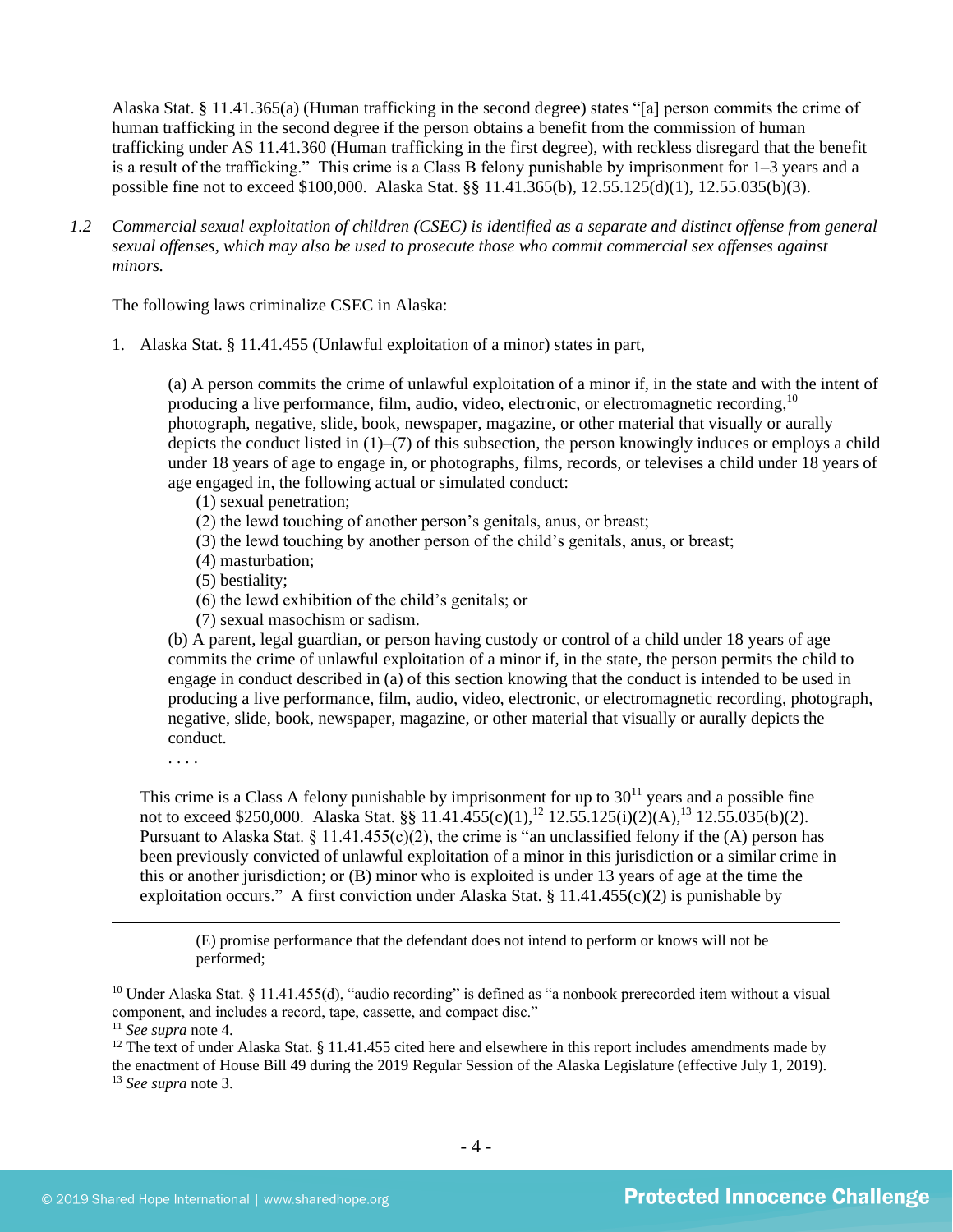imprisonment for 25–35 years if the victim was under 13, or by imprisonment for 20–30 years if the victim was 13 years of age or older, and a possible fine. Alaska Stat. §  $12.55.125(i)(1)(A)$ , 12.55.035(a). If this is the defendant's "second felony conviction and the defendant has a prior conviction for a sexual felony," it is punishable by imprisonment between 35 to 45 years and a possible fine. Alaska Stat. §§ 12.55.125(i)(1)(D), 12.55.035(a).

- 2. Under Alaska Stat. § 11.66.100 (Prostitution),
	- (a) A Person commits the crime of prostitution if the person

. . . .

(2) offers a fee in return for sexual conduct.

. . . .

- (e) Prostitution is a class C felony if
	- (1) the defendant violates (a) of this section as a patron of a prostitute;
	- (2) the prostitute is under 18 years of age; and
	- (3) the defendant is over 18 years of age and at least three years older than the prostitute.

A Class C felony is punishable by 0–2 years in prison with a possible fine not to exceed \$50,000. Alaska Stat. §§ 12.55.125(e)(1), 12.55.035(b)(4).

3. Alaska Stat. § 11.41.452<sup>14</sup> (Enticement of a minor) states,

<span id="page-4-0"></span>(a) A person commits the crime of enticement of a minor if the person, being 18 years of age or older, knowingly communicates with another person to entice, solicit, or encourage the person to engage in an act described in AS  $11.41.455(a)(1) - (7)$  (Unlawful exploitation of a minor) and

- (1) the other person is a child under 16 years of age; or
- (2) the person believes that the other person is a child under 16 years of age.

. . . .

(d) Except as provided in (e) of this section, enticement of a minor is a class B felony.

(e) Enticement of a minor is a class A felony if the defendant was, at the time of the offense, required to register as a sex offender or child kidnapper under AS 12.63 or a similar law of another jurisdiction.

Other sexual exploitation laws that may apply in cases of commercial sexual exploitation of a child, although they do not specify commercial exchanges, include the following:

- 1. Alaska Stat. § 11.41.434(a)(1) (Sexual abuse of a minor in the first degree) states, "(a) An offender commits the crime of sexual abuse of a minor in the first degree if (1) being 16 years of age or older, the offender engages in sexual penetration with a person who is under 13 years of age or aids, induces, causes, or encourages a person who is under 13 years of age to engage in sexual penetration with another person." Sexual abuse of a minor in the first degree is an unclassified felony and is punishable by imprisonment for 20–35 years,<sup>15</sup> depending on the age of the victim, and a possible fine not to exceed \$500,000. Alaska Stat. §§ 11.41.434(b), 12.55.125(i)(1)(A), 12.55.035(b)(1).
- 2. Alaska Stat. § 11.41.436(a) (Sexual abuse of a minor in the second degree) is a Class B felony if

(1) being 17 years of age or older, the offender engages in sexual penetration with a person who is 13, 14, or 15 years of age and at least four years younger than the offender, or aids, induces, causes, or

<sup>&</sup>lt;sup>14</sup> The text of under Alaska Stat.  $\S 11.41.452$  cited here and elsewhere in this report includes amendments made by the enactment of House Bill 49 during the 2019 Regular Session of the Alaska Legislature (effective July 1, 2019). <sup>15</sup> *See supra* note [4.](#page-1-0)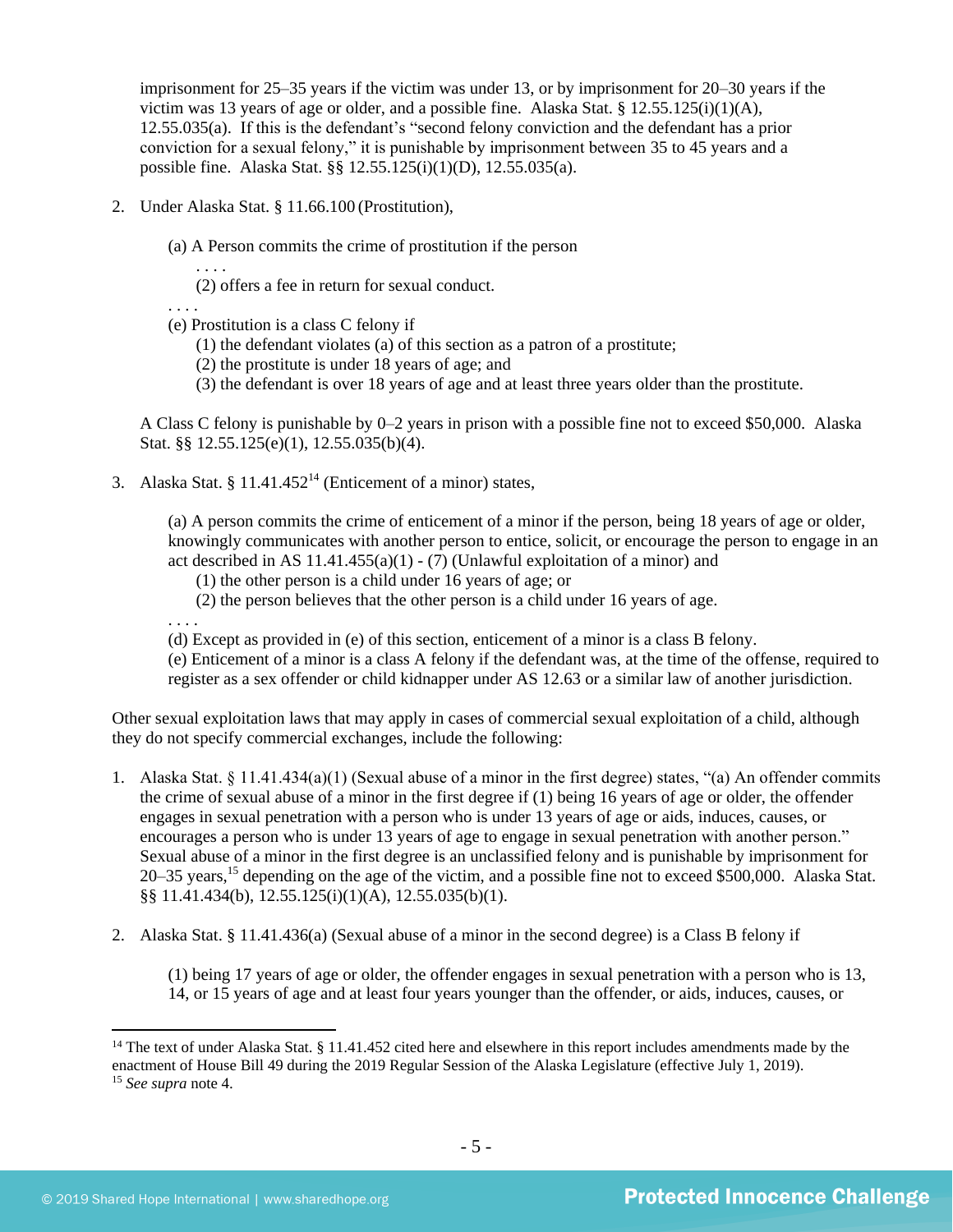encourages a person who is 13, 14, or 15 years of age and at least four years younger than the offender to engage in sexual penetration with another person;

(2) being 16 years of age or older, the offender engages in sexual contact with a person who is under 13 years of age or aids, induces, causes, or encourages a person under 13 years of age to engage in sexual contact with another person;

(4) being 16 years of age or older, the offender aids, induces, causes, or encourages a person who is under 16 years of age to engage in conduct described in AS  $11.41.455(a)(2)$ –(6);<sup>16</sup>

(7) being under 16 years of age, the offender engages in sexual penetration with a person who is under 13 years of age and at least three years younger than the offender.

An offense is punishable by imprisonment for 5–15 years and a possible fine not to exceed \$100,000. Alaska Stat. §§ 11.41.436(b), 12.55.125(i)(3)(A), 12.55.035(b)(3).

*1.3 Prostitution statutes refer to the sex trafficking statute to acknowledge the intersection of prostitution with trafficking victimization.* 

Alaska's prostitution statute, Alaska Stat. § 11.66.100 (Prostitution), refers to Alaska Stat. § 11.66.110 (Sex trafficking in the first degree). Alaska Stat. § 11.66.100 states,

- (a) A person commits the crime of prostitution if the person
	- (1) engages in or agrees or offers to engage in sexual conduct in return for a fee . . .
	- . . . .

. . . .

. . . .

. . . .

(c) A person may not be prosecuted under  $(a)(1)$  of this section if the

(1) person witnessed or was a victim of, and reported to law enforcement in good faith, one or more of the following crimes:

. . . .

(W) sex trafficking in the first degree under AS 11.66.110;

. . . .

(2) evidence supporting the prosecution under  $(a)(1)$  of this section was obtained or discovered as a result of the person reporting the crime to law enforcement; and (3) person cooperated with law enforcement personnel.

. . . .

Because Alaska Stat. § 11.66.100(c) only protects victims who file a report and cooperate with law enforcement personnel, however, some commercially exploited minors may be prosecuted under Alaska Stat. § 11.66.100.

*1.4 The state racketeering or gang crimes statute includes sex trafficking or commercial sexual exploitation of children (CSEC) offenses as predicate acts allowing the statute to be used to prosecute child sex trafficking crimes.* 

Alaska has not enacted a racketeering statute. However, the law provides a limited penalty enhancement for crimes committed in furtherance of gang activity and other laws make it a crime to recruit a gang member or induce a person to commit a crime on behalf of a gang.

<sup>&</sup>lt;sup>16</sup> Alaska Stat. § 11.41.455 (a)(2)–(6) states, "(2) the lewd touching of another person's genitals, anus, or breast; (3) the lewd touching by another person of the child's genitals, anus, or breast; (4) masturbation; (5) bestiality; (6) the lewd exhibition of the child's genitals."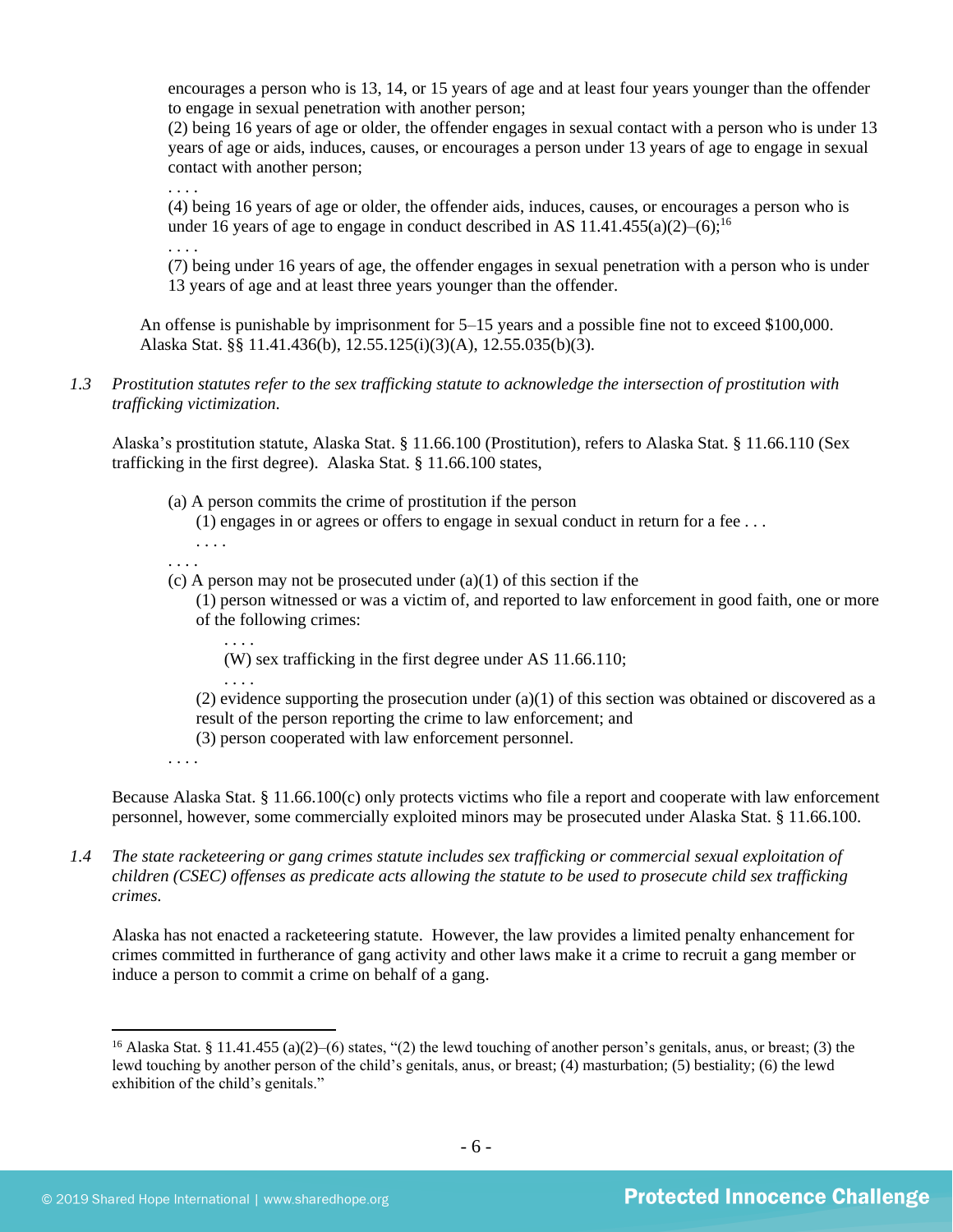Pursuant to Alaska Stat. § 11.61.160 (Recruiting a gang member in the first degree),

(a) A person commits the crime of recruiting a gang member in the first degree if the person uses or threatens the use of force against a person or property to induce a person to participate in a criminal street gang or to commit a crime on behalf of a criminal street gang. (b) Recruiting a gang member in the first degree is a class C felony.

Pursuant to Alaska Stat. § 11.61.165 (Recruiting a gang member in the second degree),

(a) A person commits the crime of recruiting a gang member in the second degree if the person is 18 years of age or older and, without force or the threat of force, encourages or recruits a person who is under 18 years of age and at least three years younger than the offender to participate in a criminal street gang.

(b) Recruiting a gang member in the second degree is a class A misdemeanor.

Pursuant to Alaska Stat. § 12.55.137 (Penalties for gang activities punishable as misdemeanors),

(a) If a person commits an offense that would be a class B misdemeanor and the person committed the offense for the benefit of, at the direction of, or in association with a criminal street gang,  $17$  the offense is a class A misdemeanor.

(b) If a person commits an offense that would be a class A misdemeanor and the person committed the offense for the benefit of, at the direction of, or in association with a criminal street gang, the offense is a class C felony.

1.4.1 Recommendation: Enact a racketeering statute that includes CSEC and trafficking offenses as predicate crimes and may be used to prosecute trafficking enterprises.

<sup>&</sup>lt;sup>17</sup> Alaska Stat. § 11.81.900(13) (Definitions) defines "criminal street gang" as "a group of three or more persons (A) who have in common a name or identifying sign, symbol, tattoo or other physical marking, style of dress, or use of hand signs; and (B) who, individually, jointly, or in combination, have committed or attempted to commit, within the preceding three years, for the benefit of, at the direction of, or in association with the group, two or more offenses under any of, or any combination of, the following: (i) AS 11.41 (Offenses against the person) . . . or (iii) a felony offense."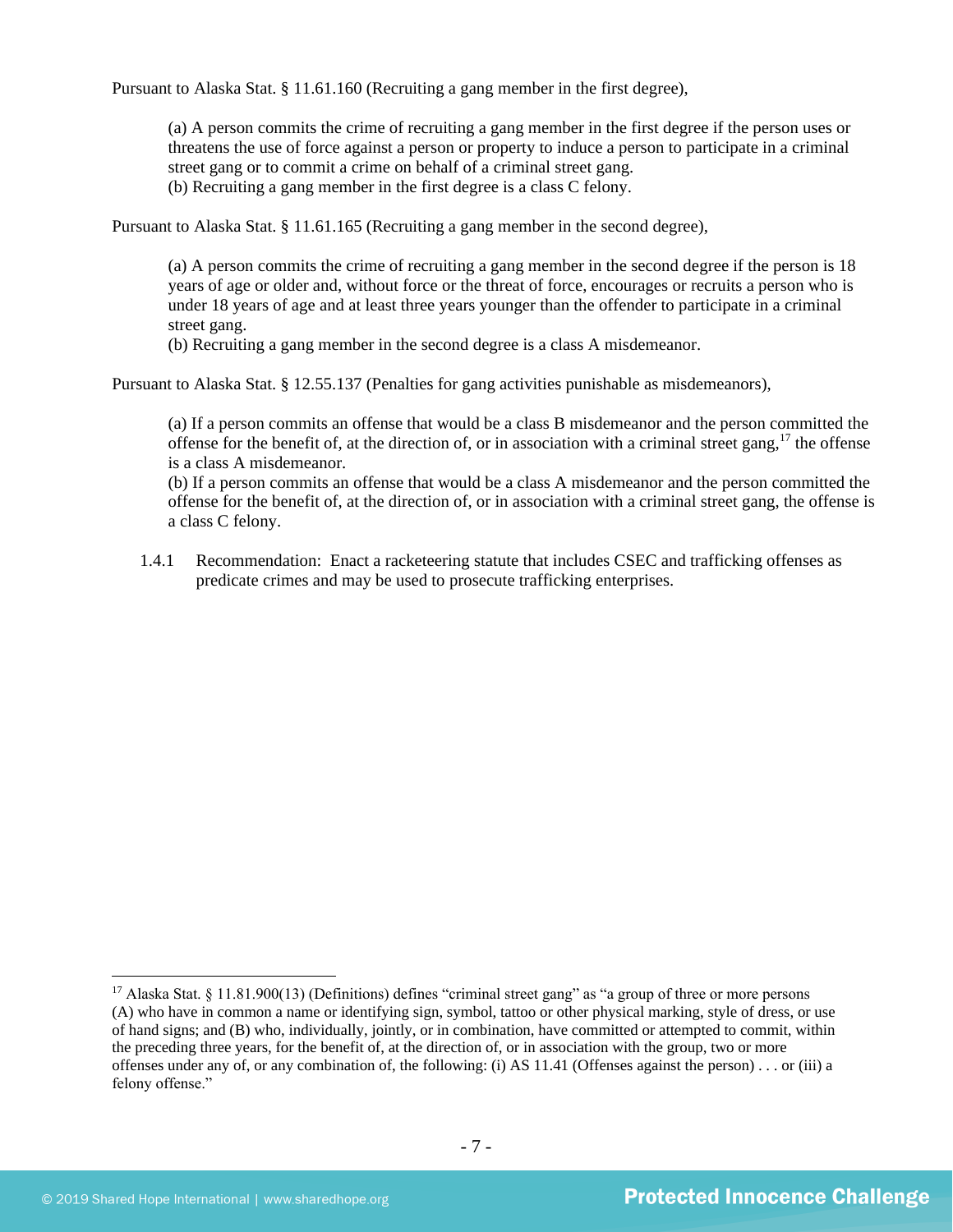#### **FRAMEWORK ISSUE 2: CRIMINAL PROVISIONS ADDRESSING DEMAND**

#### *Legal Components:*

- *2.1 The state sex trafficking law can be applied to buyers of commercial sex acts with a minor.*
- *2.2 Buyers of commercial sex acts with a minor can be prosecuted under commercial sexual exploitation of children (CSEC) laws.*
- *2.3 Solicitation laws differentiate between soliciting sex acts with an adult and soliciting sex acts with a minor under 18.*
- *2.4 Penalties for buyers of commercial sex acts with minors are as high as federal penalties.*
- *2.5 Using the Internet or electronic communications to lure, entice, or purchase, or attempt to lure, entice, or purchase commercial sex acts with a minor is a separate crime or results in an enhanced penalty for buyers.*
- *2.6 No age mistake defense is permitted for a buyer of commercial sex acts with any minor under 18.*
- *2.7 Base penalties for buying sex acts with a minor under 18 are sufficiently high and not reduced for older minors.*
- *2.8 Financial penalties for buyers of commercial sex acts with minors are sufficiently high to make it difficult for buyers to hide the crime.*

\_\_\_\_\_\_\_\_\_\_\_\_\_\_\_\_\_\_\_\_\_\_\_\_\_\_\_\_\_\_\_\_\_\_\_\_\_\_\_\_\_\_\_\_\_\_\_\_\_\_\_\_\_\_\_\_\_\_\_\_\_\_\_\_\_\_\_\_\_\_\_\_\_\_\_\_\_\_\_\_\_\_\_\_\_\_\_\_\_\_\_\_\_\_

- *2.9 Buying and possessing child sexual abuse material (CSAM) carries penalties as high as similar federal offenses.*
- *2.10 Convicted buyers of commercial sex acts with minors are required to register as sex offenders*.

#### *Legal Analysis:*

*2.1 The state sex trafficking law can be applied to buyers of commercial sex acts with a minor.*

Alaska Stat. § 11.66.110(a)(2) (Sex trafficking in the first degree) specifically exempts buyers from criminal liability under the sex trafficking of a minor law by stating, "[a] person commits the crime of sex trafficking...if the person…other than a patron of a prostitute, induces or causes another person who is under 20 years of age, to engage in prostitution . . . ."

- 2.1.1 Recommendation: Amend Alaska Stat. § 11.66.110 (Sex trafficking in the first degree) to make the statute applicable to the actions of buyers of commercial sex with minors.
- *2.2 Buyers of commercial sex acts with a minor can be prosecuted under commercial sexual exploitation of children (CSEC) laws.*

Alaska Stat. § 11.66.100 (Prostitution) makes it a crime to purchase sex acts with a minor. It states,

(a) A Person commits the crime of prostitution if the person

(2) offers a fee in return for sexual conduct.

. . . .

. . . .

(e) Prostitution is a class C felony if

(1) the defendant violates (a) of this section as a patron of a prostitute;

(2) the prostitute is under 18 years of age; and

(3) the defendant is over 18 years of age and at least three years older than the prostitute.

A Class C felony is punishable by 0–2 years in prison with a possible fine not to exceed \$50,000. Alaska Stat. §§ 12.55.125(e)(1), 12.55.035(b)(4).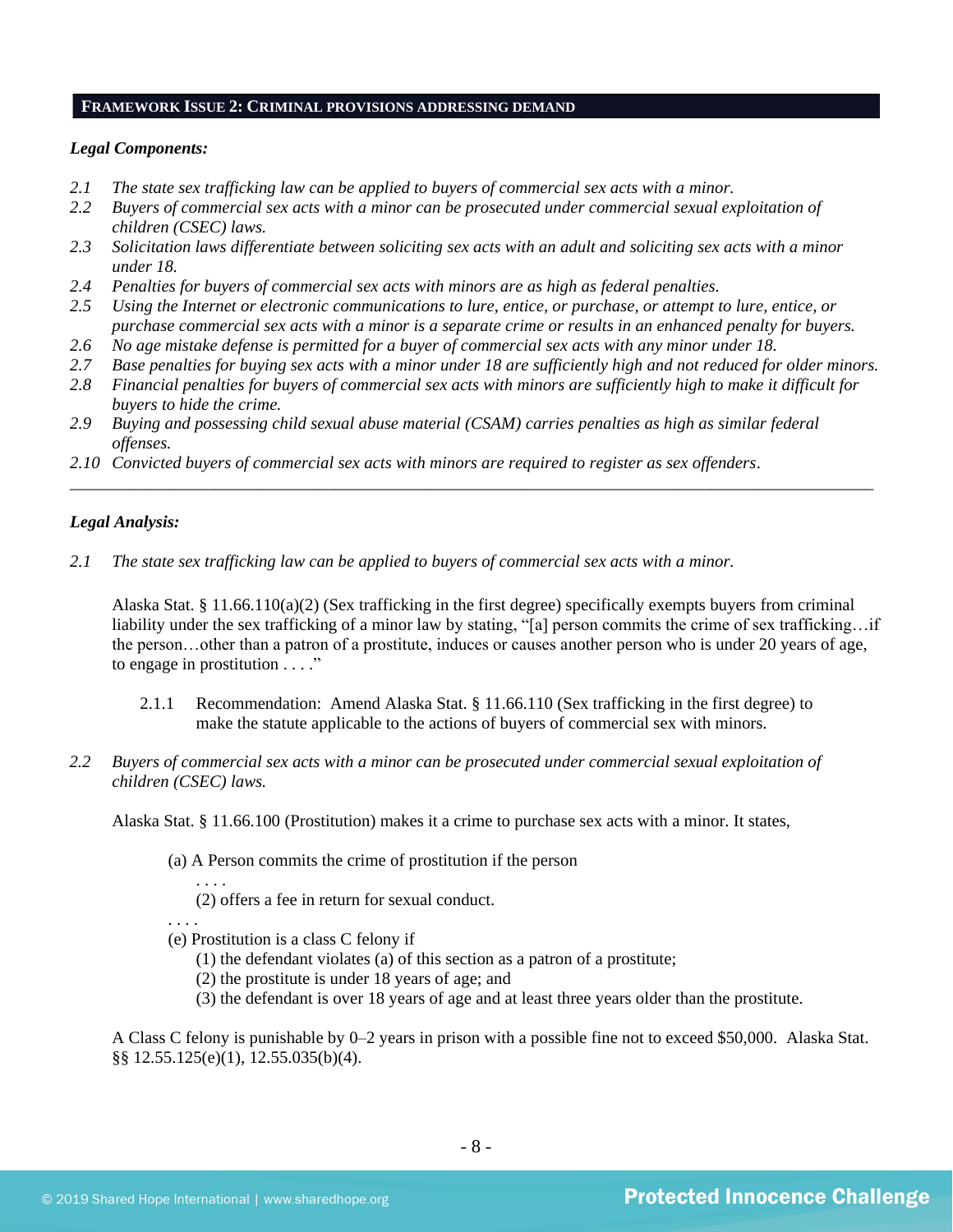*2.3 Solicitation laws differentiate between soliciting sex acts with an adult and soliciting sex acts with a minor under 18.*

Under Alaska Stat. § 11.66.100 (Prostitution),

- (a) A person commits the crime of prostitution if the person
	- (1) engages in or agrees or offers to engage in sexual conduct in return for a fee; or
	- (2) offers a fee in return for sexual conduct.
- . . . .
- (d) Except as provided in (e) of this section, prostitution is a class B misdemeanor.
- (e) Prostitution is a class C felony if
	- (1) the defendant violates (a) of this section as a patron of a prostitute;
	- (2) the prostitute is under 18 years of age; and
	- (3) the defendant is over 18 years of age and at least three years older than the prostitute.

A Class B misdemeanor is punishable by imprisonment for up to 90 days and a possible fine not to exceed \$2,000. Alaska Stat. §§ 12.55.135(b)(1),<sup>18</sup> 12.55.035(b)(6). In contrast, a Class C felony is punishable by up 0– 2 years in prison with a possible fine not to exceed \$50,000. Alaska Stat. §§ 12.55.125(e)(1), 12.55.035(b)(4).

*2.4 Penalties for buyers of commercial sex acts with minors are as high as federal penalties.*

A buyer convicted under Alaska Stat. § 11.66.100 (Prostitution) would be guilty of a Class C felony, which is punishable by 0–2 years in prison with a possible fine not to exceed \$50,000. Alaska Stat. §§ 11.66.100(e), 12.55.125(e)(1), 12.55.035(b)(4).

<span id="page-8-0"></span>In comparison, if the victim is under the age of 14, a conviction under the Trafficking Victims Protection Act  $(TVPA)^{19}$  for child sex trafficking is punishable by 15 years to life imprisonment and a fine not to exceed \$250,000. 18 U.S.C. §§ 1591(b)(1), 3559(a)(1), 3571(b)(3). If the victim is between the ages of 14–17, a conviction is punishable by 10 years to life imprisonment and a fine not to exceed \$250,000. 18 U.S.C. §§ 1591(b)(2),  $3559(a)(1)$ ,  $3571(b)(3)$ . A conviction is punishable by mandatory life imprisonment, however, if the buyer has a prior conviction for a federal sex offense<sup>20</sup> against a minor. 18 U.S.C. § 3559(e)(1). To the extent buyers can be prosecuted under other federal CSEC laws,<sup>21</sup> a

<sup>&</sup>lt;sup>18</sup> The text of under Alaska Stat. § 12.55.135 cited here and elsewhere in this report includes amendments made by the enactment of House Bill 49 during the 2019 Regular Session of the Alaska Legislature (effective July 1, 2019). <sup>19</sup> Trafficking Victims Protection Act (TVPA) of 2000, Pub. L. No. 106-386, 114 Stat. 1464, 1466 (codified in scattered sections of 18 and 22 U.S.C.).

<sup>&</sup>lt;sup>20</sup> Pursuant to 18 U.S.C. § 3559(e)(2), "federal sex offense" is defined as

<span id="page-8-1"></span>an offense under section 1591 [18 USCS § 1591] (relating to sex trafficking of children), 2241 [18 USCS § 2241] (relating to aggravated sexual abuse), 2242 [18 USCS  $\S$  2242] (relating to sexual abuse), 2244(a)(1) [18 USCS § 2244(a)(1)] (relating to abusive sexual contact), 2245 [18 USCS § 2245] (relating to sexual abuse resulting in death), 2251 [18 USCS § 2251] (relating to sexual exploitation of children), 2251A [18 USCS § 2251A] (relating to selling or buying of children), 2422(b) [18 USCS § 2422(b)] (relating to coercion and enticement of a minor into prostitution), or  $2423(a)$  [18 USCS §  $2423(a)$ ] (relating to transportation of minors).

<sup>&</sup>lt;sup>21</sup> 18 U.S.C. §§ 2251A(b) (Selling or buying of children), 2251(a) (Sexual exploitation of children), 2423(a) (Transportation of a minor with intent for minor to engage in criminal sexual activity), 2422(a) (Coercion and enticement), 2252(a)(2), (a)(4) (Certain activities relating to material involving the sexual exploitation of minors).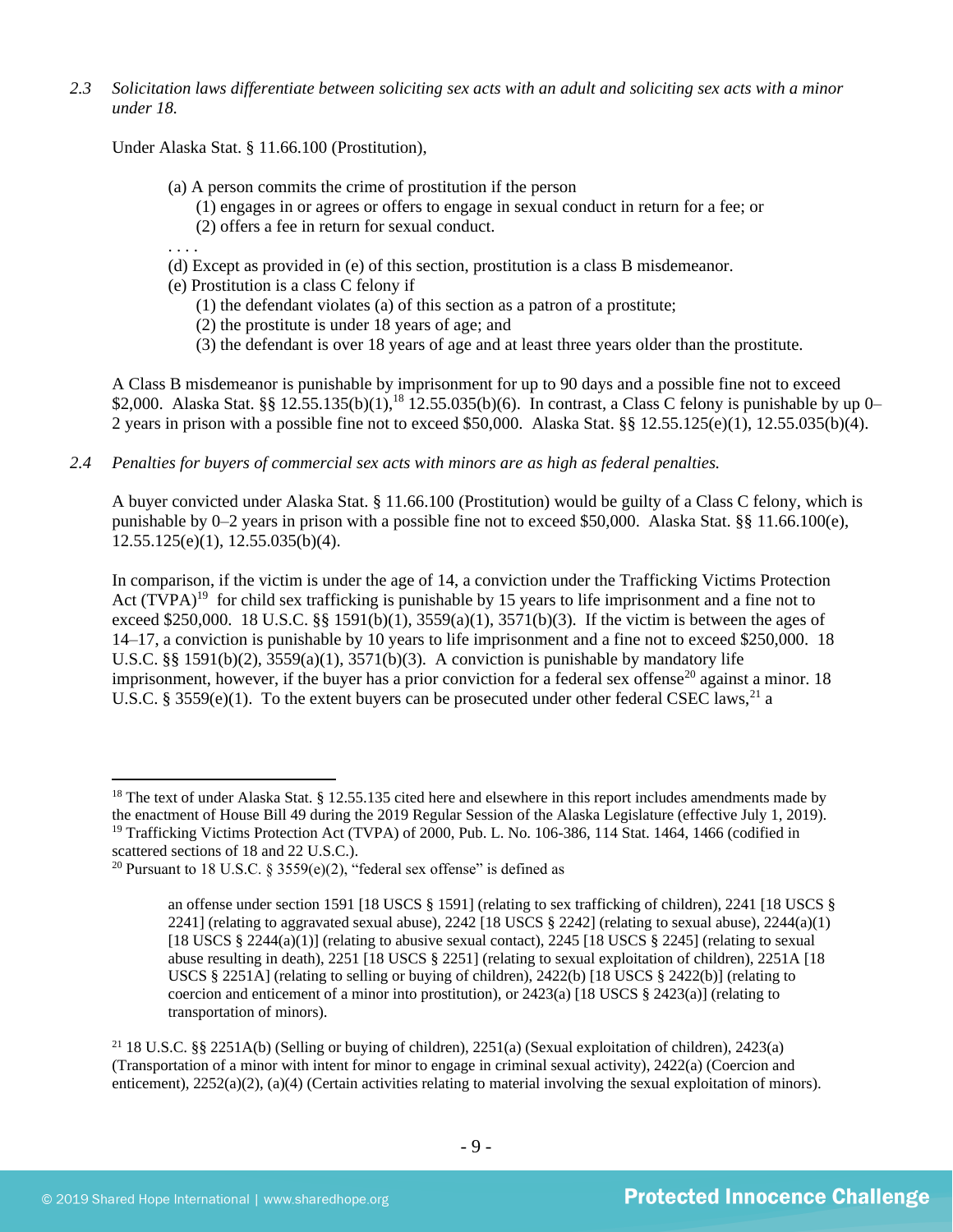conviction is punishable by penalties ranging from a fine not to exceed \$250,000 to life imprisonment and a fine not to exceed  $$250,000.<sup>22</sup>$ 

- 2.4.1 Recommendation: Increase the penalty for Alaska Stat. § 11.66.100 (Prostitution) for the solicitation or purchase of commercial sex with a minor to reflect the seriousness of the offense.
- *2.5 Using the Internet or electronic communications to lure, entice, or purchase, or attempt to lure, entice, or purchase commercial sex acts with a minor is a separate crime or results in an enhanced penalty for buyers.*

Although not specific to Internet offenses, Alaska Stat. § 11.41.452<sup>23</sup> (Enticement of a minor) broadly applies when a person who is "18 years of age or older, knowingly communicates with another person to entice, solicit, or encourage the person to engage in an act described in AS 11.41.455(a)(1)–(7)<sup>24</sup> (Unlawful exploitation of a minor) and (1) the other person is a child under 16 years of age; or (2) the person believes that the other person is a child under 16 years of age." Alaska Stat. § 11.41.452(a). Notably, this offense does not protect all minors under the age of 18.

Enticement of a minor is a Class B felony punishable by imprisonment for 5–15 years and a possible fine not to exceed \$100,000. Alaska Stat. §§ 11.41.452(d), 12.55.125(i)(3)(A), 12.55.035(b)(3). It is a Class A felony punishable by imprisonment for 15–30 years, depending on the age of the victim, and a \$250,000 fine, "if the defendant was, at the time of the offense, required to register as a sex offender or child kidnapper under AS 12.63 or a similar law of another jurisdiction." Alaska Stat. §§ 11.41.452(e), 12.55.125(i)(2)(A), 12.55.035(b)(2).

*2.6 No age mistake defense is permitted for a buyer of commercial sex acts with any minor under 18.*

Under Alaska Stat. § 11.66.100(b) (Prostitution), an affirmative defense is permitted where a buyer "(1) reasonably believed the prostitute to be 18 years of age or older; and (2) undertook reasonable measures to verify that the prostitute was 18 years of age or older." The human trafficking statute does not apply to buyers.

2.6.1 Recommendation: Amend Alaska Stat. § 11.66.100 (Prostitution) to expressly prohibit a defense based on mistake of age.

<sup>22</sup> 18 U.S.C. §§ 2251A(b) (conviction punishable by imprisonment for 30 years to life and a fine), 2251(e) (conviction punishable by imprisonment for 15–30 years and a fine), 2423(a) (conviction punishable by imprisonment for 10 years to life and a fine), 2422(a) (conviction punishable by a fine, imprisonment up to 20 years, or both), 2252(b) (stating that a conviction under subsection (a)(2) is punishable by imprisonment for  $5-20$  years and a fine, while a conviction under subsection (a)(4) is punishable by imprisonment up to 10 years, a fine, or both.); *see also* 18 U.S.C §§ 3559(a)(1) (classifying all of the above listed offenses as felonies), 3571(b)(3) (providing a fine up to \$250,000 for any felony conviction).

(5) bestiality;

(7) sexual masochism or sadism.

<sup>23</sup> *See supra* note [14.](#page-4-0)

<sup>&</sup>lt;sup>24</sup> Alaska Stat. § 11.41.455(a)(1)–(7) includes:

<sup>(1)</sup> sexual penetration;

<sup>(2)</sup> the lewd touching of another person's genitals, anus, or breast;

<sup>(3)</sup> the lewd touching by another person of the child's genitals, anus, or breast;

<sup>(4)</sup> masturbation;

<sup>(6)</sup> the lewd exhibition of the child's genitals; or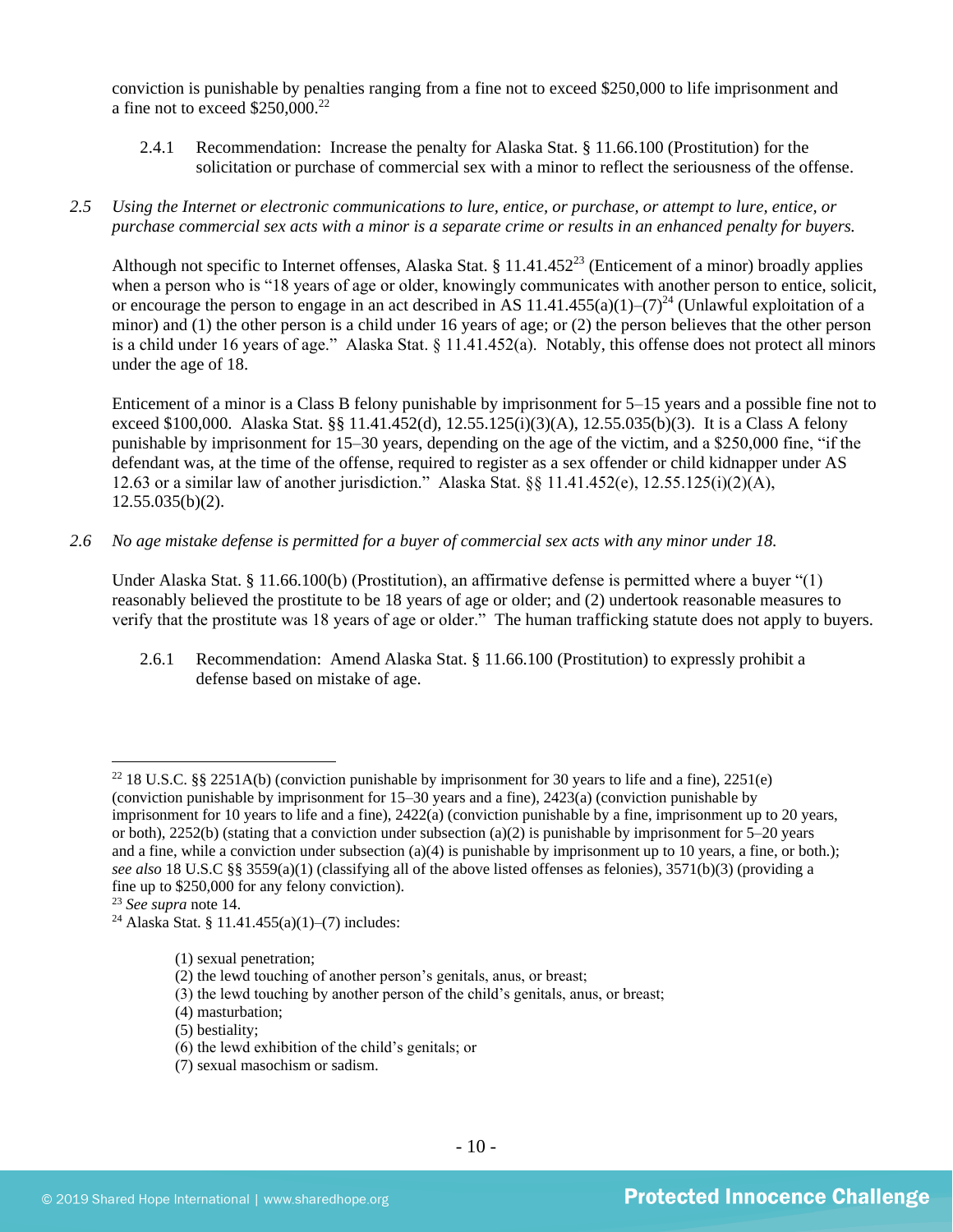# *2.7 Base penalties for buying sex acts with a minor under 18 are sufficiently high and not reduced for older minors.*

Alaska's buyer-applicable CSEC law does not stagger penalties based on a minor's age, but penalties are not sufficiently high. A conviction for soliciting a minor under Alaska Stat. § 11.66.100 (Prostitution) is punishable as a Class C felony by 0–2 years in prison with a possible fine not to exceed \$50,000. Alaska Stat. §§ 11.66.100(e), 12.55.125(e)(1), 12.55.035(b)(4).

- 2.7.1 Recommendation: Amend Alaska Stat. § 11.66.100 (Prostitution) to provide adequately high penalties for all minors under 18 to reflect the seriousness of the offense.
- *2.8 Financial penalties for buyers of commercial sex acts with minors are sufficiently high to make it difficult for buyers to hide the crime.*

Buyers convicted under Alaska Stat. § 11.66.100 (Prostitution) face a Class C felony punishable by a fine of not more than \$50,000. Alaska Stat. §§ 11.66.100(e), 12.55.035(b)(4). They are also subject to Alaska Stat. § 11.66.145 (Forfeiture), which states, "Property used to institute, aid, or facilitate, or received or derived from, a violation of AS 11.66.100(e) [Prostitution] or 11.66.110 - 11.66.135 [Promoting prostitution in the first degree, Sex trafficking in the second degree, Sex trafficking in the third degree, Sex trafficking in the fourth degree] may be forfeited at sentencing." No specific seizure procedure is authorized.

If the act of commercially purchasing sex is prosecuted as a sexual offense, a violation of Alaska Stat. § 11.41.434 (Sexual abuse of a minor in the first degree) is an unclassified felony that is punishable by a possible fine not to exceed \$500,000. Alaska Stat. §§ 11.41.434(b), 12.55.035(b)(1). A violation of Alaska Stat. § 11.41.436 (Sexual abuse of a minor in the second degree) is a Class B felony and punishable by a maximum fine of \$100,000. Alaska Stat. §§ 11.41.436(b), 12.55.035(b)(3).

Alaska Stat. § 11.41.468(a) (Forfeiture of property used in sexual offense) provides that

<span id="page-10-0"></span>[p]roperty<sup>25</sup> used to aid a violation of AS 11.41.410 - 11.41.458 [Sexual assault in the first through fourth degrees; sexual abuse of a minor in the first through fourth degrees; incest; enticement of a minor; unlawful exploitation of a minor; and indecent exposure in the first degree] or to aid the solicitation of, attempt to commit, or conspiracy to commit a violation of AS 11.41.410 - 11.41.458 may be forfeited to the state upon the conviction of the offender.

The forfeiture is discretionary, and forfeiture is ordered in the context of a criminal trial.

Likewise, Alaska Stat. § 11.61.129(a) (Forfeiture of property used in indecent viewing or photography or child pornography) provides that "[p]roperty<sup>26</sup> used to aid a violation of AS 11.61.123 - 11.61.128<sup>27</sup> (Indecent

<sup>&</sup>lt;sup>25</sup> "Property" is defined in Alaska Stat. § 11.41.468(b) as

<span id="page-10-1"></span>computer equipment, telecommunications equipment, photography equipment, video or audio equipment, books, magazines, photographs, videotapes, audiotapes, and any equipment or device, regardless of format or technology employed, that can be used to store, create, modify, receive, transmit, or distribute digital or analog information, including images, motion pictures, and sounds.

<sup>&</sup>lt;sup>26</sup> In Alaska Stat. § 11.61.129, "property" is given the same meaning as in Alaska Stat. § 11.41.468(b) (Forfeiture of property used in a sexual offense). Alaska Stat. § 11.61.129(b).

<sup>27</sup> Alaska Stat. § 11.61.128 was found unconstitutional in *Am. Booksellers Foundation for Free Expression v. Sullivan*, No. 3:10-cv-0193-RRB, 2011 U.S. Dist. LEXIS 70414 (D. Alaska June 30, 2011), on First Amendment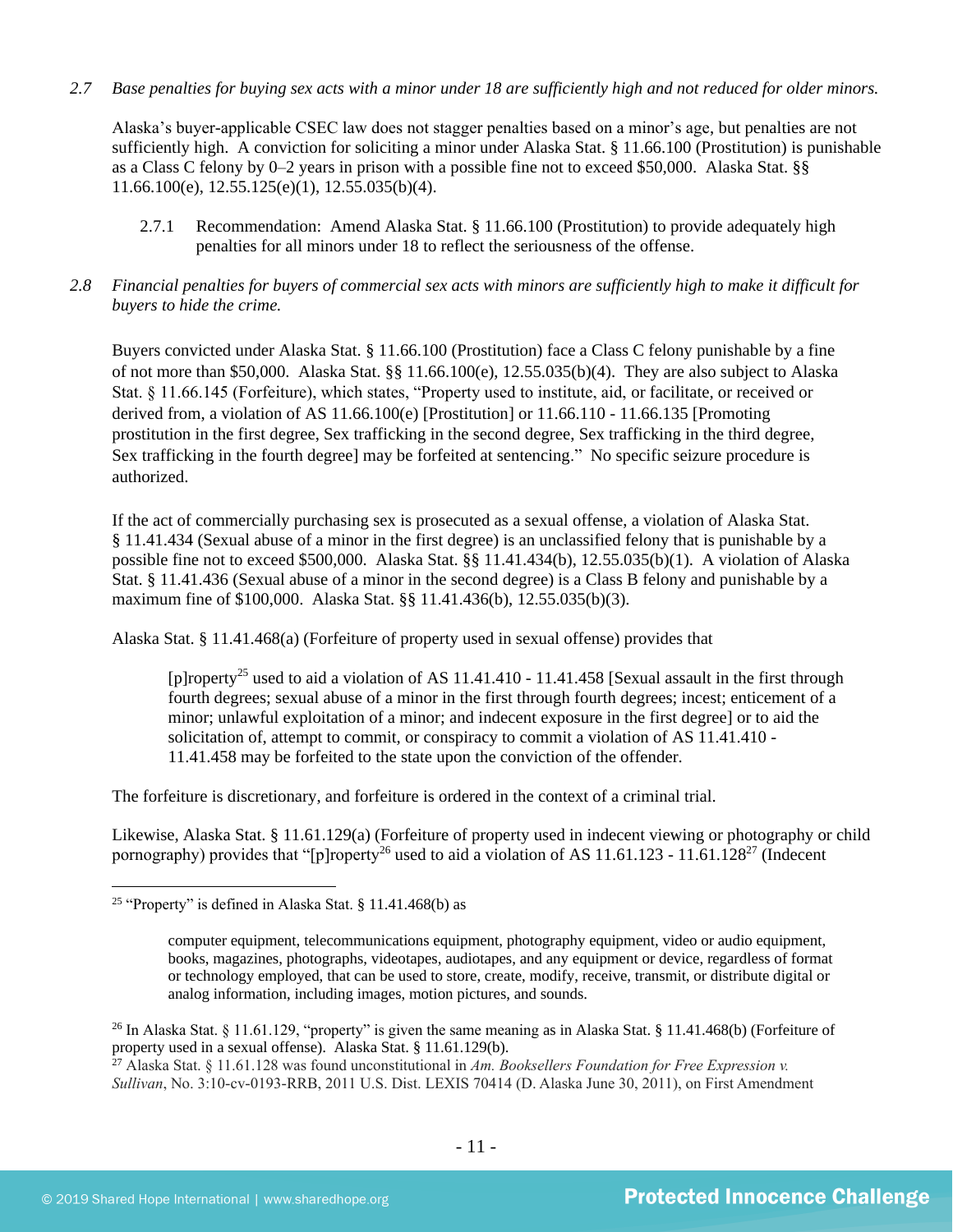viewing or production of a picture; distribution of child pornography; possession of child pornography; and distribution of indecent material to minors) or to aid the solicitation of, attempt to commit, or conspiracy to commit a violation of AS 11.61.123 - 11.61.128 may be forfeited to the state upon the conviction of the offender." The forfeiture is discretionary, and forfeiture is ordered in the context of a criminal trial.

In addition, a court shall order a buyer to pay restitution. Alaska Stat. § 12.55.045(a) (Restitution and compensation) provides in part,

[t]he court shall, when presented with credible evidence, unless the victim or other person expressly declines restitution, order a defendant convicted of an offense to make restitution as provided in this section, including restitution to the victim or other person injured by the offense, to a public, private, or private nonprofit organization that has provided or is or will be providing counseling, medical, or shelter services to the victim or other person injured by the offense, or as otherwise authorized by law.

The court considers the following two factors in determining the restitution amount and payment method: "(1) public policy that favors requiring criminals to compensate for damages and injury, including loss of income, to their victims; and (2) financial burden placed on the victim and those who provide services to the victim and other persons injured by the offense as a result of the criminal conduct of the defendant." Alaska Stat. § 12.55.045(a).

# *2.9 Buying and possessing child sexual abuse material (CSAM) carries penalties as high as similar federal offenses.*

Alaska Stat. § 11.61.127(a) (Possession of child pornography) states,

A person commits the crime of possession of child pornography if the person knowingly possesses or knowingly accesses on a computer with intent to view any material that visually depicts conduct described in AS 11.41.455(a) (Unlawful exploitation of a minor) knowing that the production of the material involved the use of a child under 18 years of age who engaged in the conduct or a depiction of a part of an actual child under 18 years of age who, by manipulation, creation, or modification, appears to be engaged in the conduct.

The statute provides in subsection (c) that "[e]ach film, audio, video, electronic, or electromagnetic recording, photograph, negative, slide, book, newspaper, magazine, or other material that visually or aurally depicts conduct described in AS 11.41.455(a) that is possessed or accessed in violation of (a) of this section is a separate violation of this section." Possessing CSAM is a Class C felony that is punishable by imprisonment for  $2-12$  years<sup>28</sup> and a possible fine not to exceed \$50,000. Alaska Stat. §§  $11.61.127(g)$ ,  $12.55.125(i)(4)(A)$ ,  $12.55.035(b)(3)$ .

Alaska Stat. § 11.61.123(a), (b)<sup>29</sup> (Indecent viewing or production of a picture) states,

<span id="page-11-0"></span>(a) A person commits the crime of indecent viewing or production of a picture if the person knowingly

grounds because, "[T]here could be a chilling effect on protected speech under the . . . statute . . . . Individuals who fear the possibility of a minor receiving speech intended for an adult may refrain from exercising their right to free speech at all—an unacceptable result. The Government may not reduce the adult population to only what is fit for children." *Id.* at 12 (citing Reno v. ACLU, 521 U.S. 844, 875 (1997)). <sup>28</sup> *See supra* note [4.](#page-1-0)

<sup>&</sup>lt;sup>29</sup> The text of under Alaska Stat. § 11.61.123 cited here and elsewhere in this report includes amendments made by the enactment of House Bill 49 during the 2019 Regular Session of the Alaska Legislature (effective July 1, 2019).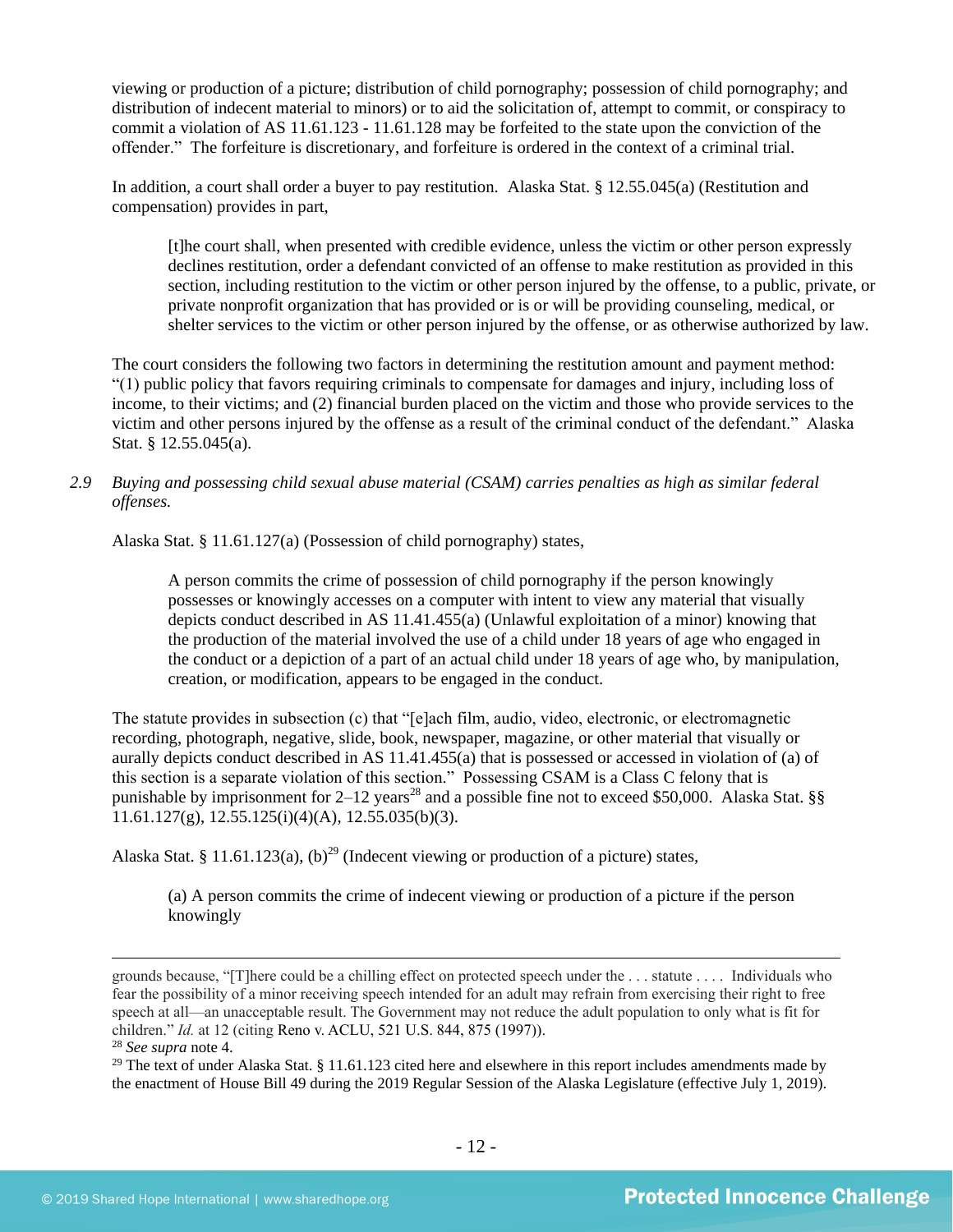(1) views, or views a picture of, the private exposure of the genitals, anus, or female breast of another person; or

(2) produces a picture of the private exposure of the genitals, anus, or female breast of another person.

<span id="page-12-0"></span>(b) Each viewing of a person, and each production of a picture of a person, whose genitals, anus, or female breast are viewed or are shown in a picture constitutes a separate violation of this section. $30$ 

If the victim is a minor, viewing CSAM under Alaska Stat.  $\S 11.61.123(a)(1)$  is a Class C felony that is punishable by 2–12 years imprisonment and a possible fine not to exceed \$50,000. Alaska Stat. §§  $11.61.123(f)(2)(A), 12.55.125(i)(4),$ <sup>31</sup> 12.55.035(b)(4).

In comparison, a federal conviction for possession of  $CSAM<sup>32</sup>$  is generally punishable by imprisonment for 5– 20 years and a fine not to exceed  $$250,000$ .<sup>33</sup> Subsequent convictions, however, are punishable by imprisonment up to 40 years and a fine not to exceed  $$250,000.<sup>34</sup>$ 

*2.10 Convicted buyers of commercial sex acts with minors are required to register as sex offenders*.

<span id="page-12-1"></span>Under Alaska Stat. § 12.63.010(a) (Registration of sex offenders and related requirements), "A sex offender or child kidnapper who is physically present in the state shall register as provided in this section." Alaska Stat. § 12.63.100(6)<sup>35</sup> (Definitions) defines "sex offender" as "(A) a person convicted of a sex offense . . . in this state or another jurisdiction regardless of whether the conviction occurred before, after, or on January 1, 1999; or (B)

<sup>30</sup> Alaska Stat. § 11.61.123(e) states in part,

(1) "picture" means a film, photograph, negative, slide, book, newspaper, or magazine, whether in print, electronic, magnetic, or digital format; and

(2) "private exposure" means that a person has exposed the person's body or part of the body in a place, and under circumstances, that the person reasonably believed would not result in the person's body or body parts being (A) viewed by the defendant; or (B) produced in a picture; "private exposure" does not include the exposure of a person's body or body parts in a law enforcement facility, correctional facility, designated treatment facility, or a juvenile detention facility . . . .

<sup>31</sup> *See supra* note [3.](#page-1-1)

 $32\,18$  U.S.C. §§ 2252(a)(2), (a)(4) (Certain activities relating to material involving the sexual exploitation of minors),  $2252A(a)(2)$ –(3) (Certain activities relating to material constituting or containing child pornography), 1466A(a), (b) (Obscene visual representations of the sexual abuse of children).

 $33$  18 U.S.C. §§ 2252(b) (stating that a conviction under subsection (a)(2) is punishable by imprisonment for 5–20 years and a fine, while a conviction under subsection (a)(4) is punishable by imprisonment up to 10 years, a fine, or both), 2252A(b)(1) (a conviction is punishable by imprisonment for 5–20 years and a fine), 1466A(a), (b) (stating that a conviction under subsection (a) is "subject to the penalties provided in section 2252A(b)(1)," imprisonment for 5–20 years and a fine, while a conviction under subsection (b) is "subject to the penalties provided in section 2252A(b)(2)," imprisonment up to 10 years, a fine, or both); *see also* 18 U.S.C §§ 3559(a)(1) (classifying all of the above listed offenses as felonies), 3571(b)(3) (providing a fine up to \$250,000 for any felony conviction).  $34\,18$  U.S.C. §§ 2252(b) (stating if a person has a prior conviction under subsection (a)(2), or a list of other statutes, a conviction is punishable by a fine and imprisonment for 15–40 years, but if a person has a prior conviction under subsection (a)(4), or a list of other statutes, a conviction is punishable by a fine and imprisonment for 10–20 years),  $2252A(b)(1)$  (stating if a person has a prior conviction under subsection (a)(2), (a)(3), or a list of other statutes, a conviction is punishable by a fine and imprisonment for  $15-40$  years),  $1466A(a)$ , (b) (stating that the penalty scheme for section 2252A(b) applies); *see also* 18 U.S.C §§ 3559(a)(1) (classifying all of the above listed offenses as felonies), 3571(b)(3) (providing a fine up to \$250,000 for any felony conviction).

<sup>35</sup> The text of under Alaska Stat. § 12.63.100 cited here and elsewhere in this report includes amendments made by the enactment of House Bills 307 and 49 during the 2018 Regular Session of the Alaska Legislature (effective January 1, 2019 and July 1, 2019, respectively).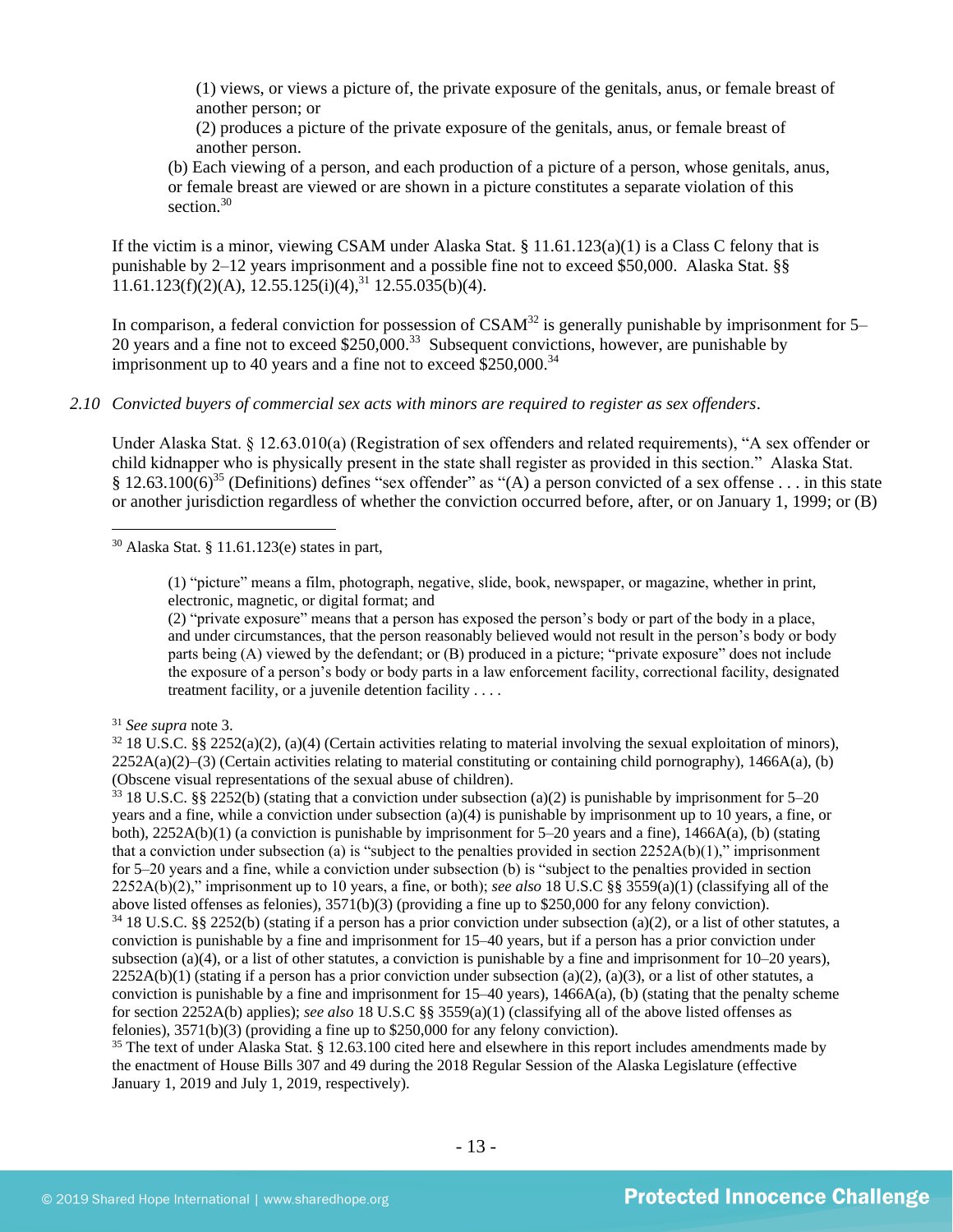a person charged and convicted as an adult of an offense that requires registration as a sex offender . . . in another jurisdiction."

Alaska Stat. § 12.63.100(7)(C) defines "sex offense" to include:

a crime, or an attempt, solicitation, or conspiracy to commit a crime, under the following statutes or a similar law of another jurisdiction:

(i) AS 11.41.410 - 11.41.438 [Sexual assault in the first through fourth degrees; Sexual abuse of a minor in the first through third degrees];

(ii) AS  $11.41.440(a)(2)$  [Sexual abuse of a minor in the fourth degree];

(iii) AS 11.41.450 - 11.41.458 [Incest; enticement of a minor; unlawful exploitation of a minor; and indecent exposure in the first degree];

(iv) AS 11.41.460 [Indecent exposure in the second degree] . . . if the indecent exposure is before a person under 16 years of age and the offender has previously been convicted under AS 11.41.460 . . . ;

(v) AS 11.61.125 - 11.61.128 [Distribution of child pornography; possession of child pornography; and distribution of indecent material to minors];

(vi) AS 11.66.110 [Sex trafficking in the first degree],  $11.66.130(a)(2)(B)$  [Sex trafficking in the third degree], . . . if the person who was induced or caused to engage in prostitution was under 20 years of age at the time of the offense; . . . .

 $(ix)$  AS 11.66.100(a)(2) [Prostitution: offers a fee in return for sexual conduct] if the offender is subject to punishment under AS 11.66.100(e) [Prostitution];

. . . .

(xv) AS 11.61.123 [Indecent viewing or production of a picture ] if the offender is subject to punishment under AS 11.61.123(f)(1) or (f)(2);

"Aggravated sex offense" is defined in Alaska Stat.  $\S$  12.63.100(1)(C) (Definitions) as including "a crime, or an attempt, solicitation, or conspiracy to commit a crime, under AS 11.41.410 [Sexual assault in the first degree], 11.41.434 [Sexual abuse of a minor in the first degree], or a similar law of another jurisdiction or a similar provision under a former law of this state . . . ."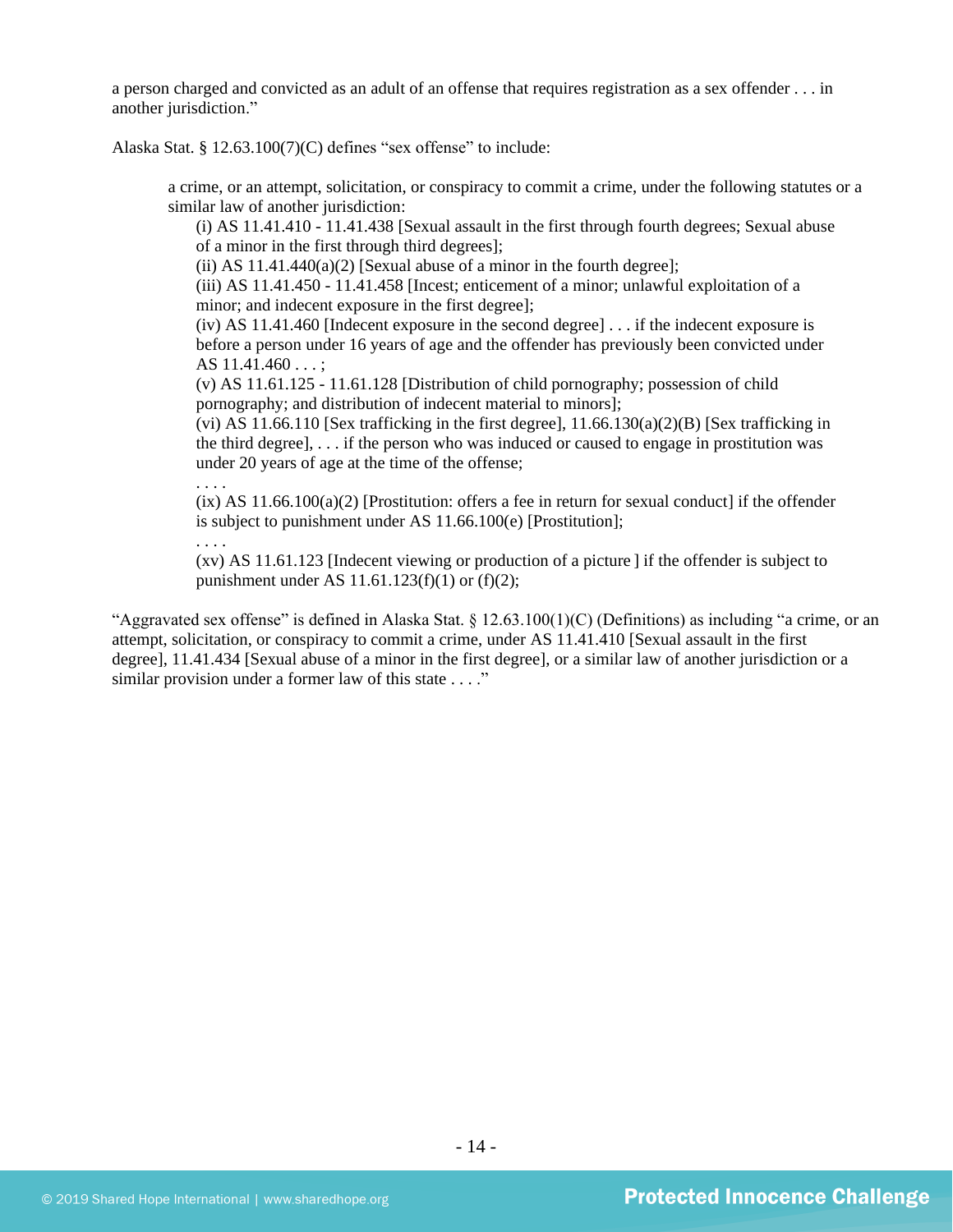#### **FRAMEWORK ISSUE 3: CRIMINAL PROVISIONS FOR TRAFFICKERS**

# *Legal Components:*

- *3.1 Penalties for trafficking a child for sexual exploitation are as high as federal penalties.*
- *3.2 Creating and distributing child sexual abuse material (CSAM) carries penalties as high as similar federal offenses*.
- *3.3 Using the Internet or electronic communications to lure, entice, recruit or sell commercial sex acts with a minor is a separate crime or results in an enhanced penalty for traffickers.*
- *3.4 Financial penalties for traffickers, including asset forfeiture, are sufficiently high.*
- *3.5 Convicted traffickers are required to register as sex offenders.*
- *3.6 Laws relating to parental custody and termination of parental rights include sex trafficking or commercial sexual exploitation of children (CSEC) offenses as grounds for sole custody or termination in order to prevent traffickers from exploiting their parental rights as a form of control.*

*\_\_\_\_\_\_\_\_\_\_\_\_\_\_\_\_\_\_\_\_\_\_\_\_\_\_\_\_\_\_\_\_\_\_\_\_\_\_\_\_\_\_\_\_\_\_\_\_\_\_\_\_\_\_\_\_\_\_\_\_\_\_\_\_\_\_\_\_\_\_\_\_\_\_\_\_\_\_\_\_\_\_\_\_\_\_\_\_\_\_\_\_\_\_*

# *Legal Analysis:*

*3.1 Penalties for trafficking a child for sexual exploitation are as high as federal penalties.* 

A violation of Alaska Stat. § 11.41.360 (Human trafficking in the first degree) is a Class A felony, which is punishable by imprisonment for 4–7 years and a possible fine not to exceed \$250,000. Alaska Stat.  $\S$ § 11.41.360(c), 12.55.125(c)(1),<sup>36</sup> 12.55.035(b)(2).

A violation of Alaska Stat. § 11.66.110(a)(1), (3) (Sex trafficking in the first degree) is a Class A felony that occurs when a person "(1) induces or causes another person to engage in prostitution through the use of force; . . . or (3) induces or causes a person in that person's legal custody to engage in prostitution." Class A felonies are punishable by imprisonment for 4–7 years and a possible fine not to exceed \$250,000. Alaska Stat. §§  $12.55.125(c)(1)$ ,  $12.55.035(b)(2)$ . A person who "as other than a patron of a prostitute, induces or causes another person under 20 years of age to engage in prostitution" is guilty of an unclassified felony, which is punishable by imprisonment for 20–35 years, depending on the victim's age, and a maximum possible fine of \$500,000. Alaska Stat. §§ 11.66.110(a)(2), (d), 12.55.125(i)(1)(A), 12.55.035(b)(1).

A first conviction of Alaska Stat. § 11.41.455 (Unlawful exploitation of a minor) is a Class A felony punishable by imprisonment for up to 30 years and a possible fine not to exceed \$250,000. Alaska Stat. §§  $11.41.455(c)(1)$ ,<sup>37</sup>  $12.55.125(i)(2)(A)$ ,  $12.55.035(b)(2)$ . Under subsection (c)(2), "Unlawful exploitation of a minor is . . . an unclassified felony if the (A) person has been previously convicted of unlawful exploitation of a minor in this jurisdiction or a similar crime in this or another jurisdiction; or (B) minor who is exploited is under 13 years of age at the time the exploitation occurs."

Alaska Stat. § 11.41.434(a)(1) (Sexual abuse of a minor in the first degree) states, "(a) An offender commits the crime of sexual abuse of a minor in the first degree if (1) being 16 years of age or older, the offender engages in sexual penetration with a person who is under 13 years of age or aids, induces, causes, or encourages a person who is under 13 years of age to engage in sexual penetration with another person." Sexual abuse of a minor in the first degree is an unclassified felony and is punishable by imprisonment for 20–35 years, depending on the victim's age, and a possible fine not to exceed \$500,000. Alaska Stat. §§ 11.41.434(b), 12.55.125(i)(1)(A),  $12.55.035(b)(1)$ .

<sup>36</sup> *See supra* note [3.](#page-1-1)

<sup>37</sup> *See supra* note [12.](#page-3-0)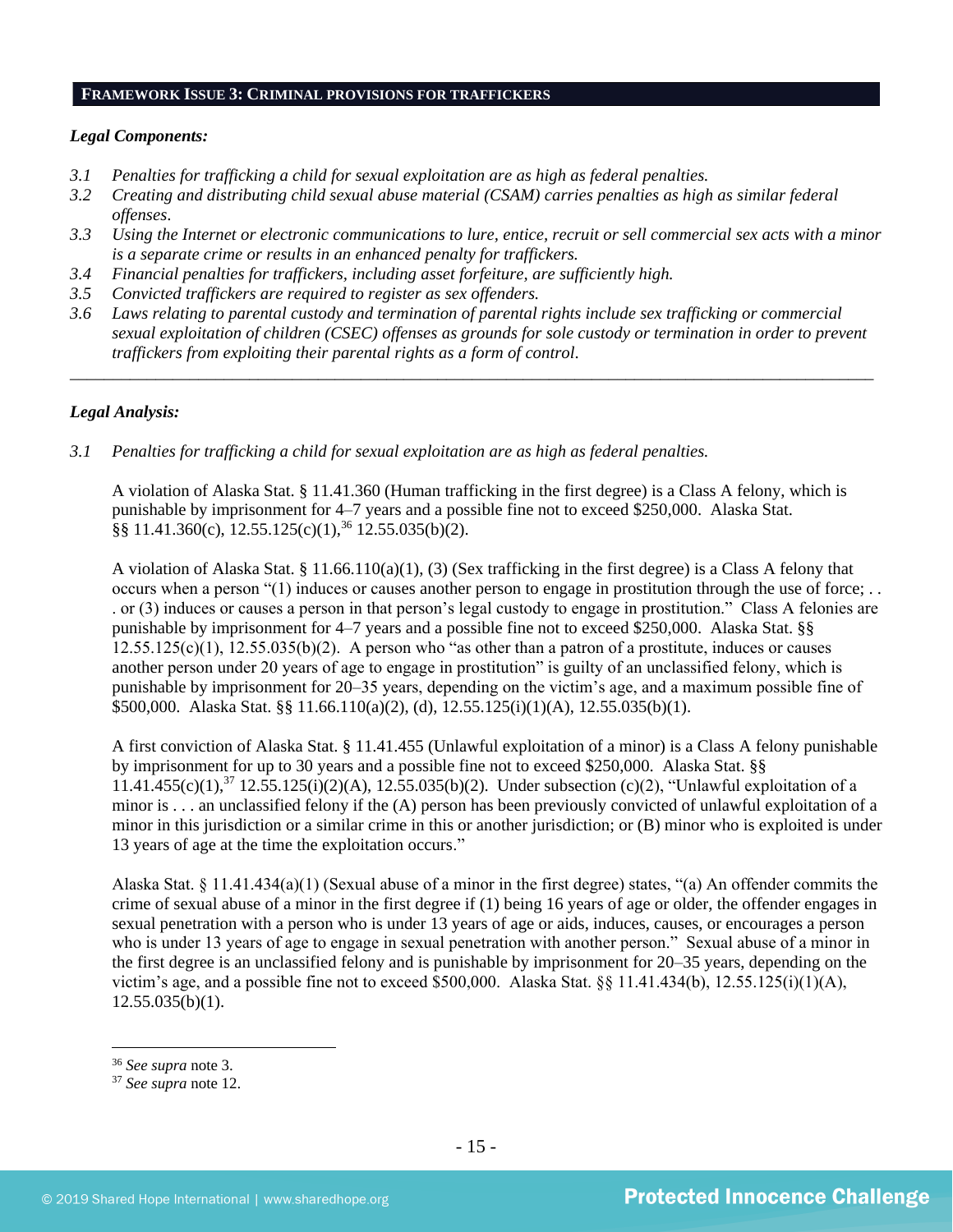In comparison, if the victim is under the age of 14, a conviction under the Trafficking Victims Protection Act  $(TVPA)<sup>38</sup>$  for child sex trafficking is punishable by 15 years to life imprisonment and a fine not to exceed \$250,000. 18 U.S.C. §§ 1591(b)(1), 3559(a)(1), 3571(b)(3). If the victim is between the ages of 14–17, a conviction is punishable by 10 years to life imprisonment and a fine not to exceed \$250,000. 18 U.S.C. §§ 1591(b)(2), 3559(a)(1), 3571(b)(3). A conviction is punishable by mandatory life imprisonment, however, if the trafficker has a prior conviction for a federal sex offense<sup>39</sup> against a minor. 18 U.S.C. § 3559(e)(1).

*3.2 Creating and distributing child sexual abuse material (CSAM) carries penalties as high as similar federal offenses*.

Creating and distributing child sexual abuse material (CSAM) carries substantial penalties under Alaska Stat. § 11.41.455 (Unlawful exploitation of a minor) and  $\S 11.61.123<sup>40</sup>$  (Indecent viewing or production of a picture).<sup>41</sup> Alaska Stat. § 11.41.455(a), (b) states,

(a) A person commits the crime of unlawful exploitation of a minor if, in the state and with the intent of producing a live performance, film, audio, video, electronic, or electromagnetic recording,  $42$ photograph, negative, slide, book, newspaper, magazine, or other material that visually or aurally depicts the conduct listed in (1)–(7) of this subsection, the person knowingly induces or employs a child under 18 years of age to engage in, or photographs, films, records, or televises a child under 18 years of age engaged in, the following actual or simulated conduct:

- (1) sexual penetration;
- (2) the lewd touching of another person's genitals, anus, or breast;
- (3) the lewd touching by another person of the child's genitals, anus, or breast;
- (4) masturbation;
- (5) bestiality;
- (6) the lewd exhibition of the child's genitals; or
- (7) sexual masochism or sadism.

(b) A parent, legal guardian, or person having custody or control of a child under 18 years of age commits the crime of unlawful exploitation of a minor if, in the state, the person permits the child to engage in conduct described in (a) of this section knowing that the conduct is intended to be used in producing a live performance, film, audio, video, electronic, or electromagnetic recording, photograph, negative, slide, book, newspaper, magazine, or other material that visually or aurally depicts the conduct.

This crime is a Class A felony punishable by up to 30 years imprisonment and a possible fine not to exceed \$250,000. Alaska Stat. §§ 11.41.455(c)(1),<sup>43</sup> 12.55.125(i)(2)(A), 12.55.035(b)(2). Pursuant to Alaska Stat. § 11.41.455(c)(2), the crime is "an unclassified felony if the (A) person has been previously convicted of unlawful exploitation of a minor in this jurisdiction or a similar crime in this or another jurisdiction; or (B) minor who is exploited is under 13 years of age at the time the exploitation occurs."

<sup>43</sup> *See supra* note [12.](#page-3-0)

<sup>38</sup> *See supra* note [19.](#page-8-0)

<sup>39</sup> *See supra* note [20.](#page-8-1)

<sup>40</sup> *See supra* note [29.](#page-11-0)

<sup>41</sup> Alaska Stat. § 11.61.124 (Solicitation or production of an indecent picture of a minor) further prohibits an offender from soliciting or producing CSAM "under circumstances not proscribed under AS 11.41.455 or AS 11.61.123." The text of under Alaska Stat. § 11.61.124 cited here and elsewhere in this report includes amendments made by the enactment of House Bill 49 during the 2019 Regular Session of the Alaska Legislature (effective July 1, 2019).

<sup>&</sup>lt;sup>42</sup> Under Alaska Stat. § 11.41.455(d), "audio recording" is defined as "a nonbook prerecorded item without a visual component, and includes a record, tape, cassette, and compact disc."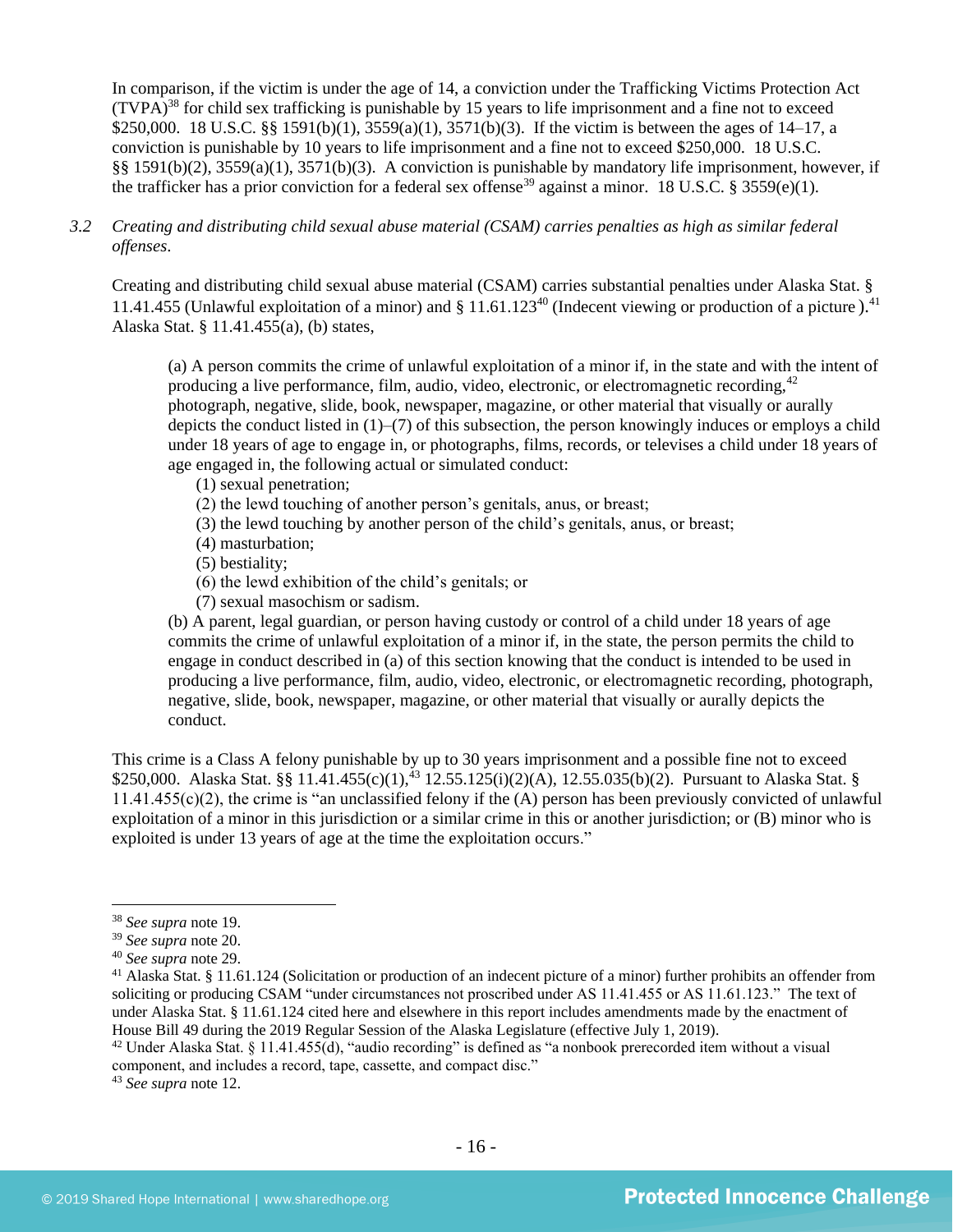Alaska Stat. § 11.61.123(a),  $(b)^{44}$  states,

(a) A person commits the crime of indecent viewing or production of a picture if the person knowingly

(1) views, or views a picture of, the private exposure of the genitals, anus, or female breast of another person; or

(2) produces a picture of the private exposure of the genitals, anus, or female breast of another person.

(b) Each viewing of a person, and each production of a picture of a person, whose genitals, anus, or female breast are viewed or are shown in a picture constitutes a separate violation of this section.<sup>45</sup>

If the victim is a minor, producing CSAM under Alaska Stat. § 11.61.123(a)(2) is a Class B felony that is punishable by 2–12 years imprisonment and a possible fine not to exceed \$100,000. Alaska Stat. §§ 11.61.123(f)(1), 12.55.125(i)(4), 12.55.035(b)(3).

In comparison, if the victim is under the age of 14, a conviction under the TVPA for child sex trafficking is punishable by 15 years to life imprisonment and a fine not to exceed \$250,000. 18 U.S.C. §§ 1591(b)(1),  $3559(a)(1)$ ,  $3571(b)(3)$ . If the victim is between the ages of  $14-17$ , a conviction is punishable by 10 years to life imprisonment and a fine not to exceed \$250,000. 18 U.S.C. §§ 1591(b)(2), 3559(a)(1), 3571(b)(3). A conviction is punishable by mandatory life imprisonment, however, if the trafficker has a prior conviction for a federal sex offense<sup>46</sup> against a minor. 18 U.S.C. § 3559(e)(1). Additionally, a federal conviction for distribution of  $CSAM<sup>47</sup>$  is generally punishable by imprisonment for 5–20 years and a fine not to exceed \$250,000.<sup>48</sup> Subsequent convictions, however, are punishable by imprisonment up to 40 years and a fine not to exceed \$250,000.<sup>49</sup>

*3.3 Using the Internet or electronic communications to lure, entice, recruit or sell commercial sex acts with a minor is a separate crime or results in an enhanced penalty for traffickers.*

Although not specific to Internet offenses, Alaska Stat. § 11.41.452(a)<sup>50</sup> (Enticement of a minor) broadly applies when a person "18 years of age or older, knowingly communicates with another person to entice, solicit, or encourage the person to engage in an act described in AS 11.41.455(a)(1)–(7)<sup>51</sup> [Unlawful exploitation of a

<sup>51</sup> Alaska Stat. § 11.41.455(a)(1)–(7) includes:

<sup>44</sup> *See supra* note [29.](#page-11-0)

<sup>45</sup> *See supra* note [30.](#page-12-0)

<sup>46</sup> *See supra* note [20.](#page-8-1)

<sup>&</sup>lt;sup>47</sup> 18 U.S.C. §§ 2252(a)(1), (a)(2), (a)(3) (Certain activities relating to material involving the sexual exploitation of minors),  $2252A(a)(2)$ ,  $(a)(3)$  (Certain activities relating to material constituting or containing child pornography), 1466A(a) (Obscene visual representations of the sexual abuse of children).

<sup>&</sup>lt;sup>48</sup> 18 U.S.C. §§ 2252(b) (stating that a conviction under subsection (a)(1), (a)(2), or (a)(3) is punishable by imprisonment for 5–20 years and a fine), 2252A(b)(1) (a conviction is punishable by imprisonment for 5–20 years and a fine), 1466A(a), (b) (stating that a conviction under subsection (a) is "subject to the penalties provided in section 2252A(b)(1)," imprisonment for 5–20 years and a fine, while a conviction under subsection (b) is "subject to the penalties provided in section 2252A(b)(2)," imprisonment up to 10 years, a fine, or both); *see also* 18 U.S.C §§  $3559(a)(1)$  (classifying all of the above listed offenses as felonies),  $3571(b)(3)$  (providing a fine up to \$250,000 for any felony conviction).

<sup>&</sup>lt;sup>49</sup> 18 U.S.C. §§ 2252(b) (stating if a person has a prior conviction under subsection (a)(1), (a)(2), or (a)(3) or a list of other statutes, a conviction is punishable by a fine and imprisonment for 15–40 years), 2252A(b)(1) (stating if a person has a prior conviction under subsection (a)(2), (a)(3), or a list of other statutes, a conviction is punishable by a fine and imprisonment for  $15-40$  years),  $1466A(a)$ , (b) (stating that the penalty scheme for section  $2252A(b)$ applies); *see also* 18 U.S.C §§ 3559(a)(1) (classifying all of the above listed offenses as felonies), 3571(b)(3) (providing a fine up to \$250,000 for any felony conviction).

<sup>50</sup> *See supra* note [14.](#page-4-0)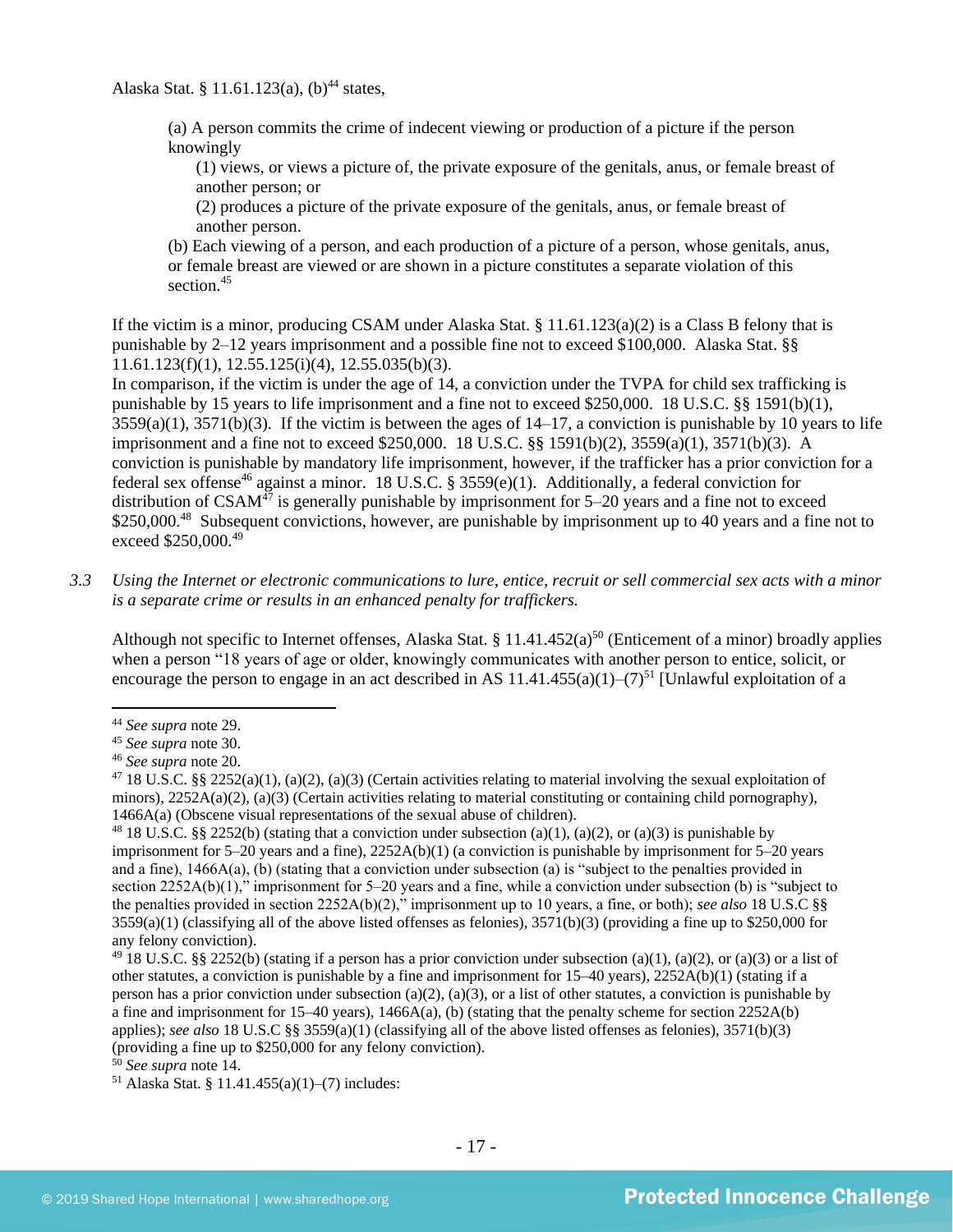minor] and (1) the other person is a child under 16 years of age; or (2) the person believes that the other person is a child under 16 years of age." Notably, this offense does not protect all minors under the age of 18.

# *3.4 Financial penalties for traffickers, including asset forfeiture, are sufficiently high*.

A convicted trafficker under Alaska Stat. § 11.41.360 (Human trafficking in the first degree) commits a Class A felony and is subject to a possible fine not exceeding \$250,000. Alaska Stat.  $\S$  11.41.360(c), 12.55.035(b)(2). Unlawful exploitation of a minor under Alaska Stat. § 11.41.455 (Unlawful exploitation of a minor), also a Class A felony, is generally punishable by a maximum fine of \$250,000. Alaska Stat. §§ 11.41.455(c)(1),<sup>52</sup> 12.55.035(b)(2).

A violation of Alaska Stat. § 11.66.110(a)(2) (Sex trafficking in the first degree) is an unclassified felony and carries a possible fine not to exceed \$500,000. Alaska Stat. §§ 11.66.110(d), 12.55.035(b)(1). A trafficker convicted under Alaska Stat. § 11.66.120 (Sex trafficking in the second degree) may be assessed a Class B felony with a possible maximum fine of \$100,000. Alaska Stat. §§ 11.66.120(b), 12.55.035(b)(3).

Asset forfeiture is mandatory in sex trafficking cases. Alaska Stat. § 11.66.145 (Forfeiture) requires mandatory asset forfeiture of "[p]roperty used to institute, aid, or facilitate, or received or derived from, a violation of AS .  $\ldots$  11.66.110 - 11.66.135 [Sex trafficking in the first through fourth degrees]  $\ldots$ ."

In addition, Alaska Stat. § 11.41.468 (Forfeiture of property used in sexual offense) provides for discretionary asset forfeiture at the conclusion of a criminal trial, stating "[p]roperty<sup>53</sup> used to aid a violation of AS 11.41.410 - 11.41.458 [Sexual assault in the first through fourth degrees; Sexual abuse of a minor in the first through fourth degrees; Incest; Enticement of a minor; Unlawful exploitation of a minor; and Indecent exposure in the first degree] or to aid the solicitation of, attempt to commit, or conspiracy to commit a violation of AS 11.41.410 - 11.41.458 may be forfeited to the state upon the conviction of the offender."

Traffickers convicted of distributing child sexual abuse material (CSAM) are also subject to discretionary asset forfeiture at the conclusion of their criminal trials. Alaska Stat. § 11.61.129 (Forfeiture of property used in indecent viewing or photography or child pornography) states, "Property<sup>54</sup> used to aid a violation of AS 11.61.123 - 11.61.128 [Indecent viewing or production of a picture; Distribution of child pornography; Possession of child pornography; and Distribution of indecent material to minors] or to aid the solicitation of, attempt to commit, or conspiracy to commit a violation of AS 11.61.123 - 11.61.128 may be forfeited to the state upon the conviction of the offender."

In addition, a court will order a trafficker to pay restitution. Alaska Stat. § 12.55.045(a) (Restitution and compensation) provides in part that:

- (5) bestiality;
- (6) the lewd exhibition of the child's genitals; or
- (7) sexual masochism or sadism.
- <sup>52</sup> *See supra* note [12.](#page-3-0)
- <sup>53</sup> *See supra* note [25.](#page-10-0)
- <sup>54</sup> *See supra* note [26.](#page-10-1)

<sup>(1)</sup> sexual penetration;

<sup>(2)</sup> the lewd touching of another person's genitals, anus, or breast;

<sup>(3)</sup> the lewd touching by another person of the child's genitals, anus, or breast;

<sup>(4)</sup> masturbation;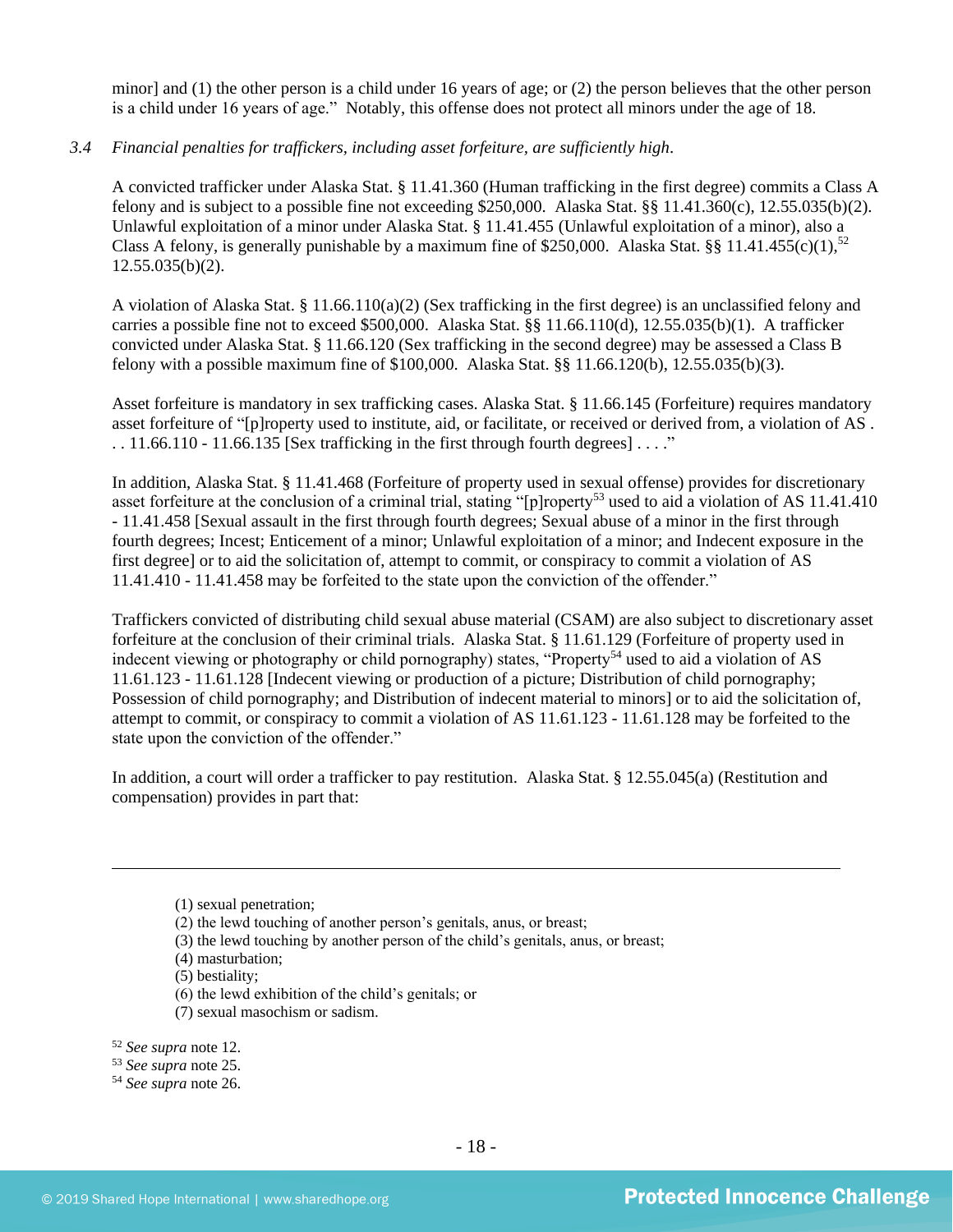[t]he court shall, when presented with credible evidence, unless the victim or other person expressly declines restitution, order a defendant convicted of an offense to make restitution as provided in this section, including restitution to the victim or other person injured by the offense, to a public, private, or private nonprofit organization that has provided or is or will be providing counseling, medical, or shelter services to the victim or other person injured by the offense, or as otherwise authorized by law.

The court considers the following two factors in determining the restitution amount and payment method: "(1) public policy that favors requiring criminals to compensate for damages and injury, including loss of income, to their victims; and (2) financial burden placed on the victim and those who provide services to the victim and other persons injured by the offense as a result of the criminal conduct of the defendant." Alaska Stat. § 12.55.045(a)(1), (2).

# *3.5 Convicted traffickers are required to register as sex offenders.*

Under Alaska Stat. § 12.63.010(a) (Registration of sex offenders and related requirements), "A sex offender or child kidnapper who is physically present in the state shall register as provided in this section." Alaska Stat. § 12.63.100(6)<sup>55</sup> (Definitions) defines "sex offender" as "(A) a person convicted of a sex offense . . . in this state or another jurisdiction regardless of whether the conviction occurred before, after, or on January 1, 1999; or (B) a person charged and convicted as an adult of an offense that requires registration as a sex offender . . . in another jurisdiction."

Alaska Stat. § 12.63.100(7)(C) defines "sex offense" to include:

a crime, or an attempt, solicitation, or conspiracy to commit a crime, under the following statutes or a similar law of another jurisdiction:

(i) AS 11.41.410 - 11.41.438 [Sexual assault in the first through fourth degree; sexual abuse of a minor in the first through third degree];

(ii) AS  $11.41.440(a)(2)$  [Sexual abuse of a minor in the fourth degree];

(iii) AS 11.41.450 - 11.41.458 [Incest; enticement of a minor; unlawful exploitation of a minor; and indecent exposure in the first degree];

(iv) AS 11.41.460 [Indecent exposure in the second degree] . . . if the indecent exposure is before a person under 16 years of age and the offender has previously been convicted under AS 11.41.460 . . . ;

(v) AS 11.61.125 - 11.61.128 [Distribution of child pornography; possession of child pornography; and distribution of indecent material to minors];

(vi) AS 11.66.110 [Sex trafficking in the first degree],  $11.66.130(a)(2)(B)$  [Sex trafficking in the third degree], . . . if the person who was induced or caused to engage in prostitution was 20 years of age at the time of the offense;

. . . .

. . . .

 $(ix)$  AS 11.66.100(a)(2) [Prostitution: offers a fee in return for sexual conduct] if the offender is subject to punishment under AS 11.66.100(e) [Prostitution];

(xv) AS 11.61.123 [Indecent viewing or production of a picture] if the offender is subject to punishment under AS 11.61.123(f)(1) or (2);

"Aggravated sex offense" is defined in Alaska Stat. § 12.63.100(1)(C) (Definitions) as including "a crime, or an attempt, solicitation, or conspiracy to commit a crime, under AS 11.41.410 [Sexual assault in the first degree], 11.41.434 [Sexual abuse of a minor in the first degree], or a similar law of another

<sup>55</sup> *See supra* note [35.](#page-12-1)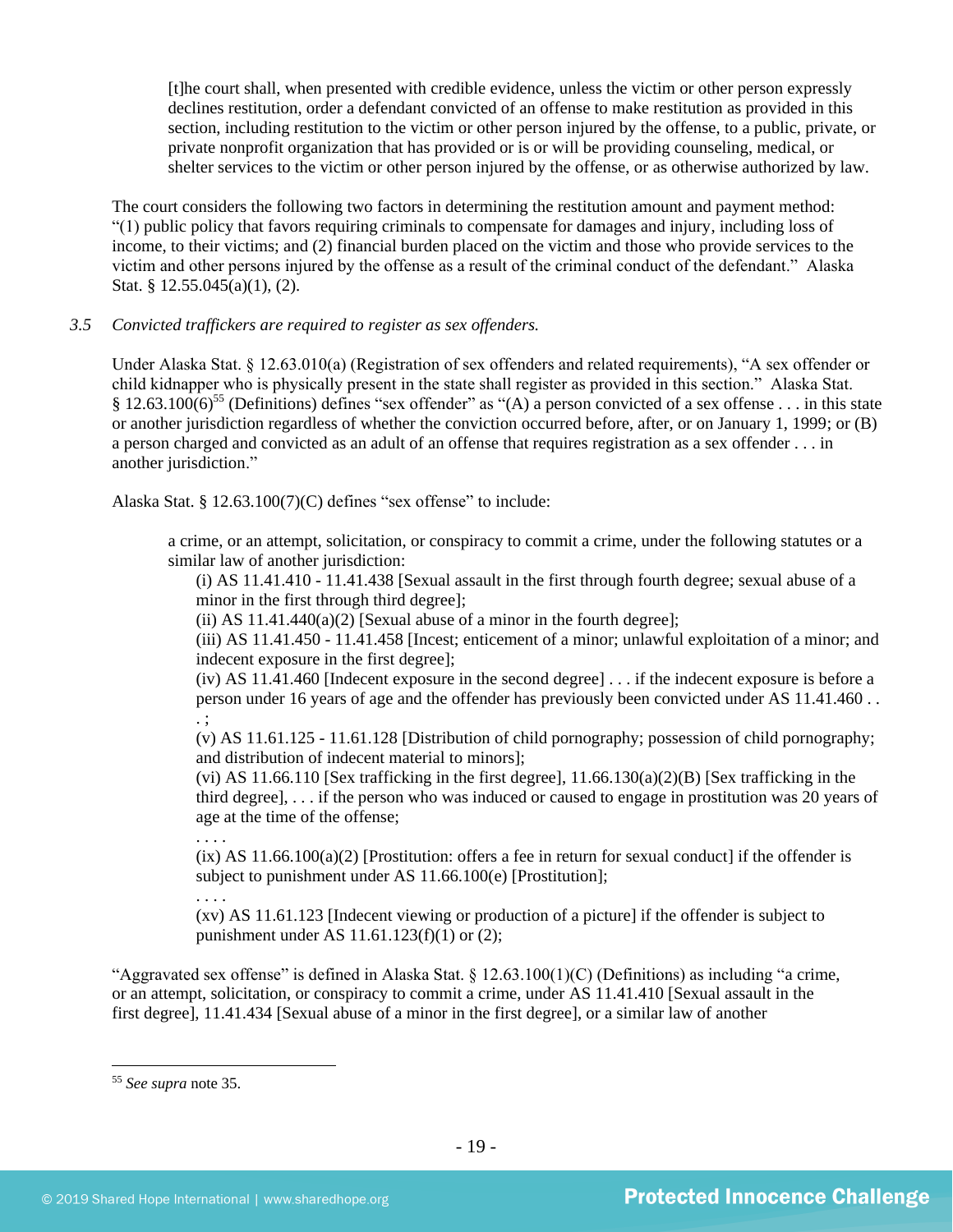jurisdiction or a similar provision under a former law of this state . . . ."

*3.6 Laws relating to parental custody and termination of parental rights include sex trafficking or commercial sexual exploitation of children (CSEC) offenses as grounds for sole custody or termination in order to prevent traffickers from exploiting their parental rights as a form of control.* 

Alaska Stat. § 47.10.088(a) (Involuntary termination of parental rights and responsibilities) states,

Except as provided in AS 47.10.080(o) [Concerning incarcerated parent], the rights and responsibilities of the parent regarding the child may be terminated for purposes of freeing a child for adoption or other permanent placement if the court finds by clear and convincing evidence that

(1) the child has been subjected to conduct or conditions described in AS 47.10.011 [Children in need of aid];

(2) the parent

(A) has not remedied the conduct or conditions in the home that place the child at substantial risk of harm; or

(B) has failed, within a reasonable time, to remedy the conduct or conditions in the home that place the child in substantial risk so that returning the child to the parent would place the child at substantial risk of physical or mental injury; and

(3) the department has complied with the provisions of AS 47.10.086 concerning reasonable efforts.

Alaska Stat. § 47.10.011 (Children in need of aid) provides, subject to certain limitations, that:

[T]he court may find a child to be a child in need of aid if it finds by a preponderance of the evidence that the child has been subjected to any of the following: . . . (5) the child is habitually absent from home or refuses to accept available care and the child's conduct places the child at substantial risk of physical or mental injury; . . . (7) the child has suffered sexual abuse, or there is a substantial risk that the child will suffer sexual abuse, as a result of conduct by or conditions created by the child's parent, guardian, or custodian or by the failure of the parent, guardian, or custodian to adequately supervise the child; . . . .

Alaska Stat. § 47.10.990(31) defines "sexual abuse" as "the conduct described in AS 11.41.410 - 11.41.460 [Sexual assault in the first through fourth degrees; sexual abuse of a minor in the first through fourth degrees; incest; enticement of a minor; unlawful exploitation of a minor; indecent exposure]; conduct constituting 'sexual exploitation' as defined in AS 47.17.290, and conduct prohibited by AS 11.66.100 - 11.66.150 [Prostitution, Sex trafficking in the first through fourth degrees]." "Sexual exploitation" is defined in Alaska Stat. § 47.17.290(16) as including "(A) allowing, permitting, or encouraging a child to engage in prostitution prohibited by AS 11.66.100 - 11.66.150 [Prostitution, Sex trafficking in the first through fourth degrees], by a person responsible for the child's welfare; (B) allowing, permitting, encouraging, or engaging in activity prohibited by AS 11.41.455(a), by a person responsible for the child's welfare."

However, the grounds for termination of parental rights provided under Alaska Stat. § 47.10.011 (Children in need of aid) would not extend to children of a convicted trafficker unless those children had also been subjected to sexual abuse or sexual exploitation by the trafficker.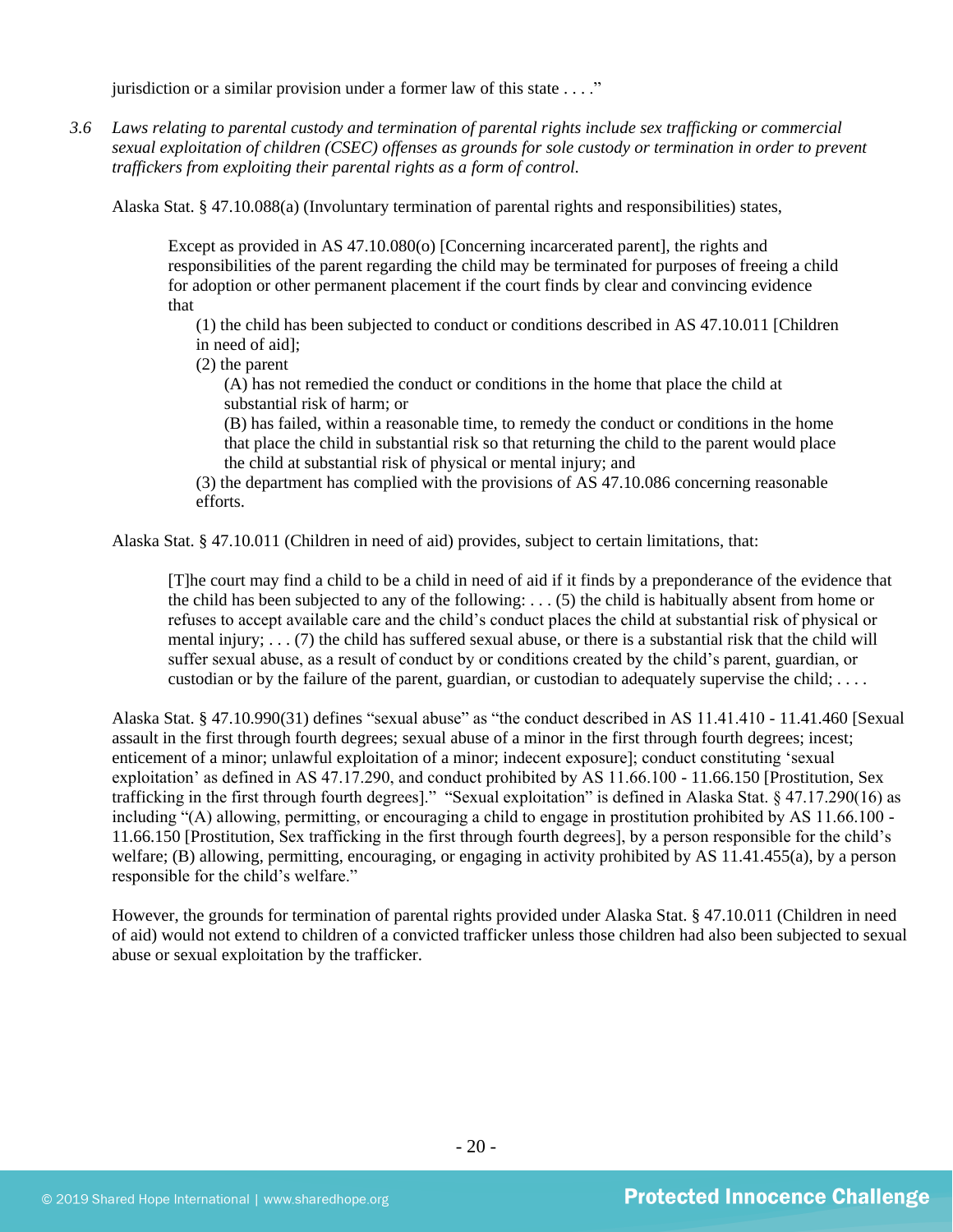# **FRAMEWORK ISSUE 4: CRIMINAL PROVISIONS FOR FACILITATORS**

# *Legal Components:*

- *4.1 The acts of assisting, enabling, or financially benefitting from child sex trafficking are included as criminal offenses in the state sex trafficking statute.*
- *4.2 Financial penalties, including asset forfeiture laws, are in place for those who benefit financially from or aid and assist in committing domestic minor sex trafficking.*
- *4.3 Promoting and selling child sex tourism is illegal.*
- *4.4 Promoting and selling child sexual abuse material (CSAM) carries penalties as high as similar federal offenses. \_\_\_\_\_\_\_\_\_\_\_\_\_\_\_\_\_\_\_\_\_\_\_\_\_\_\_\_\_\_\_\_\_\_\_\_\_\_\_\_\_\_\_\_\_\_\_\_\_\_\_\_\_\_\_\_\_\_\_\_\_\_\_\_\_\_\_\_\_\_\_\_\_\_\_\_\_\_\_\_\_\_\_\_\_\_\_\_\_\_\_\_\_\_*

# *Legal Analysis:*

*4.1 The acts of assisting, enabling, or financially benefitting from child sex trafficking are included as criminal offenses in the state sex trafficking statute*.

The state human trafficking law establishes the offense of benefiting from the crime of sex trafficking. Alaska Stat. § 11.41.365(a) (Human trafficking in the second degree) states, "A person commits the crime of human trafficking in the second degree if the person obtains a benefit from the commission of human trafficking under AS 11.41.360 [Human trafficking in the first degree], with reckless disregard that the benefit is a result of the trafficking." A violation of Alaska Stat. § 11.41.365 is a Class B felony, which is punishable by imprisonment for 1–3 years and a possible fine not to exceed \$100,000. Alaska Stat. §§ 11.41.365(b), 12.55.125(d)(1),<sup>56</sup>  $12.55.035(b)(3)$ .

Facilitators of sex trafficking may also be prosecuted under Alaska Stat. § 11.66.120(a) (Sex trafficking in the second degree), which makes it a crime when a person "(1) manages, supervises, controls, or owns, either alone or in association with others, a prostitution enterprise other than a place of prostitution; (2) procures or solicits a patron for a prostitute; or (3) offers, sells, advertises, promotes, or facilitates travel that includes commercial sexual conduct as enticement for the travel . . . ." Sex trafficking in the second degree is a Class B felony and is punishable by imprisonment for 1–3 years and a possible fine not to exceed \$100,000. Alaska Stat. §§ 11.66.120(b), 12.55.125(d)(1), 12.55.035(b)(3).

Also, a facilitator could be charged under Alaska Stat. § 11.66.130(a) (Sex trafficking in the third degree), which states,

A person commits the crime of sex trafficking in the third degree if the person

- (1) receives compensation for prostitution services rendered by another; and
- (2) with the intent to promote prostitution,

(A) manages, supervises, controls, or owns, either alone or in association with others, a place of prostitution;

(B) as other than a patron of a prostitute, induces or causes another person who is 20 years of age or older to engage in prostitution;

(C) receives or agrees to receive money or other property under an agreement or understanding that the money or other property is derived from prostitution; or

(D) engages in conduct that institutes, aids, or facilitates a prostitution enterprise.

<sup>56</sup> *See supra* note [3.](#page-1-1)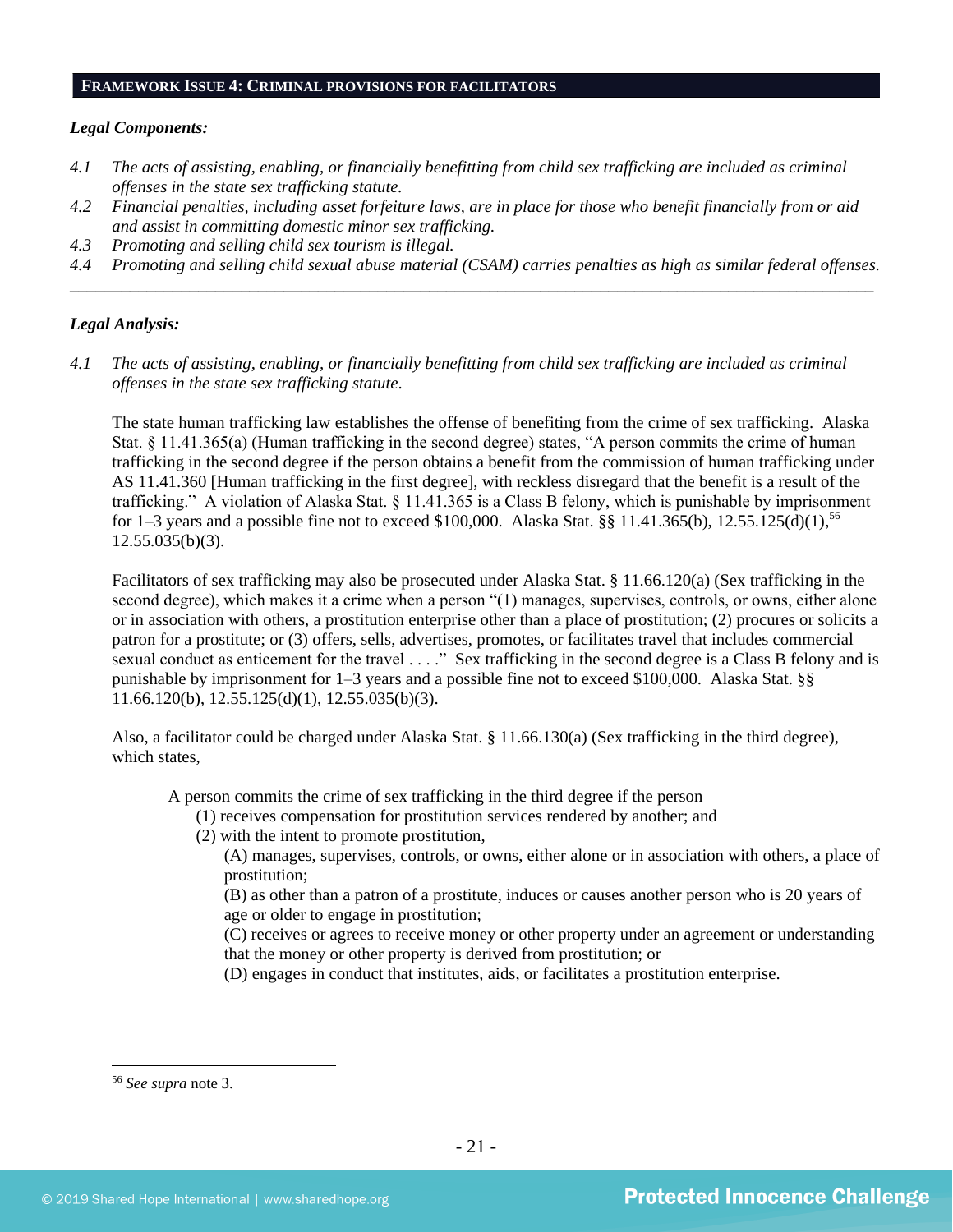A facilitator convicted under Alaska Stat. § 11.66.130 will be guilty of a Class C felony, which is punishable by 0–2 years imprisonment and a possible fine not to exceed \$50,000. Alaska Stat. §§ 11.66.130(c), 12.55.125(e)(1), 12.55.035(b)(4).

Furthermore, a facilitator of prostitution may also be found guilty under Alaska Stat. § 11.66.135(a) (Sex trafficking in the fourth degree) if he "(1) receives compensation for prostitution services rendered by another; and (2) engages in conduct that institutes, aids, or facilitates prostitution under circumstances not proscribed under AS  $11.66.130(a)(2)(D)$ ." This crime is a Class A misdemeanor, which is punishable by up to 1 year imprisonment and a possible fine not to exceed \$25,000. Alaska Stat. §§ 11.66.135(c), 12.55.135(a), 12.55.035(b)(5).

*4.2 Financial penalties, including asset forfeiture laws, are in place for those who benefit financially from or aid and assist in committing domestic minor sex trafficking.*

A facilitator convicted under Alaska Stat. § 11.41.365 (Human trafficking in the second degree) may be assessed a maximum fine of \$100,000. Alaska Stat. §§ 11.41.365(b), 12.55.035(b)(3). In addition, a facilitator convicted under Alaska Stat. § 11.66.110 (Sex trafficking in the first degree) may face a possible maximum fine of \$500,000, and a conviction under Alaska Stat. § 11.66.120 (Sex trafficking in the second degree) may result in a maximum fine of \$100,000. Alaska Stat. §§ 11.66.110(d), 11.66.120(b), 12.55.035(b)(1), (3).

A court will also order a facilitator to pay restitution. Alaska Stat. § 12.55.045(a) (Restitution and compensation) provides that "[t]he court shall, when presented with credible evidence, unless the victim or other person expressly declines restitution, order a defendant convicted of an offense to make restitution as provided in this section, including restitution to the victim or other person injured by the offense, to a public, private, or private nonprofit organization that has provided or is or will be providing counseling, medical, or shelter services to the victim or other person injured by the offense, or as otherwise authorized by law."

The court considers the following two factors in determining the restitution amount and payment method: "(1) public policy that favors requiring criminals to compensate for damages and injury, including loss of income, to their victims; and (2) financial burden placed on the victim and those who provide services to the victim and other persons injured by the offense as a result of the criminal conduct of the defendant." Alaska Stat. § 12.55.045(a).

In addition, facilitators may be subject to mandatory forfeiture under Alaska Stat. § 11.66.145 (Forfeiture). The statute provides that "[p]roperty<sup>57</sup> used to institute, aid, or facilitate, or received or derived from, a violation of AS 11.66.100(e) or 11.66.110 - 11.66.135 [Sex trafficking in the first through fourth degrees] may be forfeited at sentencing."

Likewise, facilitators convicted under Alaska Stat. § 11.61.125 (Distribution of child pornography) may also be subject to discretionary asset forfeiture at the conclusion of their criminal trials. Alaska Stat. § 11.61.129(a) (Forfeiture of property used in indecent viewing or photography or child pornography) states, "Property<sup>58</sup> used to aid a violation of AS 11.61.123 - 11.61.128 [Indecent viewing or production of a picture; distribution of child pornography; possession of child pornography; and distribution of indecent material to minors] or to aid the solicitation of, attempt to commit, or conspiracy to commit a violation of AS 11.61.123 - 11.61.128 may be forfeited to the state upon the conviction of the offender."

<sup>57</sup> *See supra* note [25.](#page-10-0)

<sup>58</sup> See *supra* note [26.](#page-10-1)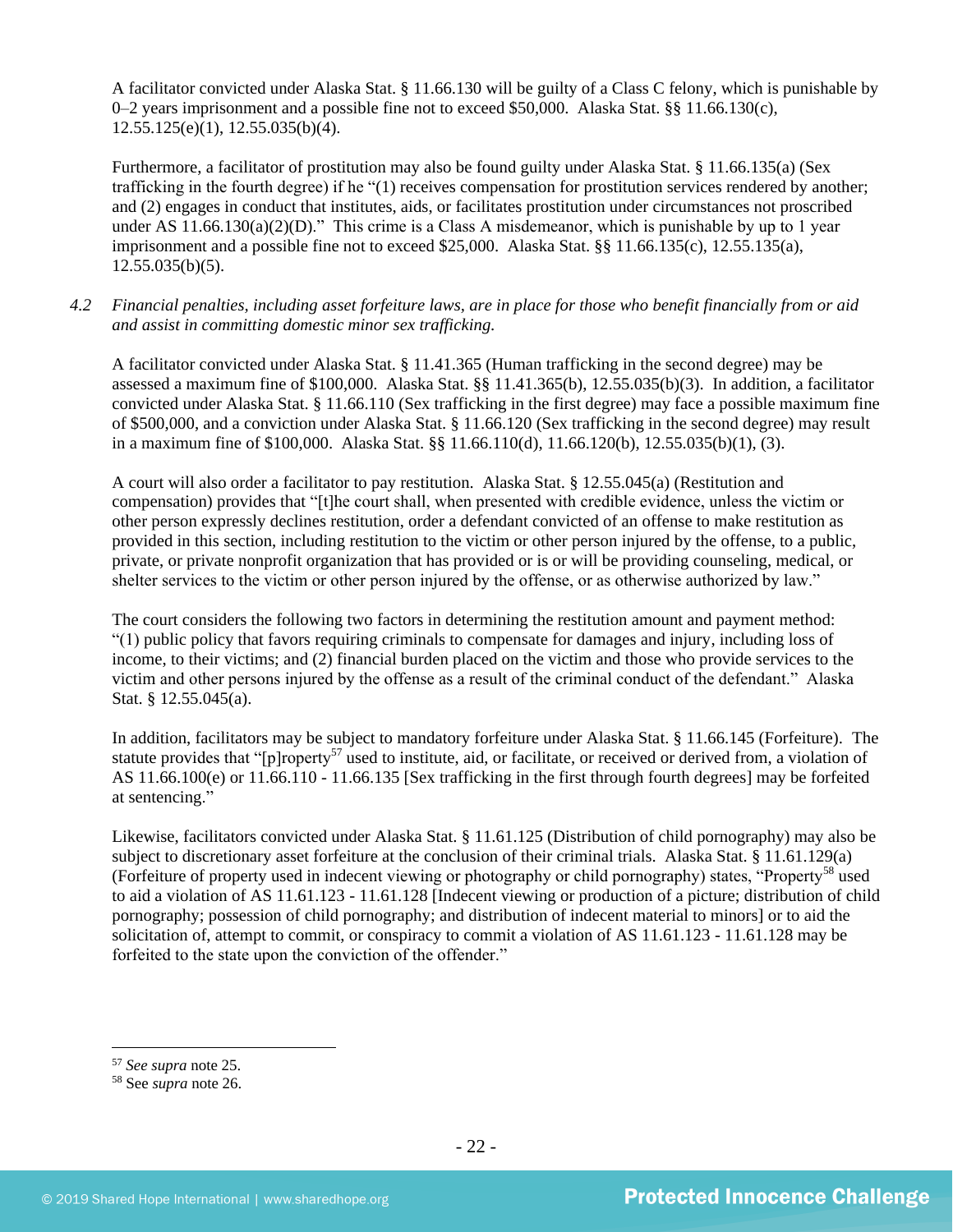# *4.3 Promoting and selling child sex tourism is illegal*.

Alaska Stat. § 11.66.120(a)(3) (Sex trafficking in the second degree) makes it a Class B felony when a person "offers, sells, advertises, promotes, or facilitates travel that includes commercial sexual conduct as enticement for the travel," and the provision defines "commercial sexual conduct" to mean "sexual conduct for which anything of value is given or received by any person." Alaska Stat. § 11.66.120(b). However, Alaska Stat. § 11.66.120(a)(3) is not specific to minors nor does it include a heightened penalty for minors. In addition, Alaska Stat. § 11.66.120(a)(3) does not eliminate the requirement of force, fraud, or coercion for sex trafficking when the victim is a minor.

4.3.1 Recommendation: Enact a law that prohibits selling or offering to sell travel services that include or facilitate travel for the purpose of engaging in commercial sexual exploitation of a minor or prostitution of a minor, if the travel is sold or occurs in Alaska.

# *4.4 Promoting and selling child sexual abuse material (CSAM) carries penalties as high as similar federal offenses*.

Under Alaska Stat. § 11.61.125 (Distribution of child pornography), "A person commits the crime of distribution of child pornography if the person distributes in this state or advertises, promotes, solicits, or offers to distribute in this state any material that is proscribed under AS 11.61.127 [Possession of child pornography]."<sup>59</sup> Subsection (c) explains, "The possession of 100 or more films, audio, video, electronic, or electromagnetic recordings, photographs, negatives, slides, books, newspapers, magazines, or other materials, including a combination of these items totaling 100 or more, is prima facie evidence of distribution and intent to distribute under (a) of this section." A violation of Alaska Stat. § 11.61.125 is a Class B felony generally punishable by imprisonment for  $4-12$  years<sup>60</sup> and a possible fine not to exceed \$100,000. Alaska Stat. §§  $11.61.125(e)(1)$ ,  $12.55.125(i)(4)(B)$ ,  $12.55.035(b)(3)$ .

<sup>59</sup> "Distribution" is defined in Alaska Stat. § 11.61.125(d) as including "whether or not for monetary or other consideration: delivering, selling, renting, leasing, lending, giving, circulating, exhibiting, presenting, providing, exchanging, placing on a computer network or computer system, and providing billing collection, or other ancillary services for or otherwise supporting these activities."

<sup>60</sup> *See supra* note [4.](#page-1-0)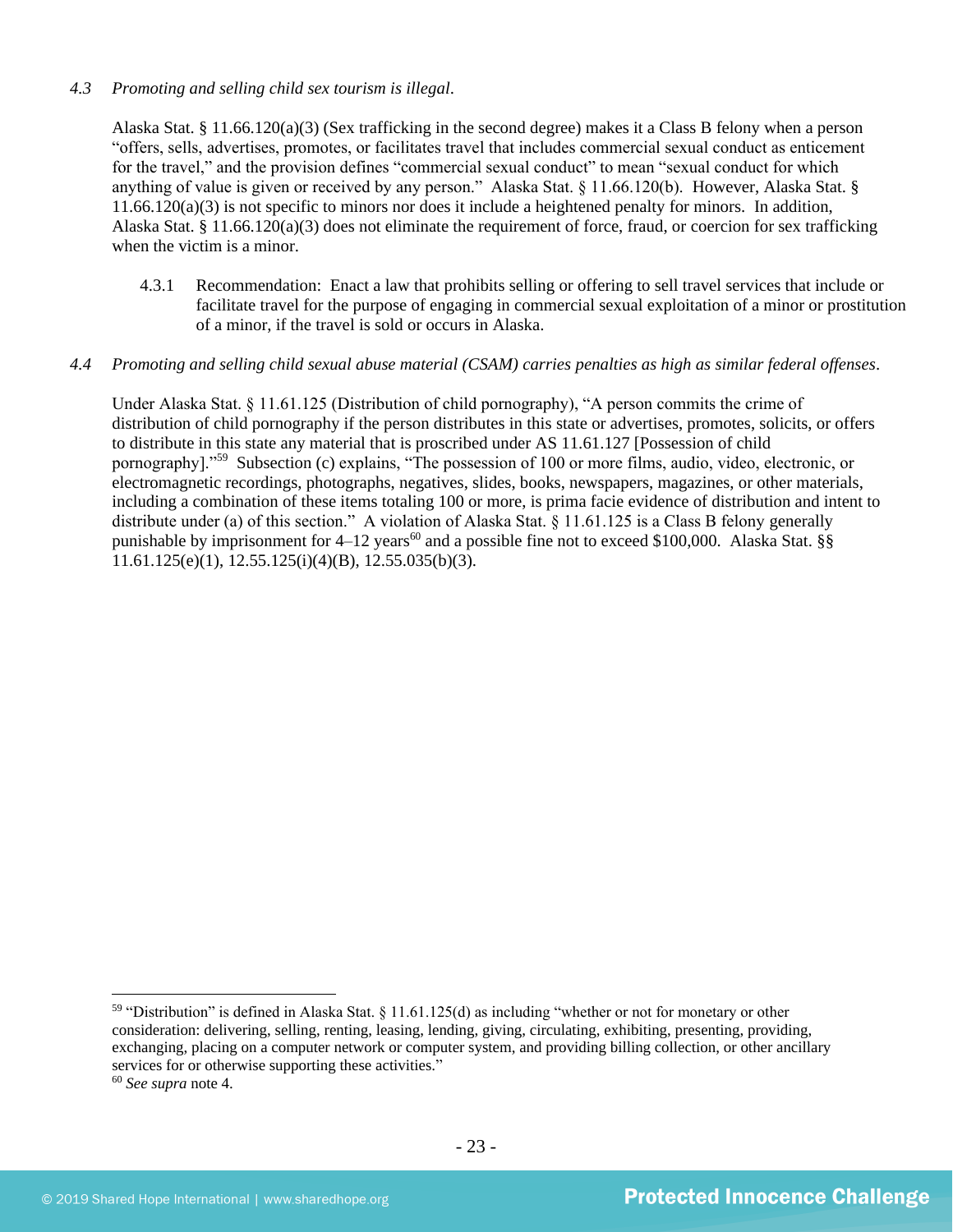# **FRAMEWORK ISSUE 5: PROTECTIVE PROVISIONS FOR THE CHILD VICTIMS**

### *Legal Components:*

- *5.1 Victims under the core child sex trafficking offense include all commercially sexually exploited children.*
- *5.2 The state sex trafficking statute expressly prohibits a defendant from asserting a defense based on the willingness of a minor under 18 to engage in the commercial sex act.*
- *5.3 State law prohibits the criminalization of minors under 18 for prostitution offenses.*
- *5.4 State law provides a non-punitive avenue to specialized services through one or more points of entry.*
- *5.5 Child sex trafficking is identified as a type of abuse and neglect within child protection statutes.*
- *5.6 The definition of "caregiver" or another related term in the child welfare statutes is not a barrier to a sex trafficked child accessing the protection of child welfare.*
- *5.7 Crime victims' compensation is specifically available to a child victim of sex trafficking or commercial sexual exploitation of children (CSEC).*
- *5.8 Victim-friendly procedures and protections are provided in the trial process for minors under 18.*
- *5.9 Child sex trafficking victims may vacate delinquency adjudications and expunge related records for prostitution and other offenses arising from trafficking victimization, without a waiting period.*
- *5.10 Victim restitution and civil remedies for victims of domestic minor sex trafficking or commercial sexual exploitation of children (CSEC) are authorized by law.*
- *5.11 Statutes of limitations for civil and criminal actions for child sex trafficking or commercial sexual exploitation of children (CSEC) offenses are eliminated or lengthened to allow prosecutors and victims a realistic opportunity to pursue criminal action and legal remedies.*

*\_\_\_\_\_\_\_\_\_\_\_\_\_\_\_\_\_\_\_\_\_\_\_\_\_\_\_\_\_\_\_\_\_\_\_\_\_\_\_\_\_\_\_\_\_\_\_\_\_\_\_\_\_\_\_\_\_\_\_\_\_\_\_\_\_\_\_\_\_\_\_\_\_\_\_\_\_\_\_\_\_\_\_\_\_\_\_\_\_\_\_\_\_\_*

# *Legal Analysis:*

*5.1 Victims under the core child sex trafficking offense include all commercially sexually exploited children.* 61

Alaska does not define all commercially sexually exploited children as victims of child sex trafficking; only commercially sexually exploited children who are under the control of a third party will be recognized as child sex trafficking victims. While Alaska Stat. § 11.66.110 (Sex trafficking in the first degree) does not require proof of force, fraud, or coercion when the victim is a minor,  $62$  it does not provide criminal liability for buyers of sex with a minor.<sup>63</sup> Consequently, third party control is required to establish the crime of child sex trafficking, excluding commercially sexually exploited children who are not under the control of a trafficker from the definition of a child sex trafficking victim and related protections and services.

5.1.1 Recommendation: Amend the definition of Alaska Stat. § 11.66.110(a) (Sex trafficking in the first degree) so that all commercially sexually exploited children are identifiable as victims and eligible for protections pursuant to their victim status.

<sup>61</sup> *See generally* SHARED HOPE INTERNATIONAL, "Eliminating the Third Party Control Barrier to Identifying Juvenile Sex Trafficking Victims," JuST Response Policy Paper (2015), http://sharedhope.org/wpcontent/uploads/2015/08/Policy-Paper\_Eliminating-Third-Party-Control\_Final1.pdf (discussing need to include all commercially sexually exploited children within sex trafficking definitions and corresponding need to include buyer conduct in core sex trafficking offenses regardless of whether victim is under control of a third party).

<sup>62</sup> *See supra* discussion in Component 1.1.

<sup>63</sup> *See supra* discussion of buyer applicability in Component 2.1.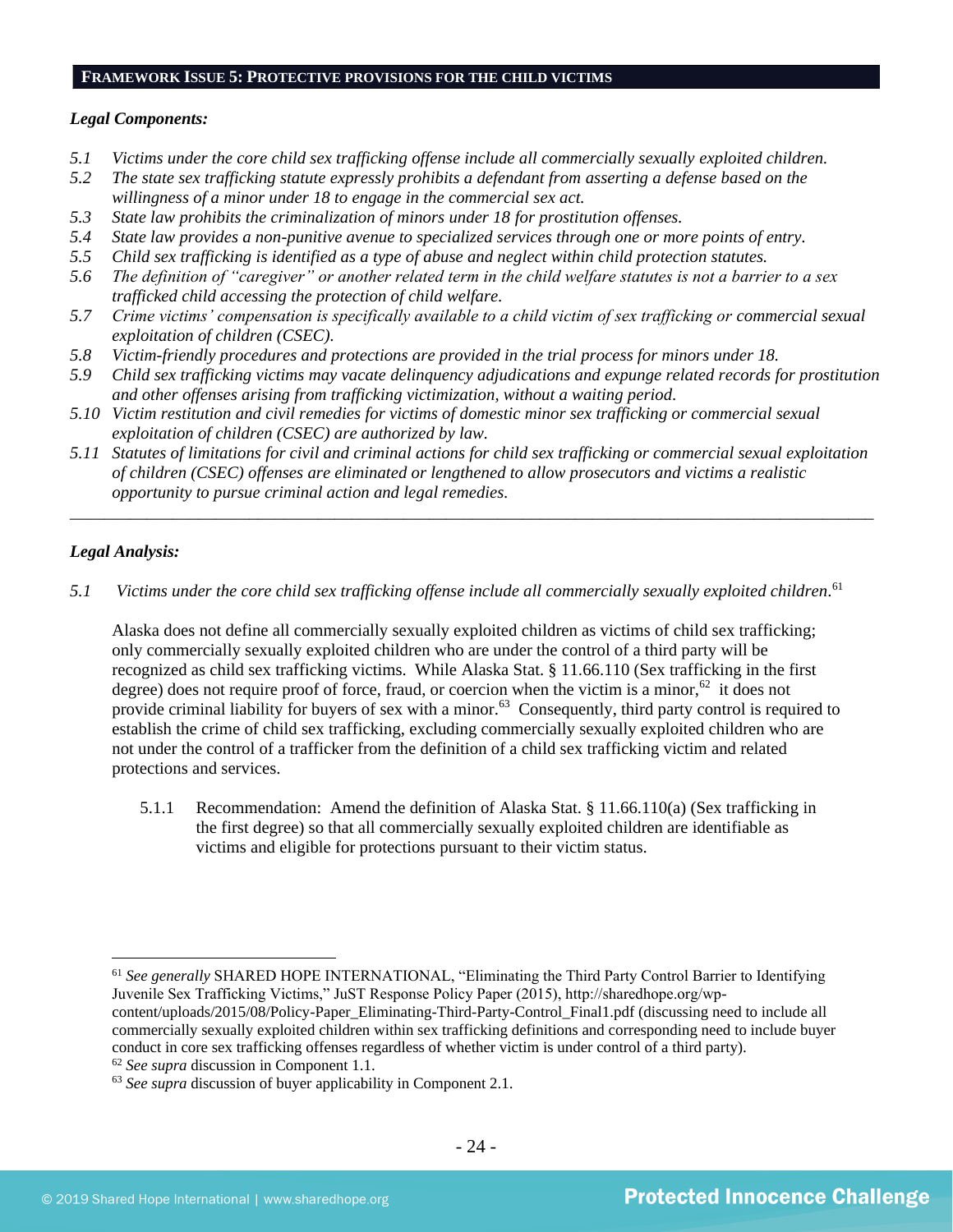*5.2 The state sex trafficking statute expressly prohibits a defendant from asserting a defense based on the willingness of a minor under 18 to engage in the commercial sex act.*

Alaska Stat. § 11.41.360 (Human trafficking in the first degree), § 11.41.365 (Human trafficking in the second degree), and § 11.66.110 (Sex trafficking in the first degree) do not prohibit a defendant from raising a defense based on the willingness of the minor to engage in the commercial sex act.

- 5.2.1 Recommendation: Enact a provision specifically prohibiting a defendant from asserting a defense to human trafficking and sex trafficking based on the minor's willingness to engage in the sex act.<sup>64</sup>
- *5.3 State law prohibits the criminalization of minors under 18 for prostitution offenses.<sup>65</sup>*

Alaska Stat. § 11.66.100(a) (Prostitution) applies to both minors and adults. Pursuant to Alaska Stat. § 11.66.100(a), "A person commits the crime of prostitution if the person (1) engages in or agrees or offers to engage in sexual conduct in return for a fee; or (2) offers a fee in return for sexual conduct." Alaska Stat. § 11.66.100(c) only protects child sex trafficking victims from prosecution under limited circumstances, <sup>66</sup> stating,

A person may not be prosecuted under  $(a)(1)$  of this section if the

(1) person witnessed or was a victim of, and reported to law enforcement in good faith, one or more of the following crimes $67$ :

http://go.sharedhope.org/stateimpactmemo.

<sup>66</sup> The analysis in this component is predicated on the recommendation in 5.1 being simultaneously or previously enacted.

 $67$  Alaska Stat. § 11.66.100(c)(1) also provides protection from criminalization to witnesses and victims of the following offenses:

(A) murder in the first degree under AS 11.41.100;

(B) murder in the second degree under AS 11.41.110;

- (C) manslaughter under AS 11.41.120;
- (D) criminally negligent homicide under AS 11.41.130;
- (E) assault in the first degree under AS 11.41.200;
- (F) assault in the second degree under AS 11.41.210;
- (G) assault in the third degree under AS 11.41.220;
- (H) assault in the fourth degree under AS 11.41.230;
- (I) sexual assault in the first degree under AS 11.41.410;
- (J) sexual assault in the second degree under AS 11.41.420;

(K) sexual assault in the third degree under AS 11.41.425;

(N) sexual abuse of a minor in the second degree under AS 11.41.436;

(O) sexual abuse of a minor in the third degree under AS 11.41.438;

(P) sexual abuse of a minor in the fourth degree under AS 11.41.440;

(Q) robbery in the first degree under AS 11.41.500;

(R) robbery in the second degree under AS 11.41.510;

(S) extortion under AS 11.41.520;

(T) coercion under AS 11.41.530;

(U) distribution of child pornography under AS 11.61.125;

(V) possession of child pornography under AS 11.61.127;

 $64$  The recommendation in this component is predicated on the recommendation in 5.1 being simultaneously or previously enacted.

<sup>&</sup>lt;sup>65</sup> For more information regarding recent federal legislation impacting this component see:

<sup>(</sup>L) sexual assault in the fourth degree under AS 11.41.427;

<sup>(</sup>M) sexual abuse of a minor in the first degree under AS 11.41.434;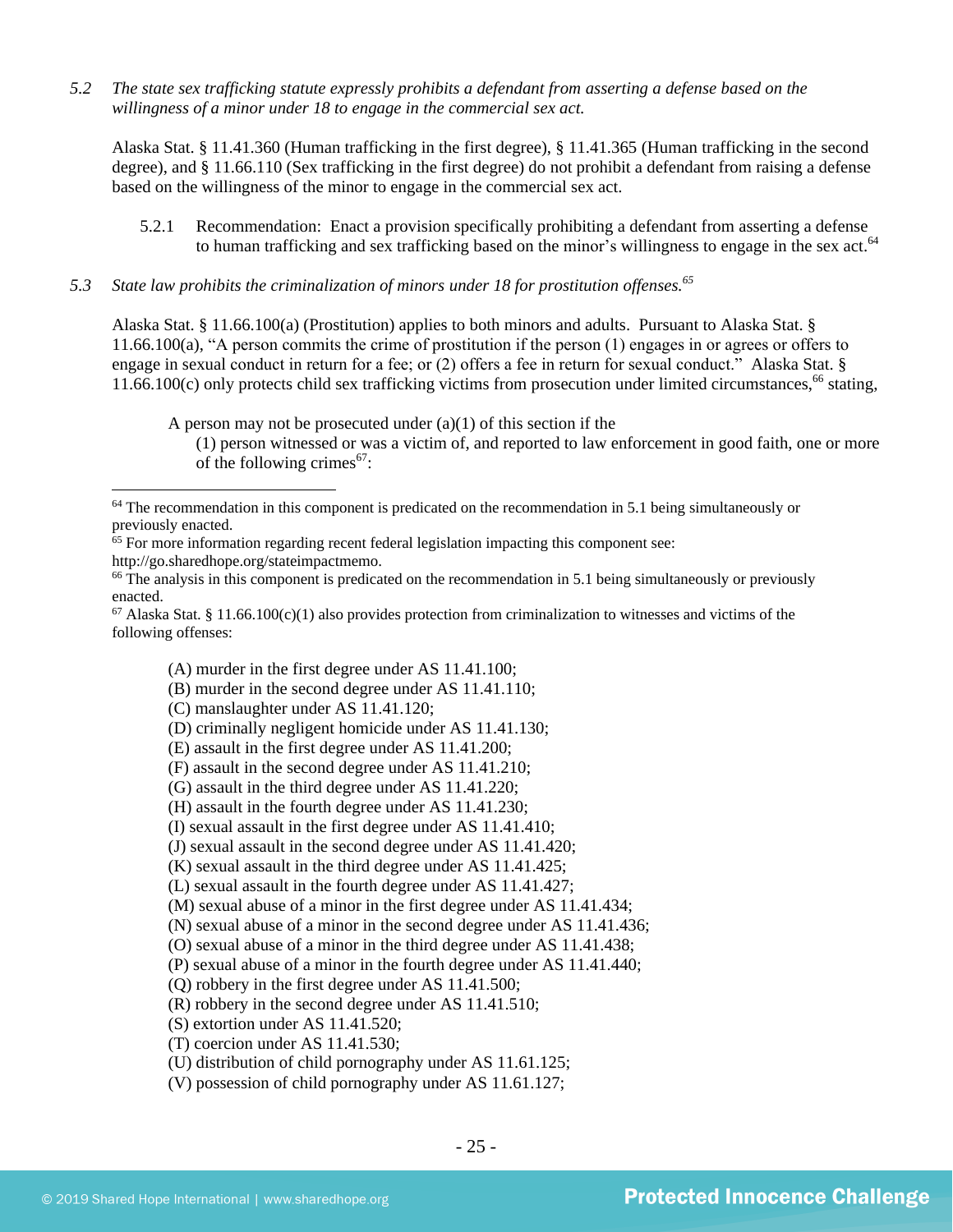. . . .

(W) sex trafficking in the first degree under AS 11.66.110;

(X) sex trafficking in the second degree under AS 11.66.120;

(Y) sex trafficking in the third degree under AS 11.66.130; or

(Z) sex trafficking in the fourth degree under AS 11.66.135;

(2) evidence supporting the prosecution under  $(a)(1)$  of this section was obtained or discovered as a result of the person reporting the crime to law enforcement; and

(3) person cooperated with law enforcement personnel.

While Alaska Stat. § 11.66.100(c) is an incentive for victims of trafficking to pursue help from the police, it does not protect all minors under 18 from criminalization for prostitution offenses.

- 5.3.1 Recommendation: Amend state law to ensure that all minors are protected from criminalization for prostitution offenses, regardless of whether the victim files a report or cooperates with law enforcement personnel.<sup>68</sup>
- *5.4 State law provides a non-punitive avenue to specialized services through one or more points of entry.*

Alaska law does not provide juvenile sex trafficking victims with a statutory avenue to services that are responsive to the unique trauma and harms associated with trafficking victimization. Further, state law does not prevent commercially sexually exploited youth from facing a juvenile justice response for commercial sex acts committed as a result of their victimization.

- 5.4.1 Recommendation: Enact a protective response that directs child sex trafficking victims away from the juvenile justice system and to specialized services.<sup>69</sup>
- *5.5 Child sex trafficking is identified as a type of abuse and neglect within child protection statutes. 70*

Under Alaska Stat. § 11.41.455<sup>71</sup> (Unlawful exploitation of a minor), the definition of abuse includes sex trafficking and CSEC based on the definition of sexual exploitation. For purposes of the chapter on "children in need of aid," Alaska Stat. § 47.10.011(a) (Children in need of aid) provides, subject to certain limitations, that "the court may find a child to be a child in need of aid if it finds by a preponderance of the evidence that the child has been subjected to any of the following: . . . (5) the child is habitually absent from home or refuses to accept available care and the child's conduct places the child at substantial risk of physical or mental injury; ... (7) the child has suffered sexual abuse, or there is a substantial risk that the child will suffer sexual abuse, as a

http://go.sharedhope.org/stateimpactmemo.

. . . .

<sup>68</sup> *See generally* SHARED HOPE INTERNATIONAL, "Seeking Justice: Legal approaches to eliminate criminal liability for child sex trafficking victims" (2018), https://sharedhope.org/wp-content/uploads/2018/08/ANALYSIS-OF-STATUTORY-APPROACHES\_ver7.pdf (discussing need to eliminate a minor's criminal liability for prostitution and other offenses committed pursuant to trafficking victimization and to establish a statutory avenue to specialized services).

 $69$  The recommendation in this component is predicated on the recommendation in 5.1 being simultaneously or previously enacted.

 $70$  For more information regarding recent federal legislation impacting this component see:

<sup>&</sup>lt;sup>71</sup> Alaska Stat. § 47.17.290(16) defines sexual exploitation as including "(A) allowing, permitting, or encouraging a child to engage in prostitution prohibited by AS 11.66.100 [Prostitution] - 11.66.150 [Sex trafficking in the first through fourth degrees], by a person responsible for the child's welfare; (B) allowing, permitting, encouraging, or engaging in activity prohibited by AS 11.41.455(a), by a person responsible for the child's welfare."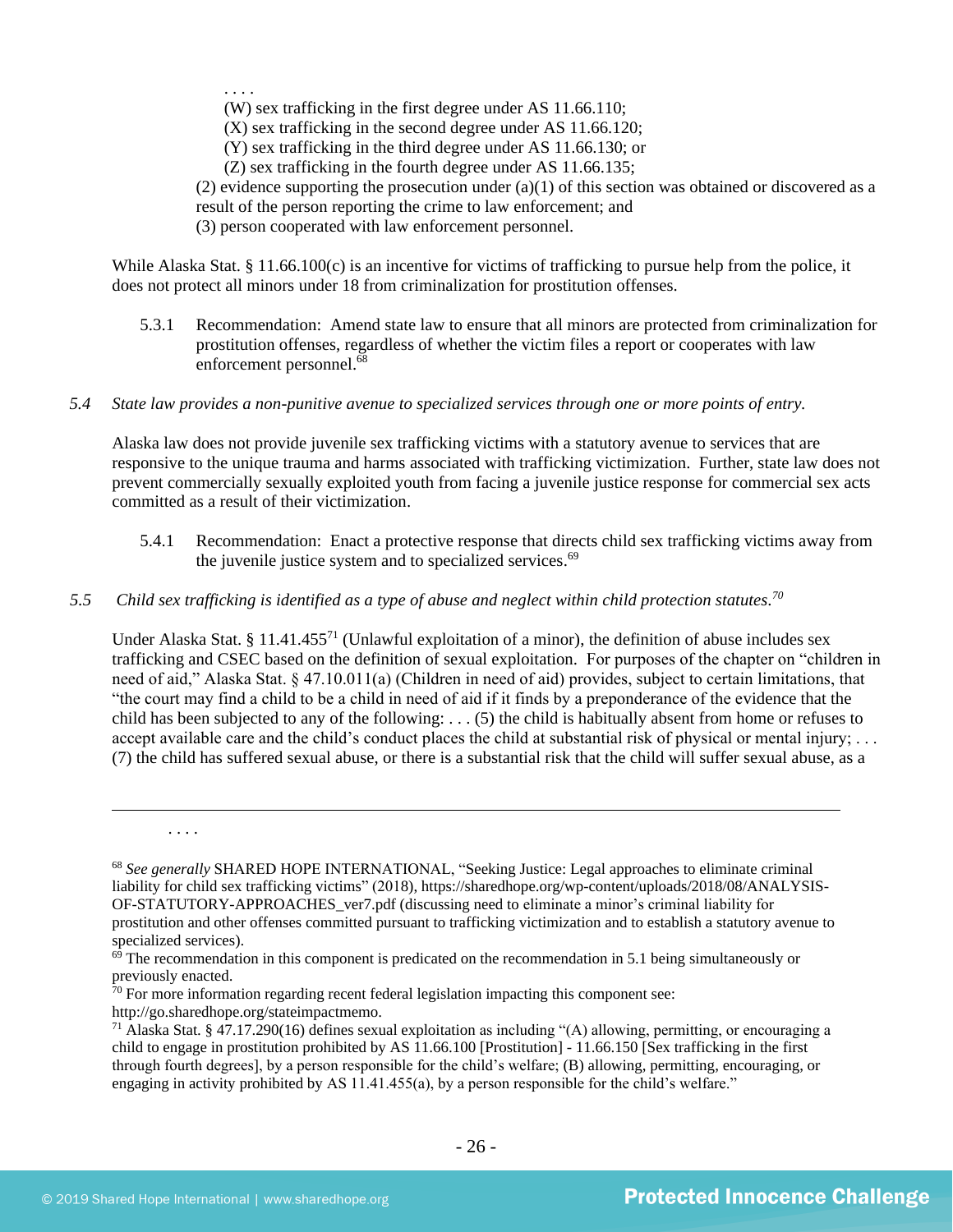result of conduct by or conditions created by the child's parent, guardian, or custodian or by the failure of the parent, guardian, or custodian to adequately supervise the child . . . ."

Alaska Stat. § 47.10.014 allows "neglect" of a child to be found by a court, for purposes of chapter 10 (Children in need of aid), "if the parent, guardian, or custodian fails to provide the child with adequate food, clothing, shelter, education, medical attention, or other care and control necessary for the child's physical and mental health and development, though financially able to do so or offered financial or other reasonable means to do so."

Under Alaska Stat. § 47.17.290(2), "child abuse or neglect" is defined as "the physical injury or neglect, mental injury,<sup>72</sup> sexual abuse, sexual exploitation,<sup>73</sup> or maltreatment of a child under the age of 18 by a person under circumstances that indicate that the child's health or welfare is harmed or threatened thereby." Alaska Stat. § 47.17.290(10) defines "neglect" as "the failure by a person responsible for the child's welfare to provide necessary food, care, clothing, shelter, or medical attention for a child."<sup>74</sup>

# *5.6 The definition of "caregiver" or another related term in the child welfare statutes is not a barrier to a sex trafficked child accessing the protection of child welfare.*

For the chapter on "child protection," which contains statutes on mandatory child abuse reporters, Alaska Stat. § 47.17.290(12) defines "person responsible for the child's welfare" as the "the child's parent, guardian, foster parent, a person responsible for the child's care at the time of the alleged child abuse or neglect, or a person responsible for the child's welfare in a public or private residential agency or institution."

For purposes of the chapter on "children in need of aid," Alaska Stat. § 47.10.011(a) (Children in need of aid) provides, subject to certain limitations, that:

<span id="page-26-0"></span>the court may find a child to be a child in need of aid if it finds by a preponderance of the evidence that the child has been subjected to any of the following: . . . (5) the child is habitually absent from home or refuses to accept available care and the child's conduct places the child at substantial risk of physical or mental injury; . . . (7) the child has suffered sexual abuse,<sup>75</sup> or there is a substantial risk that the child will suffer sexual abuse, as a result of conduct by or conditions created by the child's parent, guardian, or custodian or by the failure of the parent, guardian, or custodian to adequately supervise the child . . . .

"[S]exual exploitation" includes

 $72$  "Mental injury" is defined as "injury to the emotional well-being, or intellectual or psychological capacity of a child, as evidenced by an observable and substantial impairment in the child's ability to function." Alaska Stat. § 47.17.290(2).

<sup>73</sup> Pursuant to Alaska Stat. § 47.17.290(16) (Definitions),

<sup>(</sup>A) allowing, permitting, or encouraging a child to engage in prostitution prohibited by AS 11.66.100 - 11.66.150 [includes prostitution and sex trafficking], by a person responsible for the child's welfare; (B) allowing, permitting, encouraging, or engaging in activity prohibited by AS 11.41.455 [Unlawful exploitation of a minor] (a), by a person responsible for the child's welfare.

 $74$  The analysis in this component is predicated upon the recommendation in 5.1 being simultaneously or previously enacted.

<sup>&</sup>lt;sup>75</sup> "Sexual abuse" is defined in Alaska Stat.  $\S$  09.55.650(c) as "an act committed by the defendant against the plaintiff maintaining the cause of action if the defendant's conduct would have violated a provision of AS 11.41.410 - 11.41.440 [sexual assault in the first through fourth degrees; Sexual abuse of a minor in the first through fourth degrees] or 11.41.450 - 11.41.458 [Incest; Enticement of a minor; Unlawful exploitation of a minor; and Indecent exposure in the first degree] . . . at the time it was committed."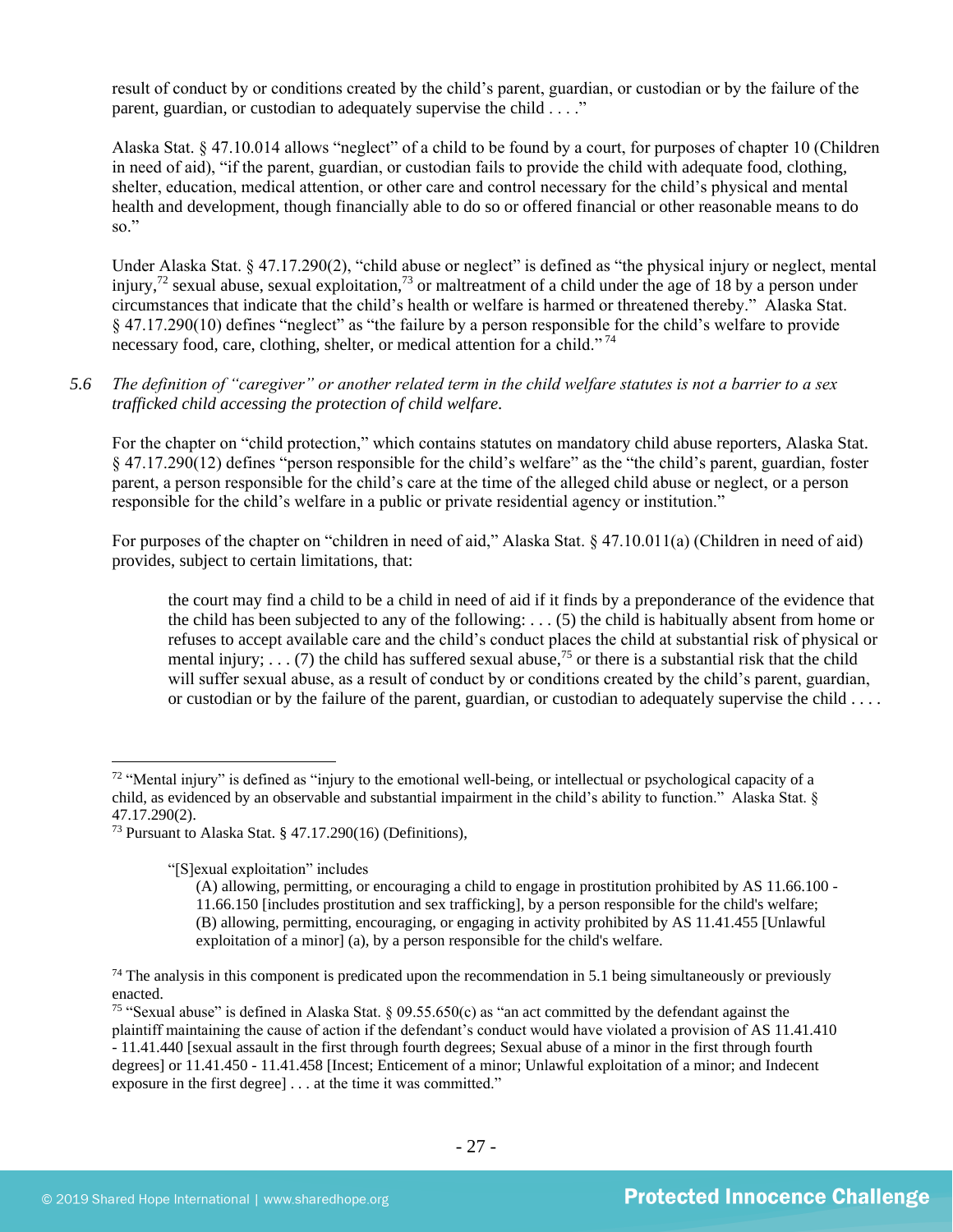"Custodian" is defined in Alaska Stat. § 47.10.990(7), as "a natural person 18 years of age or older to whom a parent or guardian has transferred temporary physical care, custody, and control of the child for a period of time."

- 5.6.1 Recommendation: Amend Alaska Stat. § 47.10.990(7) (Definitions) to allow child welfare protection for juvenile sex trafficking victims irrespective of the perpetrator of the abuse.
- *5.7 Crime victims' compensation is specifically available to a child victim of sex trafficking or commercial sexual exploitation of children (CSEC).*

Pursuant to Alaska Stat. § 18.67.101 (Incidents and offenses to which this chapter applies), the Alaska Violent Crimes Compensation Board:

may order the payment of compensation in accordance with the provisions of this chapter for personal injury or death that resulted from (1) an attempt on the part of the applicant to prevent the commission of crime, or to apprehend a suspected criminal, or aiding or attempting to aid a police officer to do so, or aiding a victim of crime; or (2) the commission or attempt on the part of one other than the applicant to commit any of the following offenses: . . . (F) sexual assault in any degree; (G) sexual abuse of a minor; . . . (I) threats to do bodily harm; . . . (L) sex trafficking in violation of AS 11.66.110 or 11.66.130(a)(2)(B); (M) human trafficking in any degree; or (N) unlawful exploitation of a minor.

The Violent Crimes Compensation program contains ineligibility criteria that could operate to bar a domestic minor sex trafficking victim's claim for compensation. Alaska Stat. § 18.67.080(c) (Awarding compensation) provides,

In determining whether to make an order under this section, the board shall consider all circumstances determined to be relevant, including provocation, consent, or any other behavior of the victim that directly or indirectly contributed to the victim's injury or death, the prior case or social history, if any, of the victim, the victim's need for financial aid, and any other relevant matters. In applying this subsection,

(1) the board may not deny an order based on the factors in this subsection, unless those factors relate significantly to the occurrence that caused the victimization and are of such a nature and quality that a reasonable or prudent person would know that the factors or actions could lead to the crime and the victimization;

(2) with regard to circumstances in which the victim consented to, provoked, or incited the criminal act, the board may consider those circumstances only if the board finds that it is more probable than not that those circumstances occurred and were the cause of the crime and the victimization;

. . . .

(4) if a claim is based on a crime involving domestic violence or on a crime of sexual abuse of a minor or sexual assault and the offender is

(A) convicted of one of those crimes, notwithstanding  $(1)$ –(3) of this subsection, the board may not deny an order based on considerations of provocation, the use of alcohol or drugs by the victim, or the prior social history of the victim; or

(B) not convicted of one of those crimes, the board may not deny an order based on the involvement or behavior of the victim.

In addition, Alaska Stat. § 18.67.130 (Limitations on awarding compensation) sets limits on the victim's ability to receive compensation. Under subsection  $(a)(1)$ , an application must be made within two years of the injury. Alaska Stat. § 18.67.130(a)(1). Pursuant to subsection (a)(2), the victim cannot receive compensation under Alaska Stat. § 18.67.080 unless, "the personal injury or death was the result of an incident or offense listed in AS 18.67.101 that had been reported to the police within five days of its occurrence or, if the incident or offense could not reasonably have been reported within that period, within five days of the time when a report could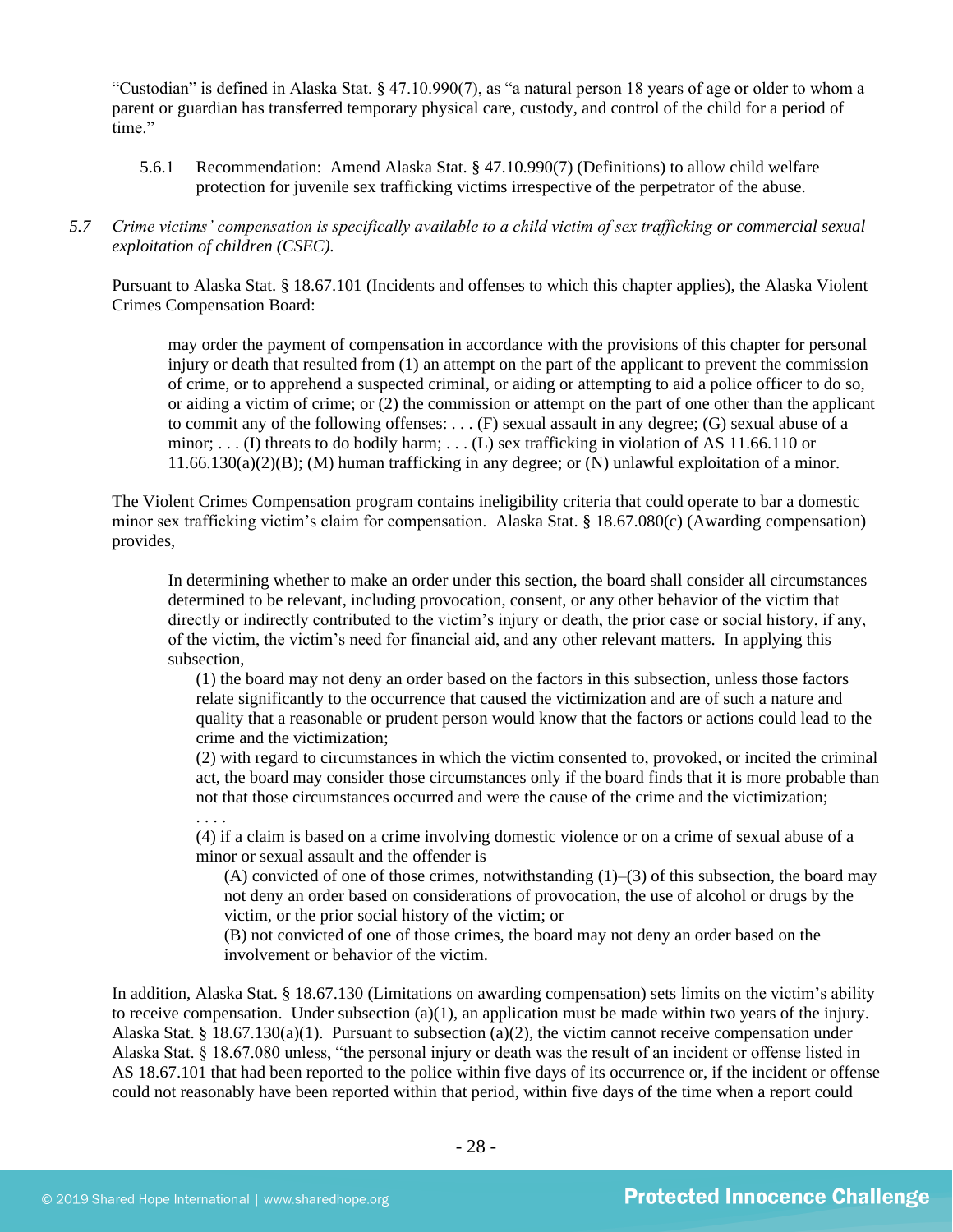reasonably have been made." Alaska Stat. § 18.67.130(a)(2). Subsection (a)(3) states that victim compensation will not be granted unless "in the discretion of the board, the applicant has cooperated with law enforcement and prosecution officials to further prosecution of the offender if appropriate and to avoid further injury by the offender to the applicant and injury to persons in the care of the applicant who are exposed to possible injury by the offender." The provision goes on to say that compensation will not be awarded in the event that the victim "violated a penal law of the state, which violation caused or contributed to the victim's injuries or death." Alaska Stat. § 18.67.130(b)(3).

5.7.1 Recommendation: Amend Alaska Stat. § 18.67.080 (Awarding compensation) and §  $18.67.130(a)(1)–(2)$ , (b) (Limitations on awarding compensation) to include an exception to ineligibility factors for child victims of human trafficking, prostitution offenses, and commercial sexual exploitation of children in recognition of the challenges these victims face through traumabonding, denial, and delayed disclosure.<sup>76</sup>

# *5.8 Victim-friendly procedures and protections are provided in the trial process for minors under 18.*

Several victim-friendly criminal justice procedures and protections are statutorily provided in Alaska. Alaska Stat. § 11.66.140 (Corroboration of certain testimony not required) provides that in cases of sex trafficking in the first through fourth degrees, "it is not necessary that the testimony of the person whose prostitution is alleged to have been compelled or promoted be corroborated by the testimony of any other witness or by documentary or other types of evidence."

In criminal proceedings, Alaska Stat. § 12.45.046(a) (Testimony of children in criminal proceedings) provides victim-sensitive protections for victims and witnesses under 16. The court may appoint a guardian ad litem and "may order that the testimony of the child be taken by closed circuit television or through one-way mirrors if the court determines that the testimony by the child victim or witness under normal court procedures would result in the child's inability to effectively communicate."<sup>77</sup> If the court determines that one-way mirrors should be used, "[t]he attorneys may pose questions to the child and have visual contact with the child during questioning, but the mirrors shall be placed to provide a physical shield so that the child does not have visual contact with the defendant and jurors." Alaska Stat. § 12.45.046(e). Further, pursuant to Alaska Stat. § 12.45.046(f), if the court determines that the child victim should proceed under relatively normal courtroom procedures, the court may still do the following:

(1) allow the child to testify while sitting on the floor or on an appropriately sized chair; (2) schedule the procedure in a room that provides adequate privacy, freedom from distraction, informality, and comfort appropriate to the child's developmental age; and (3) order a recess when the energy, comfort, or attention span of the child warrants

- (2) the child's level of development;
- (3) the child's general physical health;

 $76$  The recommendation in this component is predicated on the recommendation in 5.1 being simultaneously or previously enacted.

 $77$  Alaska Stat. § 12.45.046(b) states that in determining whether the child's testimony will be taken by closed circuit television or one-way mirrors, the court is to consider factors it determines to be relevant, including,

<sup>(1)</sup> the child's chronological age;

<sup>(4)</sup> any physical, emotional, or psychological injury experienced by the child; and

<sup>(5)</sup> the mental or emotional strain that will be caused by requiring the child to testify under normal courtroom procedures.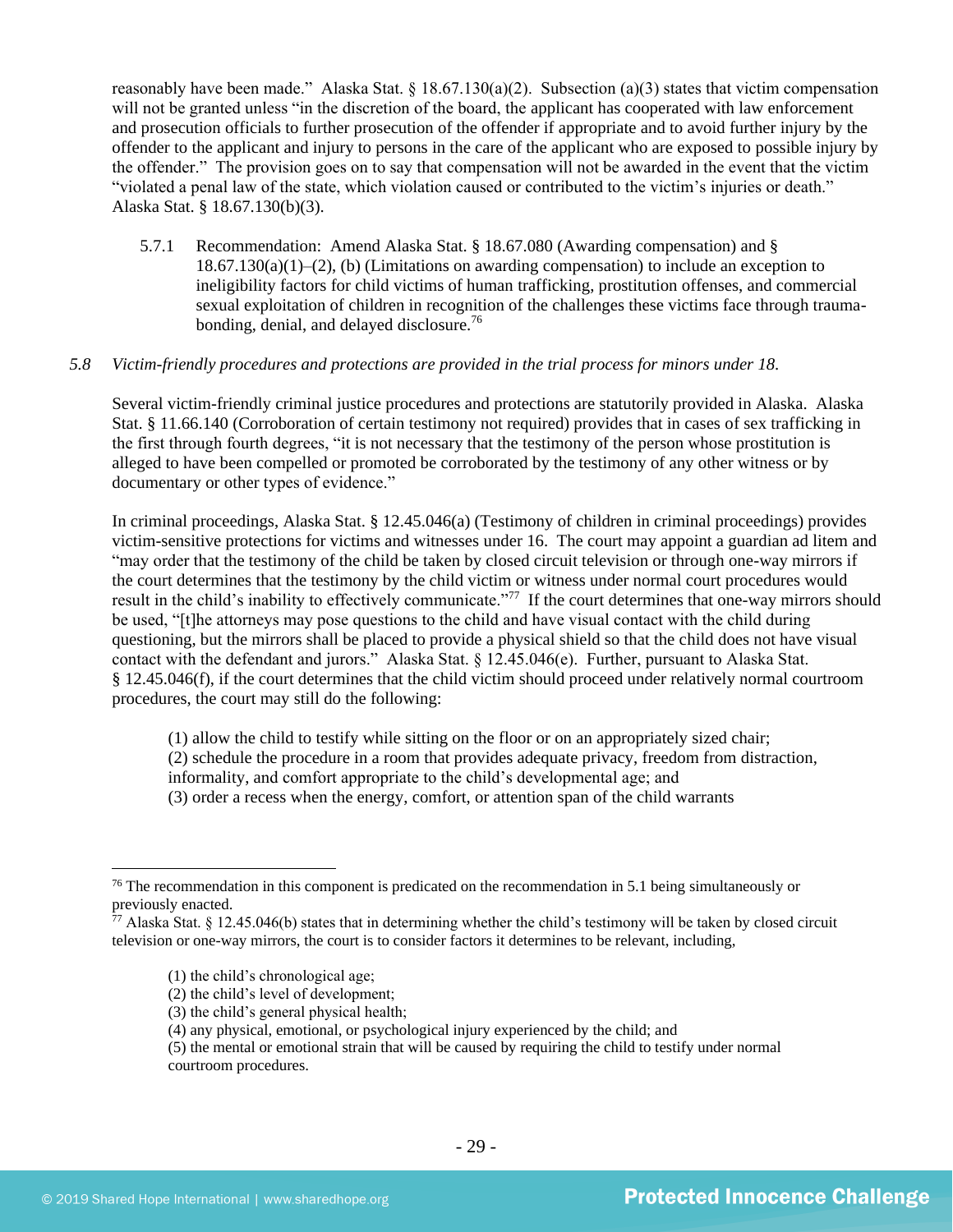Additionally, under Alaska R. Crim. P. 38.3 (Video conference testimony), the testimony of a witness can be made by contemporaneous two-way video conference during the trial if, "the requesting party establishes that testimony by two-way video conference is necessary to further an important public policy."

Alaska Stat. § 12.45.045 (Evidence of past sexual conduct in trials of certain sexual offenses) states in part,

(a) In prosecutions for the crimes of sexual assault in any degree, sexual abuse of a minor in any degree, or unlawful exploitation of a minor, or an attempt to commit any of these crimes, evidence of the previous sexual conduct of the complaining witness,<sup>78</sup> occurring either before or after the offense charged, may not be admitted nor may reference be made to it in the presence of the jury except as provided in this section. When the defendant seeks to admit the evidence for any purpose, the defendant shall apply for an order of the court not later than 5 days before the trial or at a later time as the court may, for good reasons, permit. The defendant may, for good cause shown, apply for an order during trial if the request is based on information learned after the deadline or during the trial. After the application is made, the court shall conduct a hearing in camera to determine the admissibility of the evidence. If the court finds that evidence offered by the defendant regarding the sexual conduct of the complaining witness is relevant, and that the probative value of the evidence offered is not outweighed by the probability that its admission will create undue prejudice, confusion of the issues, or unwarranted invasion of the privacy of the complaining witness, the court shall make an order stating what evidence may be introduced and the nature of the questions that may be permitted. The defendant may then offer evidence under the order of the court.

(b) In the absence of a persuasive showing to the contrary, evidence of the complaining witness' sexual conduct occurring more than one year before the date of the offense charged is presumed to be inadmissible under this section.

This provision does not apply to the state human trafficking statutes, Alaska Stat. § 11.41.360 and § 11.41.365, nor to the sex trafficking statutes, Alaska Stat. §§ 11.66.110–11.66.135. Therefore, victims of these crimes may be subjected to traumatic cross-examinations in the trials of their traffickers, buyer-exploiters, or both.

When a court finds that a child is a "child-in-need-of-aid," additional victim-friendly provisions may apply, including the appointment of a guardian ad litem or attorney in proceedings under the "children in need of aid" chapter.<sup>79</sup> Alaska Stat. § 47.10.050(a). Further, Alaska Stat. § 47.10.070(c) (Hearings) provides that in "childin-need-of-aid" cases, the following hearings are closed to the public:

(1) the initial court hearing after the filing of a petition to commence the child-in-need-of-aid case;

(2) a hearing following the initial hearing in which a parent, child, or other party to the case is present but has not had an opportunity to obtain legal representation;

(3) a hearing, or a part of a hearing, for which the court issues a written order finding that allowing the hearing, or part of the hearing, to be open to the public would reasonably be expected to

<sup>&</sup>lt;sup>78</sup> "Complaining witness" is defined as "the alleged victim of the crime charged, the prosecution of which is subject to this section." Alaska Stat. § 12.45.045(c).

 $^{79}$  A court may determine that a child is a "child-in-need-of-aid" if it makes a finding by a preponderance of the evidence that the child has been subjected to one of several situations, including the following: "the child has suffered sexual abuse, or there is a substantial risk that the child will suffer sexual abuse, as a result of conduct by or conditions created by the child's parent, guardian, or custodian or by the failure of the parent, guardian, or custodian to adequately supervise the child . . . ." Alaska Stat. § 47.10.011.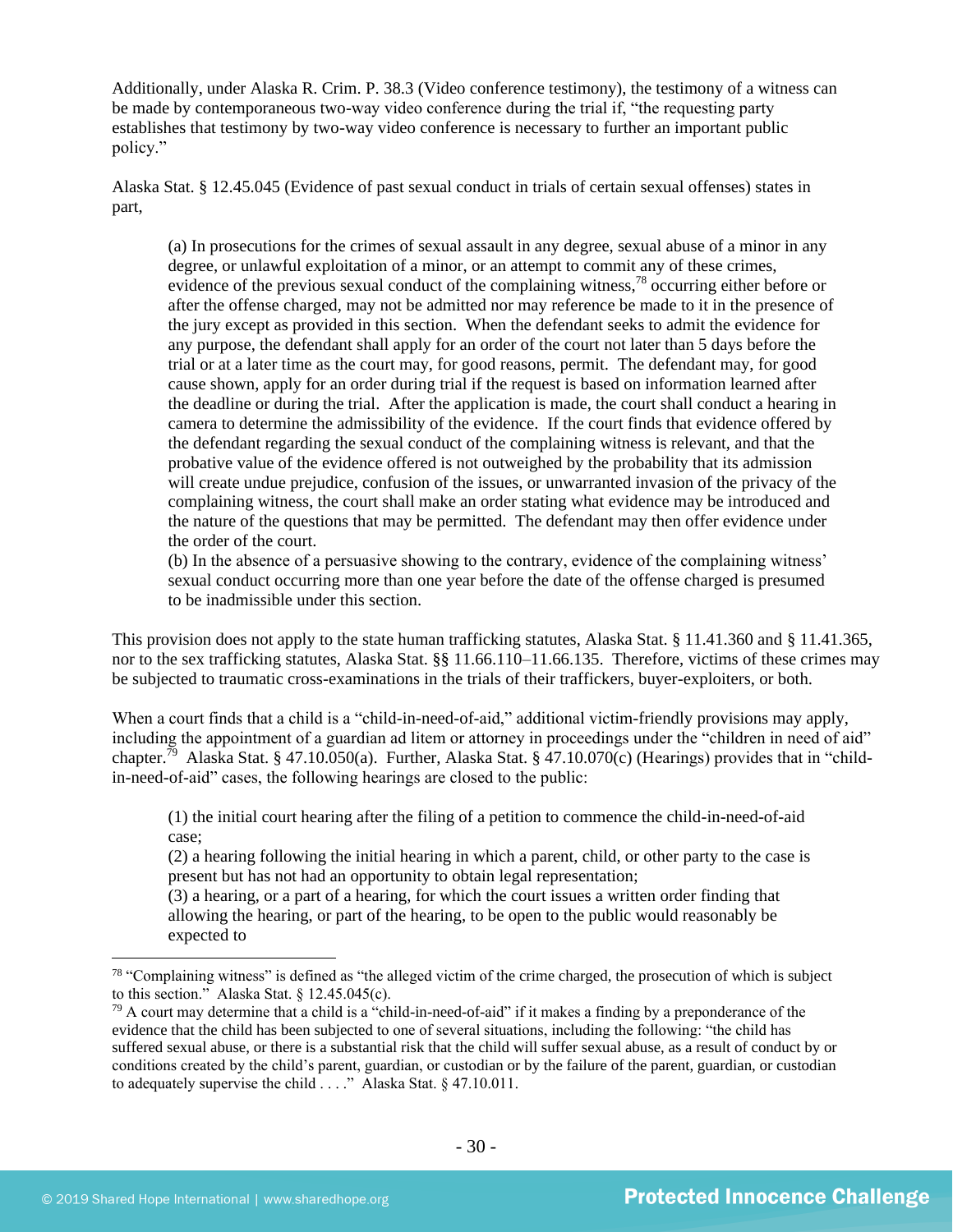(A) stigmatize or be emotionally damaging to a child;

(B) inhibit a child's testimony in that hearing;

(C) disclose matters otherwise required to be kept confidential by state or federal statute or regulation, court order, or court rule; or

(D) interfere with a criminal investigation or proceeding or a criminal defendant's right to a fair trial in a criminal proceeding . . . .

*5.9 Child sex trafficking victims may vacate delinquency adjudications and expunge related records for prostitution and other offenses arising from trafficking victimization, without a waiting period.*

Alaska law does not provide a mechanism for minors to vacate delinquency adjudications related to trafficking victimization, but juvenile records may be sealed after a minor turns 18. Specifically, Alaska Stat. § 47.12.300(d) (Court records) provides that the court shall order a minor's records sealed "within 30 days of the date of a minor's 18th birthday or, if the court retains jurisdiction of a minor past the minor's 18th birthday, within 30 days of the date on which the court releases jurisdiction over the minor." This extends to all "records pertaining to that minor in a proceeding under this chapter [Delinquent minors] sealed, as well as records of all . . . criminal proceedings against the minor, and punishments assessed against the minor." Alaska Stat. § 47.12.300(d). This provision does not apply if the minor was tried as an adult or if the records were made public. Alaska Stat. § 47.12.300(d), (f).

However, sealed records may be still used pursuant to Alaska Stat. § 47.12.300(d), which states, "the court may order their use for good cause shown or may order their use by an officer of the court in making a presentencing report for the court." Accordingly, child sex trafficking victims may face collateral consequences associated with having accessible delinquency records.

- 5.9.1 Recommendation: Enact a law that allows child sex trafficking victims to vacate delinquency adjudications and expunge related records for prostitution and other offenses arising from trafficking victimization, without a waiting period.<sup>80</sup>
- *5.10 Victim restitution and civil remedies for victims of domestic minor sex trafficking or commercial sexual exploitation of children (CSEC) are authorized by law.*

Alaska Stat. § 12.55.045(a) (Restitution and compensation) provides that a court shall order a convicted defendant to make restitution to the victim of the offense, including "to a public, private, or private nonprofit organization that has provided or is or will be providing counseling, medical, or shelter services to the victim." Furthermore, the statute states that restitution does not limit the defendant's civil liability and that it may be ordered by means other than a monetary payment. Alaska Stat. § 12.55.045(b), (h).

If a civil claim is based on the sexual abuse of a minor who is under the age of 16 at the time of the offense, Alaska Stat. § 09.55.650(a) (Claim based on sexual abuse to a minor under 16 years of age) states that the victim "may maintain an action for recovery of damages against the perpetrator of the act or acts of sexual abuse based on the perpetrator's intentional conduct for an injury or condition suffered as a result of the sexual abuse."<sup>81</sup>

<sup>&</sup>lt;sup>80</sup> The recommendation in this component is predicated upon the recommendation in 5.1 being simultaneously or previously enacted.

<sup>81</sup> *See supra* note [75.](#page-26-0)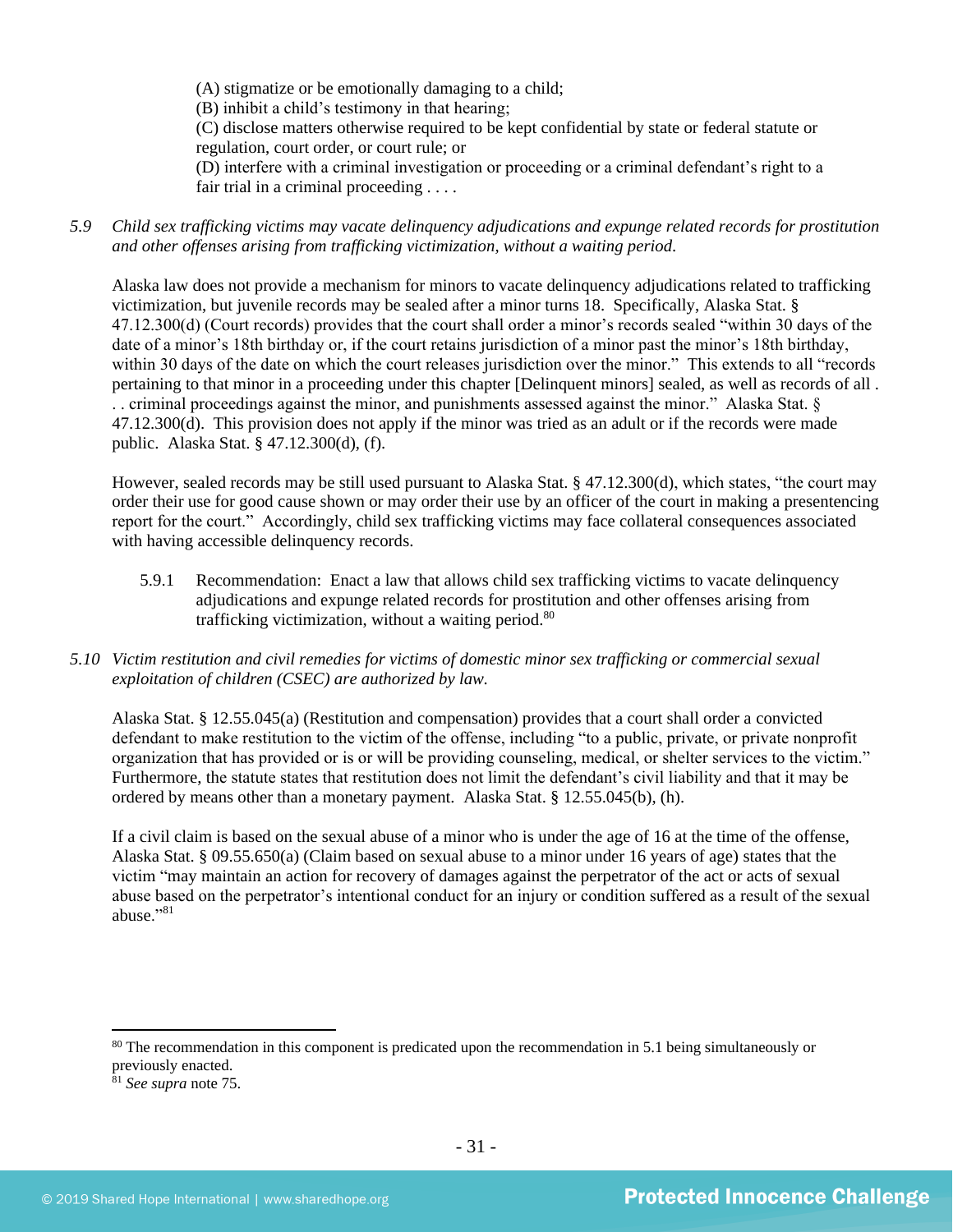*5.11 Statutes of limitations for civil and criminal actions for child sex trafficking or commercial sexual exploitation of children (CSEC) offenses are eliminated or lengthened to allow prosecutors and victims a realistic opportunity to pursue criminal action and legal remedies.*

Alaska Stat. § 12.10.010 outlines the statutes of limitations for criminal procedures. Prosecutions for "felony sexual abuse of a minor" and for violations of Alaska Stat. §§ 11.66.110–11.66.130 (Sex trafficking in the first through third degrees), § 11.41.360 (Human trafficking in the first degree), § 11.41.365 (Human trafficking in the second degree), or § 11.61.125 (Distribution of child pornography) may be brought at any time if the victim was younger than 18 when the offense was committed. Alaska Stat. §  $12.10.010(a)(5)$ ,  $(7)$ ,  $(9)$ .

In the Code of Civil Procedure, Alaska Stat. § 09.10.065(a) (Commencement of actions for acts constituting sexual offenses) provides, "(a) A person may bring an action at any time for conduct that would have, at the time the conduct occurred, violated provisions of any of the following offenses: (1) felony sexual abuse of a minor; (2) felony sexual assault; (3) unlawful exploitation of a minor; (4) felony sex trafficking; or (5) felony human trafficking." Under Alaska Stat. § 09.10.065(b), "Unless the action is commenced within three years of the accrual of the claim for relief, a person may not bring an action for conduct that would have, at the time the conduct occurred, violated the provisions of any of the following offenses: (1) misdemeanor sexual abuse of a minor; (2) misdemeanor sexual assault; (3) incest; or (4) felony indecent exposure."

Pursuant to Alaska Stat. § 09.10.140(a)<sup>82</sup> (Disabilities of minority and incompetency):

Except as provided under (c) of this section, if a person entitled to bring an action mentioned in this chapter is at the time the cause of action accrues either (1) under the age of majority, or (2) incompetent by reason of mental illness or mental disability, the time of a disability identified in (1) or (2) of this subsection is not a part of the time limit for the commencement of the action. Except as provided in  $(b)^{83}$  of this section, the period within which the action may be brought is not extended in any case longer than two years after the disability ceases.

Under Alaska Stat. § 09.10.070:

Except as otherwise provided by law, a person may not bring an action (1) for libel, slander, assault, battery, seduction, or false imprisonment, (2) for personal injury or death, or injury to the rights of another not arising on contract and not specifically provided otherwise; (3) for taking, detaining, or injuring personal property, including an action for its specific recovery; (4) upon a statute for a

<sup>82</sup> Alaska Stat. § 09.10.140(c) was found unconstitutional by the Supreme Court of Alaska in *Sands v. Green*, 156 P.3d 1130, 1136 (Alas. 2007) because it "violates the due process rights of minors to access the court." *Id.* <sup>83</sup> Alaska Stat. § 09.10.140(b) states,

An action based on a claim of sexual abuse under AS 09.55.650 that is subject to AS 09.10.065(b) may be brought more than three years after the plaintiff reaches the age of majority if it is brought under the following circumstances:

<sup>(1)</sup> if the claim asserts that the defendant committed one act of sexual abuse on the plaintiff, the plaintiff shall commence the action within three years after the plaintiff discovered or through use of reasonable diligence should have discovered that the act caused the injury or condition; (2) if the claim asserts that the defendant committed more than one act of sexual abuse on the plaintiff, the plaintiff shall commence the action within three years after the plaintiff discovered or through use of reasonable diligence should have discovered the effect of the injury or condition attributable to the series of acts; a claim based on an assertion of more than one act of sexual abuse is not limited to plaintiff's first discovery of the relationship between any one of those acts and the injury or condition, but may be based on plaintiff's discovery of the effect of the series of acts.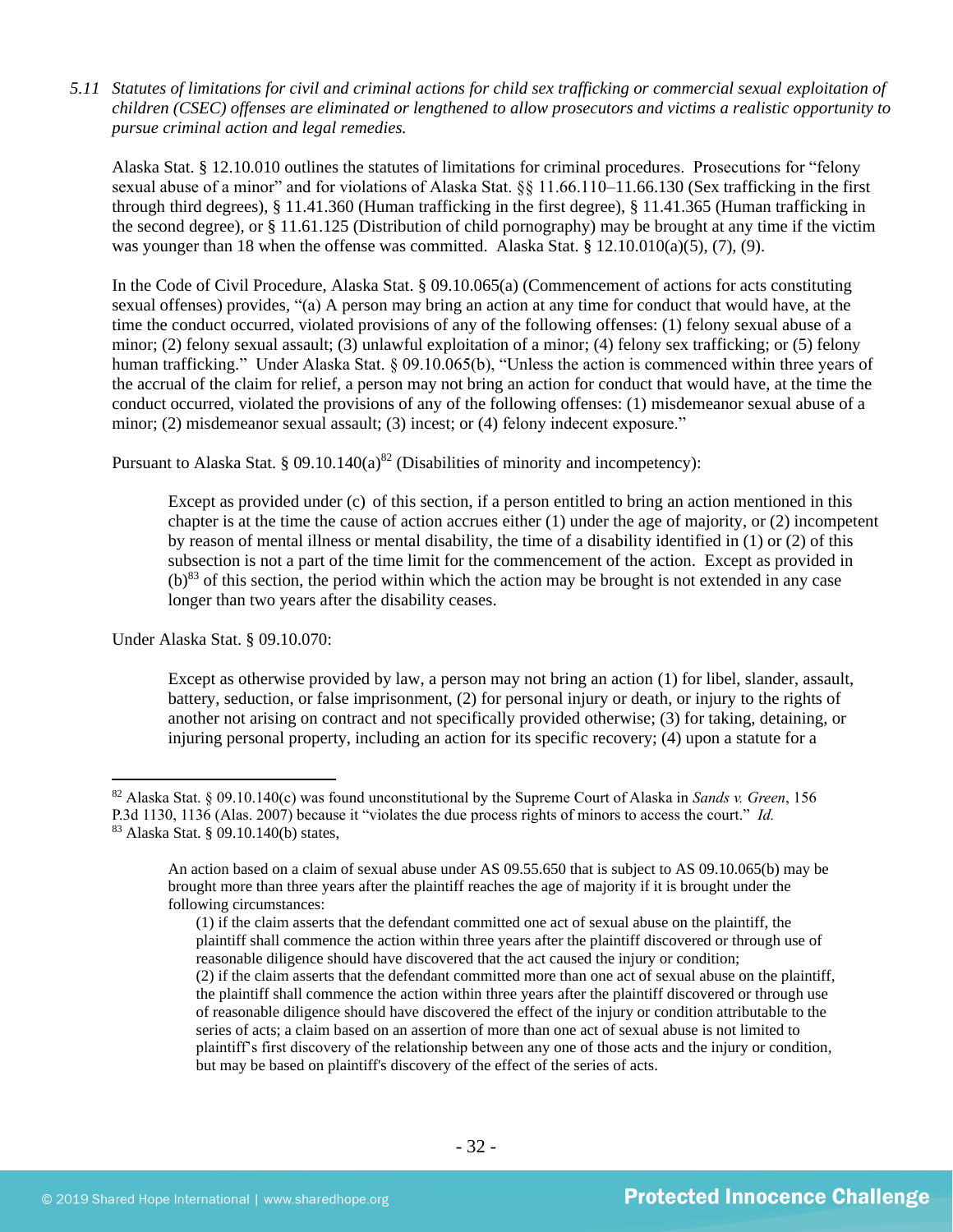forfeiture or penalty to the state; or (5) upon a liability created by statute, other than a penalty or forfeiture; unless the action is commenced within two years of the accrual of the cause of action.

All other actions that do not fall under any of the categories above must be commenced within 10 years after the cause of action pursuant to Alaska Stat. § 09.10.100.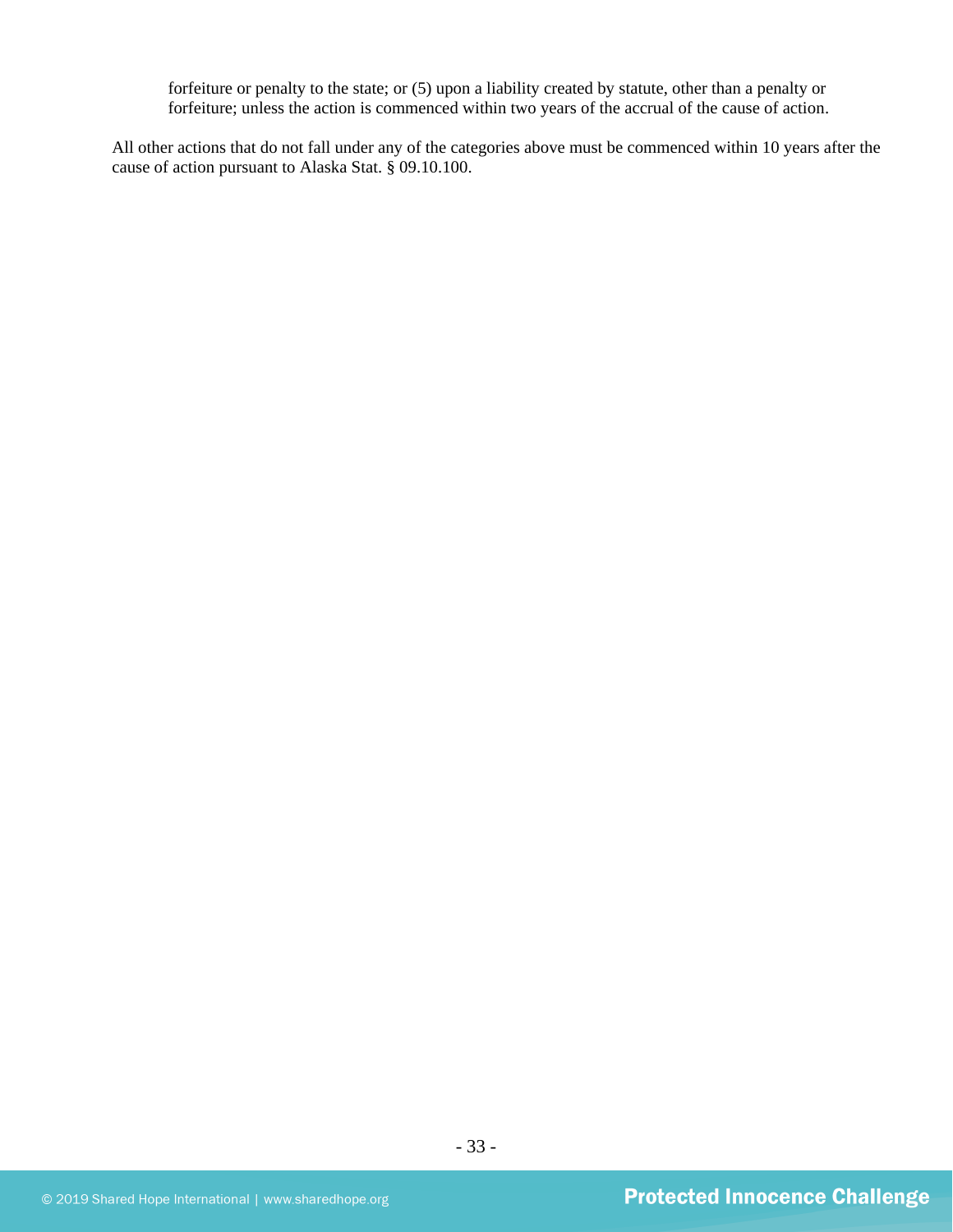### **FRAMEWORK ISSUE 6: CRIMINAL JUSTICE TOOLS FOR INVESTIGATION AND PROSECUTIONS**

#### *Legal Components:*

- *6.1 Training on human trafficking and domestic minor sex trafficking for law enforcement is statutorily mandated or authorized.*
- *6.2 Single party consent to audiotaping is permitted in law enforcement investigations.*
- *6.3 Wiretapping is an available tool to investigate domestic minor sex trafficking and commercial sexual exploitation of children (CSEC).*
- *6.4 Using a law enforcement decoy to investigate buying or selling commercial sex is not a defense to soliciting, purchasing, or selling sex with a minor.*
- *6.5 Using the Internet or electronic communications to investigate buyers and traffickers is a permissible investigative technique.*
- *6.6 State law requires reporting of missing children and located missing children.*

# *Legal Analysis:*

*6.1 Training on human trafficking and domestic minor sex trafficking for law enforcement is statutorily mandated or authorized.*

*\_\_\_\_\_\_\_\_\_\_\_\_\_\_\_\_\_\_\_\_\_\_\_\_\_\_\_\_\_\_\_\_\_\_\_\_\_\_\_\_\_\_\_\_\_\_\_\_\_\_\_\_\_\_\_\_\_\_\_\_\_\_\_\_\_\_\_\_\_\_\_\_\_\_\_\_\_\_\_\_\_\_\_\_\_\_\_\_\_\_\_\_\_\_*

Law enforcement training on child sex trafficking is not mandated or authorized, but such training could fall under the required training for child abuse and neglect, which is defined to include child sex trafficking.<sup>84</sup> Alaska Stat. § 47.17.020(a)(3) provides that "peace officers and officers of the Department of Corrections" are required to report immediately if, in the course of their employment duties, they "have reasonable cause to suspect that a child has suffered harm as a result of child abuse or neglect . . . ." Alaska Stat. § 47.17.022(a) states, "A person employed by the state or by a school district who is required under this chapter to report abuse or neglect of children shall receive training on the recognition and reporting of child abuse and neglect." Additionally, each department of the state that employs people who are required to report abuse must "file a current copy of its training curriculum and materials with the Council on Domestic Violence and Sexual Assault. A department or school district may seek the technical assistance of the council or the Department of Health and Social Services in the development of its training program." Alaska Stat. § 47.17.022(d).

Alaska also directs the creation and implementation of training for peace officers and law enforcement agencies in the use of protocols and sexual assault examination kits. Alaska Stat. § 18.68.030.

*6.2 Single party consent to audiotaping is permitted in law enforcement investigations.*

Alaska Stat. § 42.20.310(a)(1) (Eavesdropping) prohibits the use of an eavesdropping device "to hear or record all or any part of an oral conversation without the consent of a party to the conversation."<sup>85</sup> The requirement for consent "of a party" indicates that audiotaping with a single party's consent is legal.

Alaska Stat. § 12.37.400 (Police use of body wire) states,

<sup>&</sup>lt;sup>84</sup> See supra component 5.5 for definition of "child abuse or neglect."

<sup>85</sup> Alaska Stat. § 42.20.310(b) defines "eavesdropping device" as "any device capable of being used to hear or record oral conversation whether the conversation is conducted in person, by telephone, or by any other means; provided that this definition does not include devices used for the restoration of the deaf or hard-of-hearing to normal or partial hearing."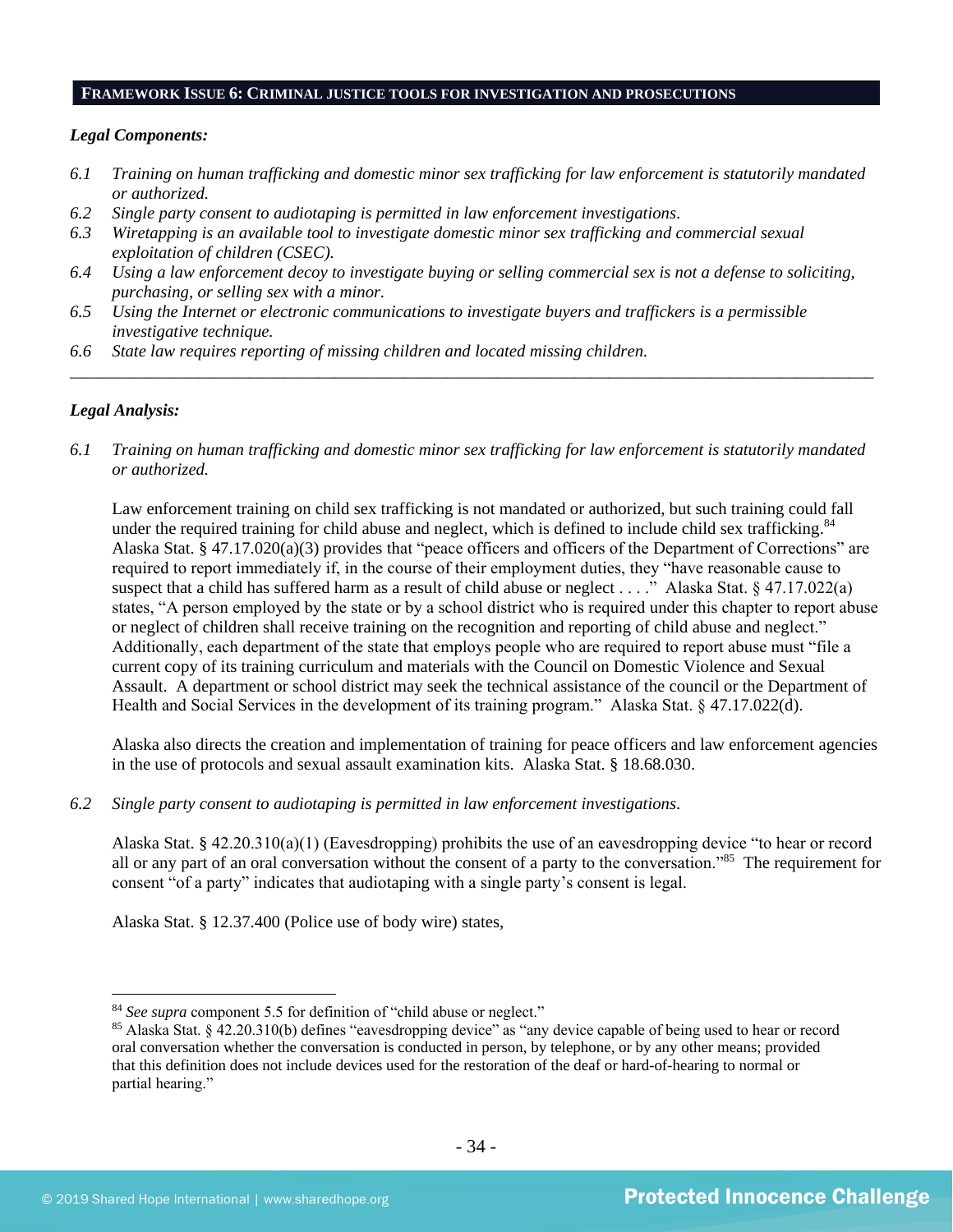(a) A peace officer may intercept an oral communication by use of an electronic, mechanical, or other eavesdropping device that is concealed on or carried on the person of the peace officer and that transmits that oral communication by means of radio to a receiving unit that is monitored by other peace officers, if

(1) the interception and monitoring occurs

(A) during the investigation of a crime or the arrest of a person for a crime; and

(B) for the purpose of ensuring the safety of the peace officer conducting the investigation or making the arrest;

(2) the peace officer intercepting the conversation is a party to the oral communication and has consented to the interception; and

(3) the communication intercepted is not recorded.

(b) A peace officer monitoring a receiving unit under (a) of this section, or any other person intercepting an oral communication transmitted under (a) of this section, is not competent to testify in a criminal proceeding involving a party to the oral communication about the contents of the oral communication that was intercepted or the fact that the communication occurred.

*6.3 Wiretapping is an available tool to investigate domestic minor sex trafficking and commercial sexual exploitation of children (CSEC).* 

Wiretapping is an available tool to investigate domestic minor sex trafficking, but not CSEC. Alaska Stat. § 12.37.010 (Authorization to intercept communications) states,

The attorney general, or a person designated in writing or by law to act for the attorney general, may authorize, in writing, an ex parte application to a court of competent jurisdiction for an order authorizing the interception of a private communication if the interception may provide evidence of, or may assist in the apprehension of persons who have committed, are committing, or are planning to commit, the following offenses:

- (1) murder in the first or second degree under AS 11.41.100 11.41.110;
- (2) kidnapping under AS 11.41.300;
- (3) a class A or unclassified felony drug offense under AS 11.71.
- (4) sex trafficking in the first or second degree under AS 11.66.110 and 11.66.120; or
- (5) human trafficking in the first degree under AS 11.41.360.

Under Alaska Stat. § 12.37.030(b) (Requirements for an order authorizing a communications interception),

In addition to exercising authority under  $(a)$ <sup>86</sup> of this section, on consideration of an application relating to a private communication of a minor, the court may enter an ex parte order authorizing the

(4) normal investigative procedures with respect to the offense have been tried and have failed or reasonably appear to be either unlikely to succeed if tried or too dangerous to employ; and

<sup>&</sup>lt;sup>86</sup> Pursuant to Alaska Stat. § 12.37.030(a) (Requirements for an order authorizing a communications interception),

Upon consideration of an application, the court may enter an ex parte order authorizing the interception of a private communication if the court determines, on the basis of the application, that

<sup>(1)</sup> there is probable cause to believe that the person whose communication is to be intercepted is committing, has committed, or is planning to commit an offense listed in AS 12.37.010;

<sup>(2)</sup> there is probable cause to believe that a communication concerning the offense may be obtained through the interception;

<sup>(3)</sup> there is probable cause to believe that the facility from which, or the place where, the communication is to be intercepted, is, has been, or is about to be used in connection with the commission of the offense, or is leased to, listed in the name of, or commonly used by, the person whose communication is to be intercepted;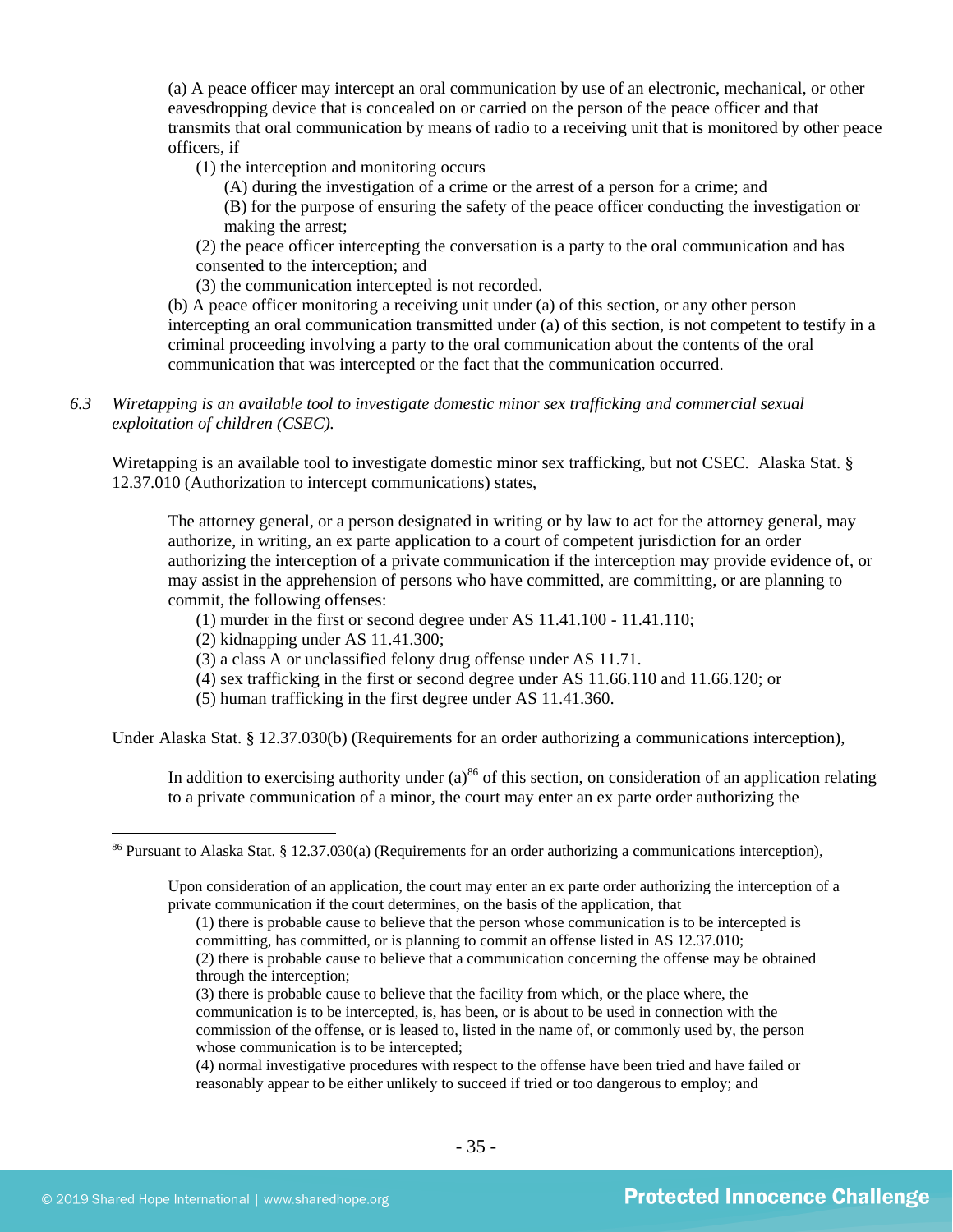interception of the private communication. The court may enter the order only if the court determines, after making appropriate findings of fact and on the basis of the application, that there is probable cause to believe that

- (1) a party to the private communication
	- (A) has committed, is committing, or is about to commit a felony or misdemeanor;
	- (B) has been, is, or is about to be a victim of a felony or misdemeanor; or
	- (C) has been, is, or is about to be a witness to a felony or misdemeanor;
- (2) the health or safety of a minor is in danger; or

(3) a parent of a minor has consented in good faith to the interception of a communication of the minor based on the parent's objectively reasonable belief that it is necessary for the welfare of the minor and is in the best interest of the minor.<sup>87</sup>

- 6.3.1 Recommendation: Amend Alaska Stat. § 12.37.010 (Authorization to intercept communications) to allow wiretapping in investigations for the offenses of Alaska Stat. § 11.41.455 (Unlawful exploitation of a minor).
- *6.4 Using a law enforcement decoy to investigate buying or selling commercial sex is not a defense to soliciting, purchasing, or selling sex with a minor.*

Alaska Stat. § 11.41.452(b)<sup>88</sup> (Enticement of a minor), a CSEC offense, prohibits a defense based on the use of a law enforcement decoy posing as a minor, stating, "In a prosecution under (a)(2) of this section, it is not a defense that the person enticed, solicited, or encouraged was not actually a child under 16 years of age."

Nevertheless, a defendant may still be able to assert a defense based on a law enforcement decoy posing as a minor to investigate other buyer-applicable offenses through reverse sting operations, which are the most likely situations in which a defendant would try to use such a defense.

*6.5 Using the Internet or electronic communications to investigate buyers and traffickers is a permissible investigative technique.*

Although not specific to Internet offenses, Alaska Stat. § 11.41.452(a)<sup>89</sup> (Enticement of a minor) allows law enforcement to use the Internet to investigate buyers and traffickers since the offender need only believe the intended victim to be under 16 years of age. Specifically, Alaska Stat. § 11.41.452(a) applies when a person "18 years of age or older, knowingly communicates with another person to entice, solicit, or encourage the person to engage in an act described in AS 11.41.455(a)(1)–(7)<sup>90</sup> [Unlawful exploitation of a minor] and (1) the

> (5) if the application, other than an application for an extension, is for an order to intercept a communication of a person, or involving a communications facility, that was the subject of a previous application, the current application is based upon new evidence or information different from and in addition to the evidence or information offered to support the previous application.

 $87$  Alaska Stat. § 42.20.390(8) (Definitions) defines "minor" as "a child under 18 years of age who has not had the disabilities of a minor removed as described in AS 09.55.590 [Removal of disabilities of minority]."

- <sup>88</sup> *See supra* note [14.](#page-4-0)
- <sup>89</sup> *See supra* note [14.](#page-4-0)

<sup>90</sup> Alaska Stat. § 11.41.455(a)(1)–(7) includes:

- (1) sexual penetration;
- (2) the lewd touching of another person's genitals, anus, or breast;
- (3) the lewd touching by another person of the child's genitals, anus, or breast;
- (4) masturbation;
- (5) bestiality;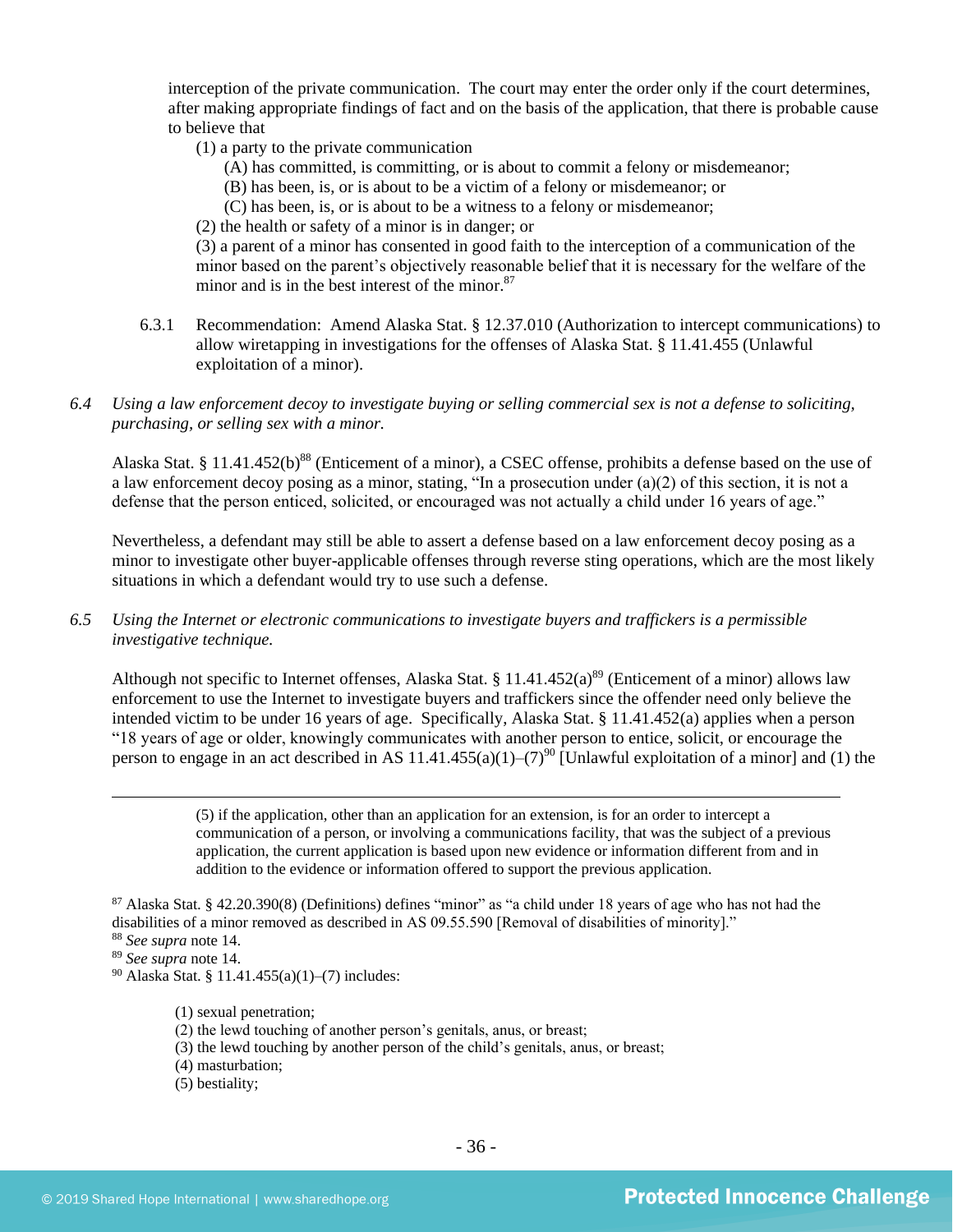other person is a child under 16 years of age; or (2) the person believes that the other person is a child under 16 years of age." Further, subsection (b) expressly prohibits a defense based on the fact "that the person enticed, solicited, or encouraged was not actually under 16 years of age." Notably, however, this offense does not protect all minors under the age of 18.

# *6.6 State law requires reporting of missing children and located missing children.*

Law enforcement must promptly report both missing children and located missing children. Alaska Stat. § 47.10.141(a) (Runaway and missing minors) provides that upon receiving a request to locate a missing child:

[A] law enforcement agency shall make reasonable efforts to locate the minor and shall immediately complete a missing person's report containing information necessary for the identification of the minor. As soon as practicable, but not later than 24 hours after completing the report, the agency shall transmit the report for entry into the Alaska Public Safety Information Network and the National Crime Information Center computer system. The report shall also be submitted to the missing persons information clearinghouse under AS 18.65.620.

Once the minor has been located, Alaska Stat. § 47.10.141(a) also provides that "[a]s soon as practicable, but not later than 24 hours after the agency learns that the minor has been located, it shall request that the Department of Public Safety and the Federal Bureau of Investigation remove the information from the computer systems."

Alaska Stat. § 18.65.610 lists the duties of the missing persons information clearinghouse, which is "established as a central repository of information regarding missing persons." Alaska Stat. § 18.65.640 states, "A person who has filed a missing person report with the clearinghouse or a law enforcement agency shall immediately notify the clearinghouse or the law enforcement agency when the location of the missing person is determined."

(6) the lewd exhibition of the child's genitals; or

(7) sexual masochism or sadism.